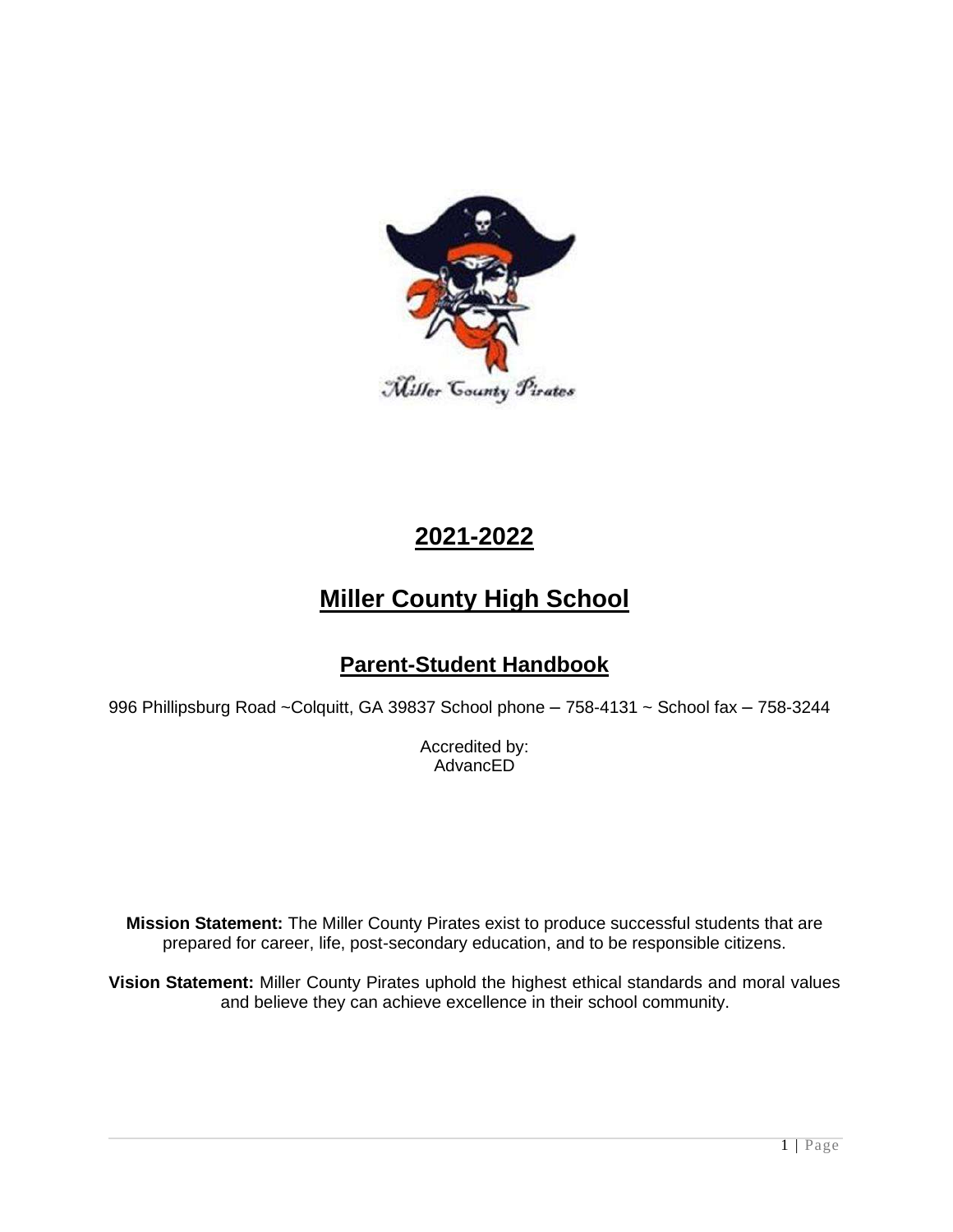# **"Alma Mater"**

Miller High, we'll e'er be faithful To thy colors bright, E'er be true and loyal lovers Of the red and white.

Hail, O Hail our Alma Mater, Dearest ever known, Ever hail thee, never fail thee, Our dear high school home.

Praise and glory, fame and honor. May they grace thy throne, In the realm of high school memories, We'll claim thee our own.

# **Core Value Words:**

**Integrity Character** Respect **Confidence** Responsible

The purpose of this handbook is to introduce you and your parents to Miller County High School. A careful study of this handbook will answer many of your questions concerning school policies and procedures, student activities, school safety, curriculum, and guidance and counseling services. Read all items carefully and take the time to discuss them with your parents. Remember that every student is expected to be familiar with the contents of this handbook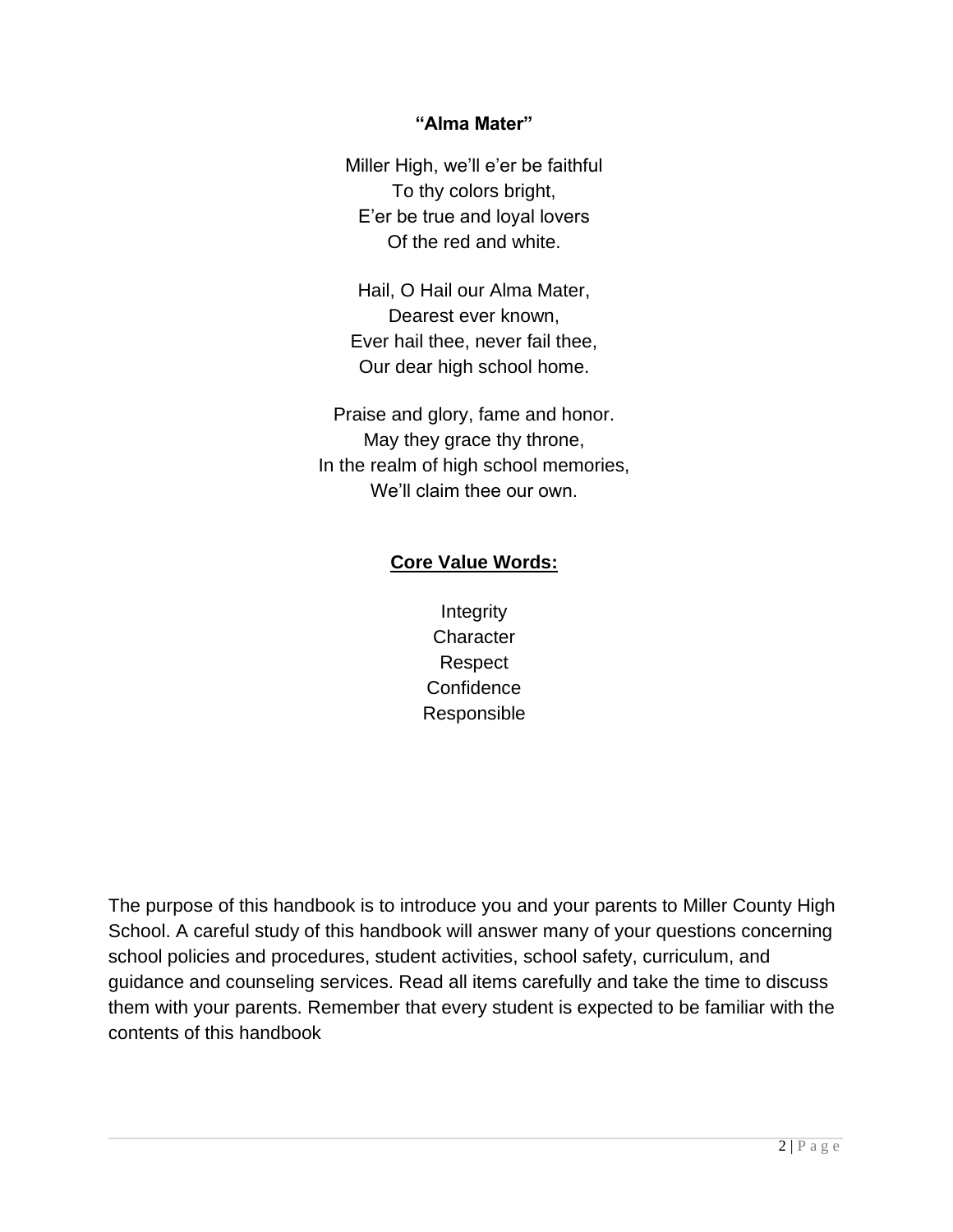Principal's Office (229) 758-4131 **Tommy** Tabb

Guidance Counselor's Office (229) 758-4132 Jana Clenney

CTAE Director's Office (229) 758-5592 Dr. Gail Lovering

# **Core Value Words:**

Integrity **Character** Respect **Confidence** Responsible

# **Site/District Coordinators:**

Federal Programs **Robert Green** Special Education, 504 and Testing **Special Education**, 504 and Testing Title IX: Sports Equity Coordinator: Attendance/Truancy: Attendance/Truancy:

School Safety: Cleve Roland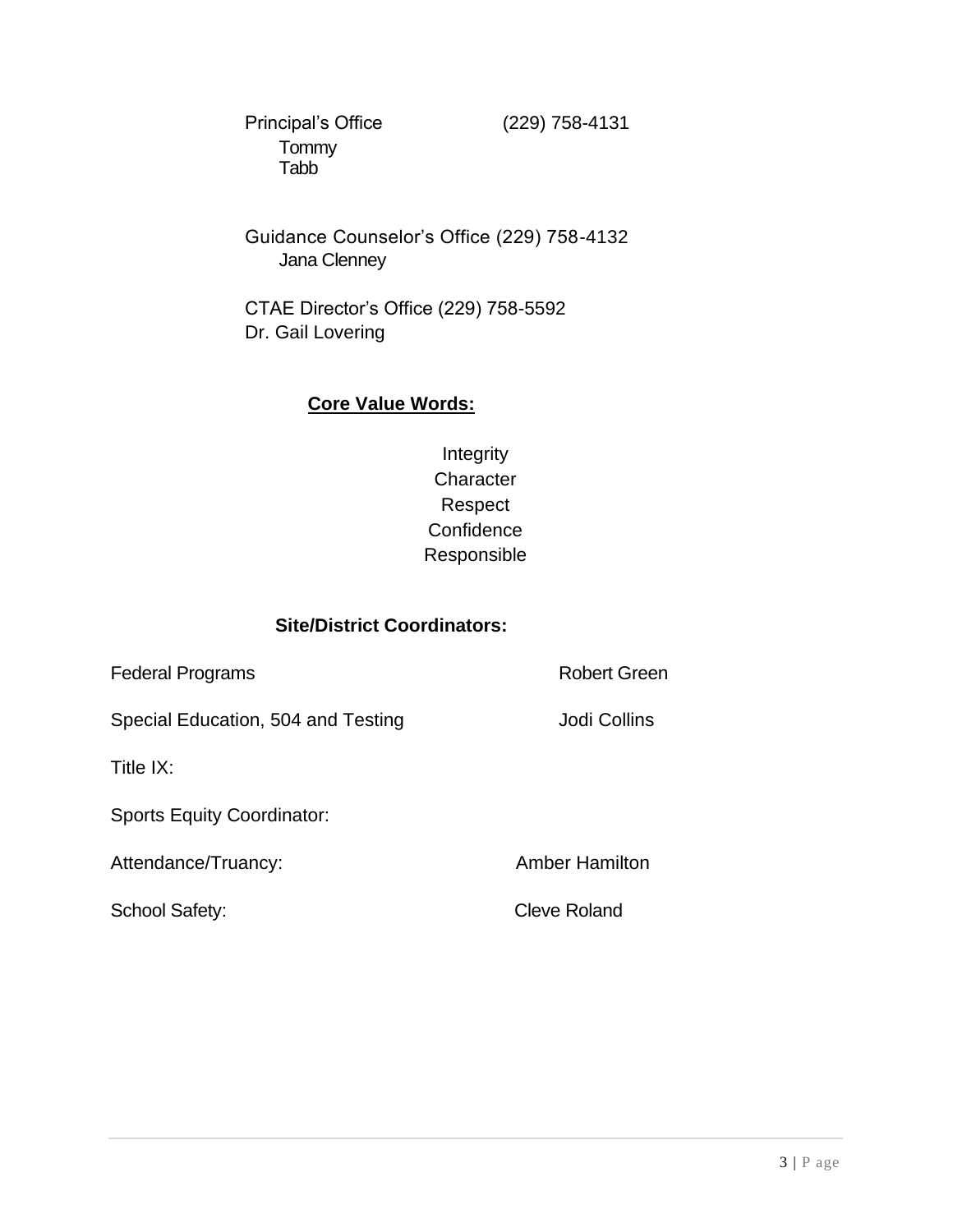### **TABLE OF CONTENTS**

**Program For Exceptional Children 5 Hospital Homebound 5 Section 504 5-6 Media Center Procedures 7 Student Responsibilities 8 Chronic Student Disruptions 8 Bus Information 8 Accessory 8 Physical Harm To Staff 8 Bullying 9 Drugs – Felony 9 Searches 9 Discipline 10-11 Electronic Devices: Cellphones and Accessories 11 Internet 12-17 Netiquette 17 Medicine 18 Parking Permits and Driving Privileges 18 Progress Reports 18 Severe Weather Causing School To Be Cancelled 19 Telephone 19 Locks and Lockers 19 Fundraising Activities 19 Food and Drinks 19-20 Dances, Proms and School Functions Accidents 20 Military Opt-Out Permission 20 Athletics 21-22 Club Offerings 22 Awarding Credit 22 Grade Reports 23-25 Promotion / Retention 2020-2021 25 Graduation Requirements 26 Guidance and Counseling Services** 

**26**

**Career Guidance Center 26 Academic / Behavioral Support 27 Out Of County Students 27 Testing Programs 27-28 Nine Week Exams 28 College Scholarships 28 Suggested Deadlines For The College Application Process 29 Academic and Behavioral Supports 30 Attendance Protocol 30-36 Dress Code 37-38 Student Complaints and Grievances 38-40 Anti-Discrimination Notice 40 Corporal Punishment 41 Medication 42 Safe Riding Instructions 43-44 Student Report Of Sexual Abuse Or Sexual Misconduct 44-46 Gifted Education Program 46-48 Parent's Right To Request Teacher & Paraprofessional Qualifications 49**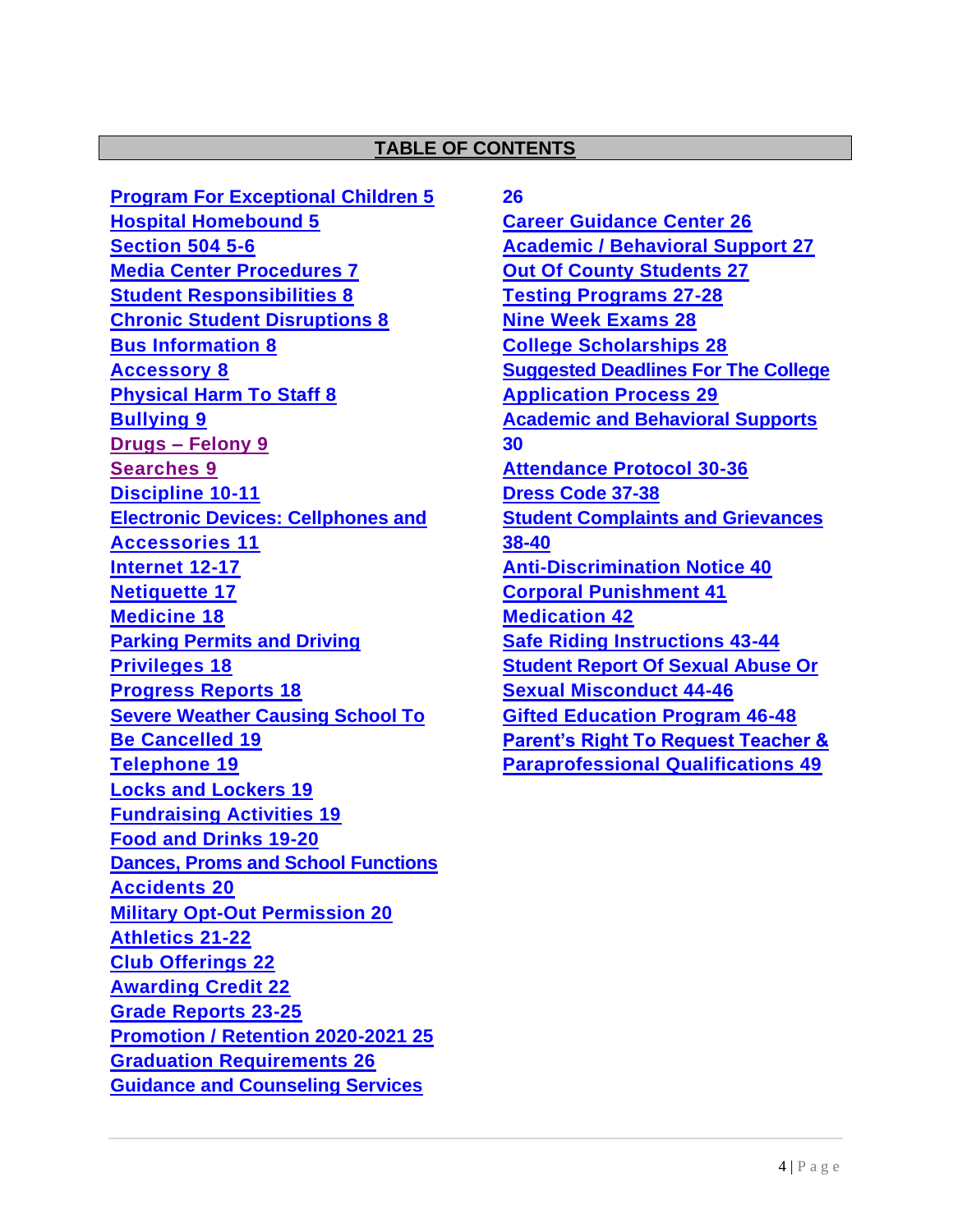# **PROGRAM FOR EXCEPTIONAL CHILDREN**

The Program for Exceptional Children offers special education and related services for eligible students ages three to twenty-one. The procedures for identifying and determining eligibility for the program are governed by the Georgia Department of Education and the Individuals with Disabilities Education Act (IDEA). The state of Georgia recognizes eligibility categories which include intellectual disabilities, hearing impairment including deafness, speech or language impairment, visual impairment including blindness, emotional disturbance, orthopedic impairment, autism, traumatic brain injury, other health impairment, specific learning disability, or deaf/ blindness. Decisions regarding eligibility, least restrictive environment, and services are made by a committee of individuals including the parent. The committee collaborates to develop an Individua**l Education Plan (IEP) to support students' individual needs.** IEP annual review meetings are held annually to determine progress and necessary specialized services. Meetings include parents, teachers, local education authorities, and related service providers.

Miller County offers the full continuum of services for students with identified disabilities and strives to serve each student to the greatest extent possible in the least restrictive environment. Related services are provided for eligible students as deemed necessary by IEP teams. Related services may include special transportation, occupational therapy, physical therapy, adapted physical education, speech/language therapy, psychological, and audiology services. Special education instruction is specially designed by qualified staff and provided at no cost to parents.

# **HOSPITAL HOMEBOUND**

Hospital/Homebound (HHB) services are designed to provide continuity of educational services between the classroom and home or hospital for students in Georgia public schools, whose medical needs, either physical or psychiatric, do not allow them to attend school for a limited period of time. HHB instruction may be used to supplement the classroom program for students with health impairments whose conditions may interfere with regular school attendance (e.g., students receiving dialysis or radiation/chemotherapy or students with other serious health conditions). Students must be enrolled in a public school in Georgia in order to receive HHB services.

HHB services are not intended to supplant regular school services and are by design temporary. The student must anticipate being absent from school for a minimum of ten consecutive (five days for student on block schedule) or intermittent school days due to a medical or ps**ychiatric condition. The student's inability to attend school for**  medical psychiatric reasons must be certified by a licensed physician or licensed psychiatrist who is currently treating the student for the diagnosis presented.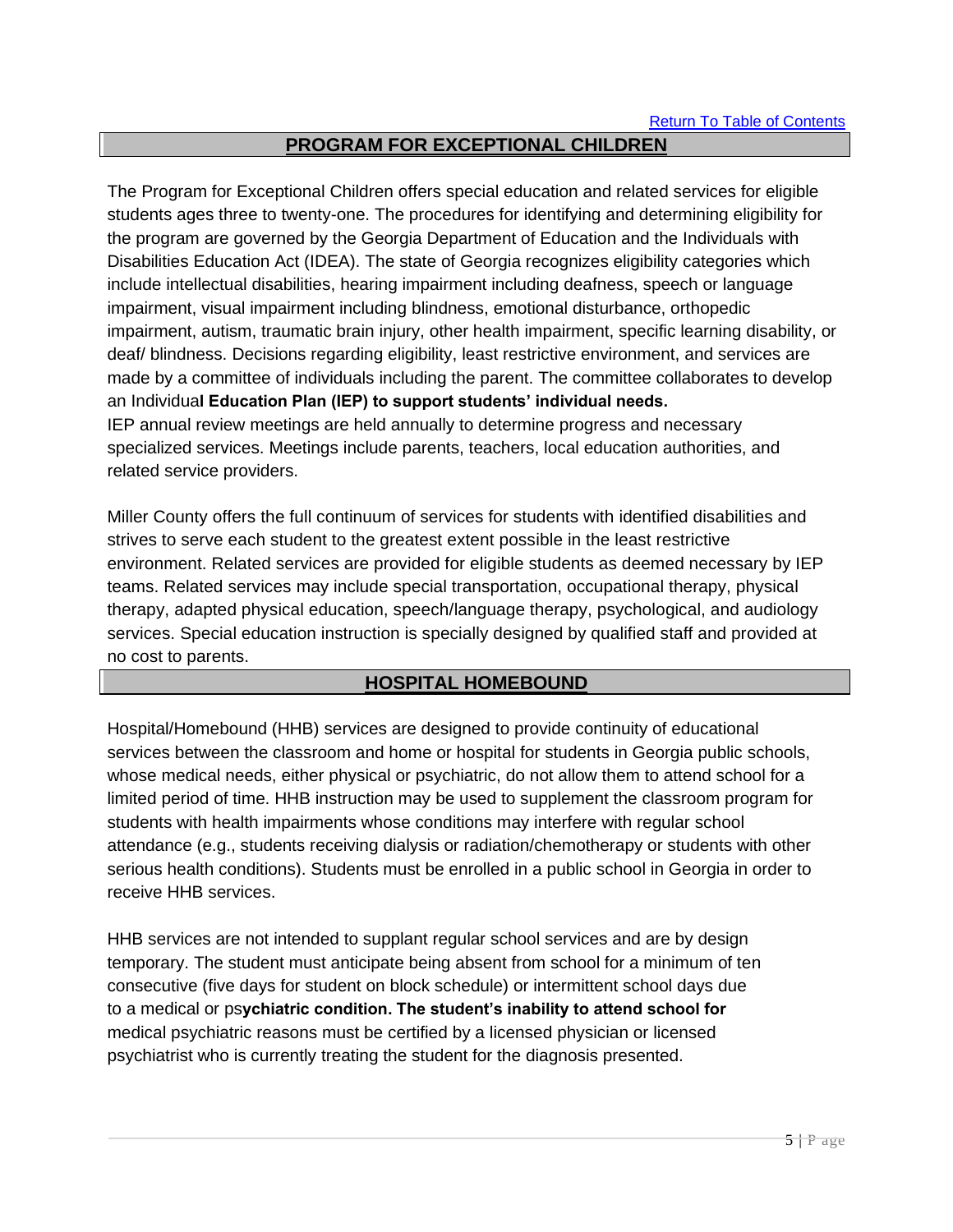### **SECTION 504**

The purpose of Section 504 is to prohibit discrimination and to assure that disabled students have educational opportunities and benefits equal to those provided to non-disabled students. For more information, please contact Jodi Collins.

The implementing regulations for Section 504 as set out in 34 CFR part 104 provide parents and/or students with the following rights:

- An appropriate education designed to meet his or her individual educational needs as adequately as the needs of non-disabled peers.
- Free and appropriate educational (FAPE) services except for those fees that are imposed on non-disabled students or their parents. Insurers and similar third parties who provide services not operated by or provided by the recipient are not relieved from an otherwise valid obligation to provide or pay for services provided to a disabled student.
- Participate in an educational setting (academic and nonacademic) with nondisabled students to the maximum extent appropriate to his or her needs.
- Facilities, services, and activities that are comparable to those provided for non-disabled students.
- Evaluation prior to a Section 504 determination of eligibility.
- Not consent to the school systems' request to evaluate your child.
- Ensure that evaluation procedures, which may include testing, conform to the requirements of **34 CFR 104.35**.
- Consider information from a variety of sources as appropriate, which may include aptitude and achievement tests, grades, teacher recommendations and observations, physical conditions, social or cultural background, medical records, and parental recommendations.
- Placement decisions are made by a group of persons, including persons knowledgeable about your child, the meaning of the evaluation data, the placement options, and the legal requirements for least restrictive environment and comparable facilities.
- If eligible under Section 504, periodic reevaluations, including prior to any subsequent significant change of placement including prior notice to any actions by the school system regarding the identification, evaluation, or placement of your child.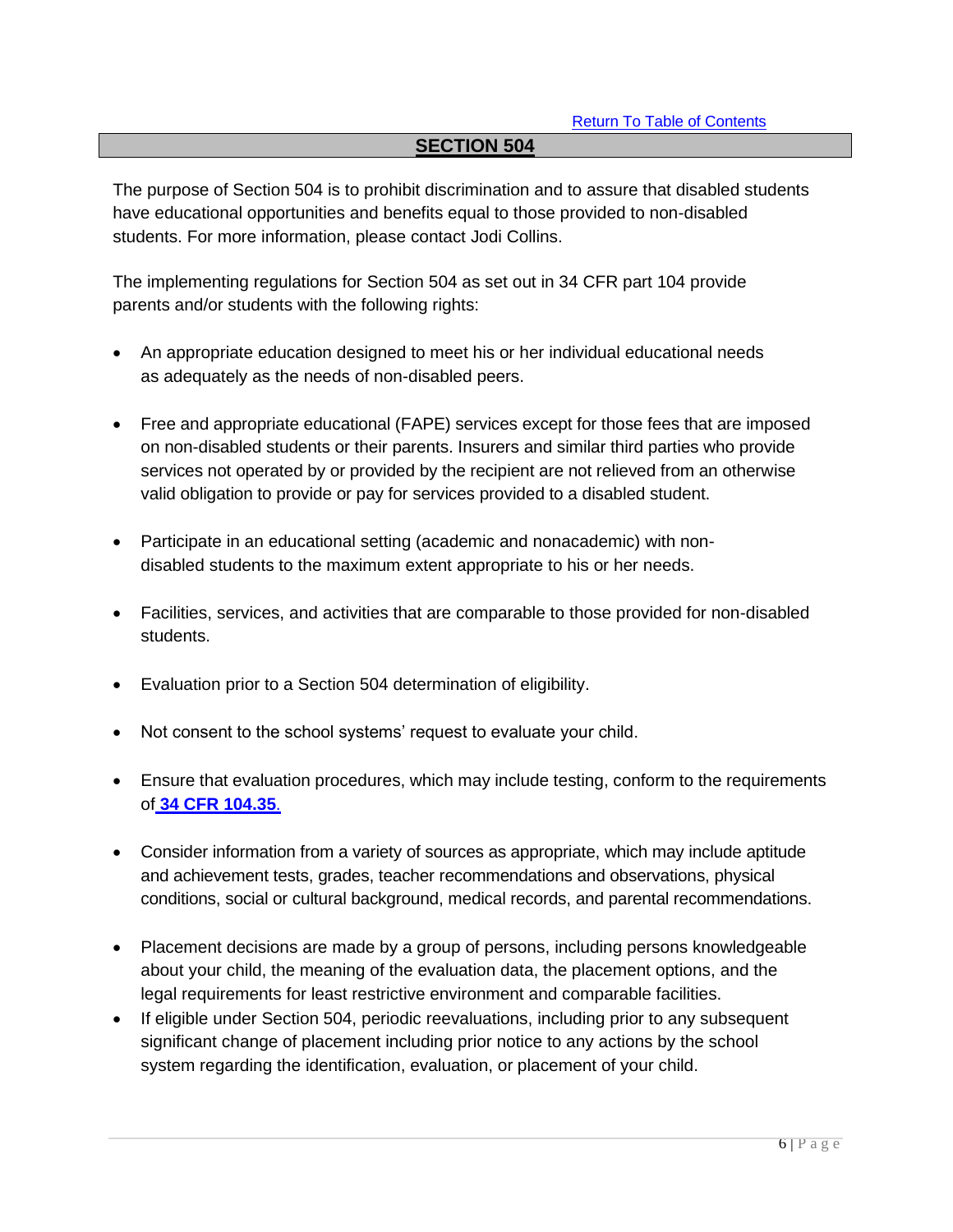- Examine educational records.
- Impartial hearing with respect to the school system's actions regarding your child's identification, evaluation, or educational placement, with opportunity for parental participation in the hearing and representation by an attorney.
- Receive a copy of this notice and a copy fo the school system's impartial hearing procedures (Section 504 Procedural Safeguards) upon request. If disagreement occurs with the decision of the impartial hearing officer (school board members and other district employees are not considered impartial hearing officers), have a right to a review of that decision according to the school systems' impartial hearing procedure.
- File a complaint with the United States Department of Education's Office for Civil Rights.

Staff and administrators have the responsibility of ensuring that all students with disabilities are identified, evaluated and provided with needed accommodations and services, resulting in a free appropriate public education (FAPE).

### **MEDIA CENTER PROCEDURES**

- Individual students may come to the media center with a signed pass. A teacher may send up to three students at a time to be supervised by media personnel. Students must have an assignment, which requires Media Center resources.
- To use the Internet, students must sign the Internet Acceptable Use Policy. All Internet use must be related to a school assignment; students who are not directly supervised by a teacher must have an assignment note from the teacher. "Surfing" for personal interests and chat rooms are specifically forbidden.
- Students may check out two books at a time for two-week periods; reference books may be checked out overnight. Late fines are \$.10 per day for regular checkouts and \$.50 per day for reference materials. If books are not returned by the end of a semester, the student must pay for materials before he/she can receive a grade report.
- Lamination is done for students at a cost of \$.50 per foot. There is no cost for students to print from the computer workstations, but prior approval from Media personnel is required.
- Students may come to the Media Center to use newspapers or magazines, but these periodicals may not be checked out.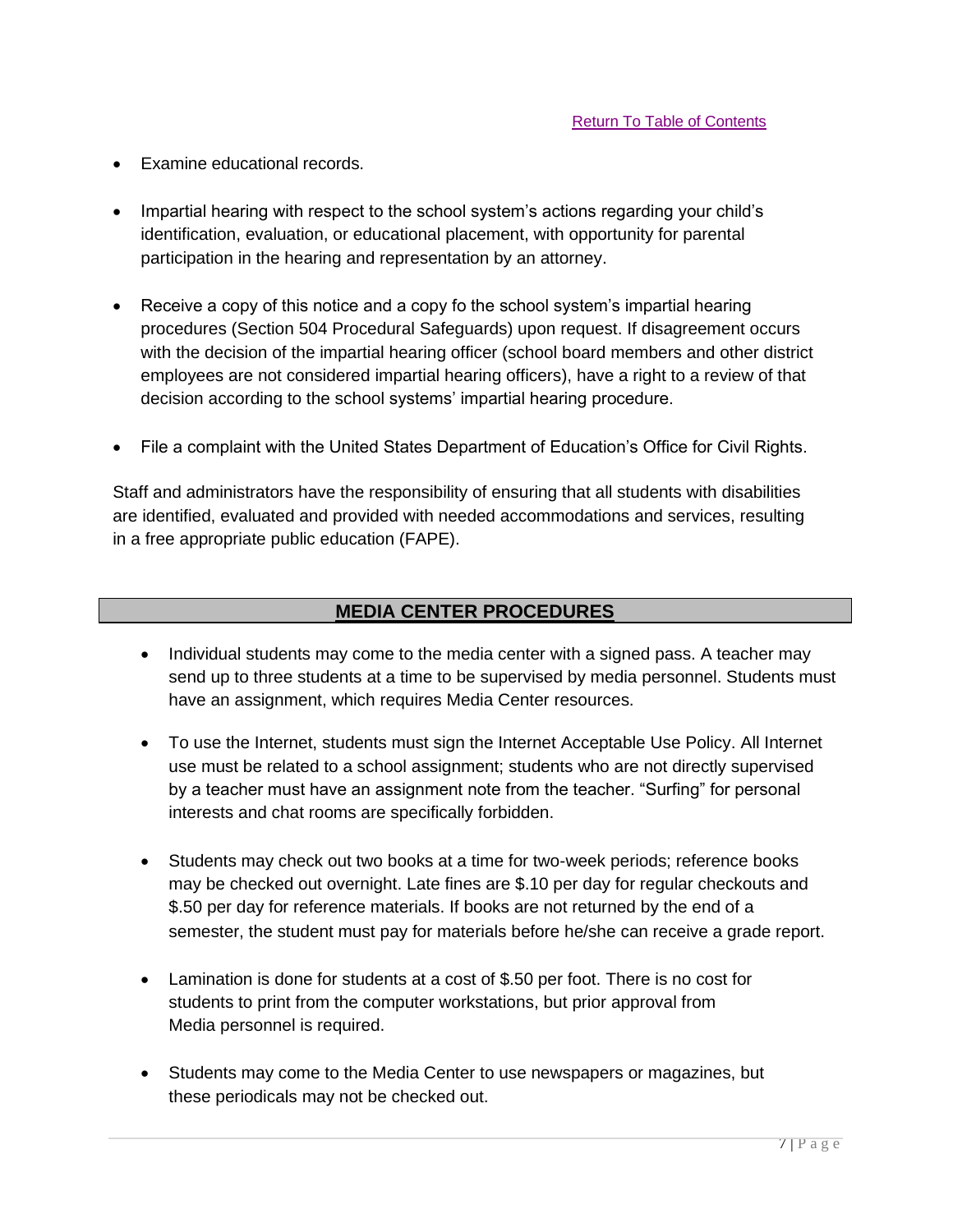# **STUDENT RESPONSIBILITIES**

- To attend all classes daily and to be on time.
- To come to class prepared with proper materials, such as textbooks, pencils, paper, etc.
- To be aware of all rules and expectations or changes in these rules and regulations defining proper student behavior. Each student should conduct himself/herself accordingly.
- To be willing to volunteer information in disciplinary cases should it be necessary.
- To develop the best school record of which the student is capable.
- To maintain a clean and pleasant atmosphere in the buildings and on the grounds.
- To respect fellow student's rights, views, and their persons. School is both a right and a responsibility.

# **CHRONIC STUDENT DISRUPTIONS**

Students who are chronically disruptive and/or identified as chronic offenders are referred for intervention and a progressive consequence process. Progressive consequences are a progression from low-level consequences for the initial disruptions to more serious consequences for continued disruptive behavior.

# **SCHOOL BUS INFORMATION**

Student behavior, while riding a school bus, is expected to be the same on the bus as in the classroom. Students who ride the bus are expected to follow the rules set forth by the Miller County Transportation System and the Board of Education. Bus students will follow the directions of the driver. Student behavior and safety on a school bus requires the cooperation of students and parents working together with the bus driver and school administrator.

# **ACCESSORY**

Students found guilty of being an accessory (such as assisting, planning, participating, inciting, or encouraging) to any violation of school rules are subject to the same penalties as students who are actively involved in committing such offenses.

# **PHYSICAL HARM TO SCHOOL STAFF**

State law provides that a student found to have committed an act of physical violence against a school administrator/official, teacher, school bus driver, or any other school employee resulting in physical harm shall be expelled from school for the remainder of the student's eligibility to attend public school (**OCGA 20-2-751.6**)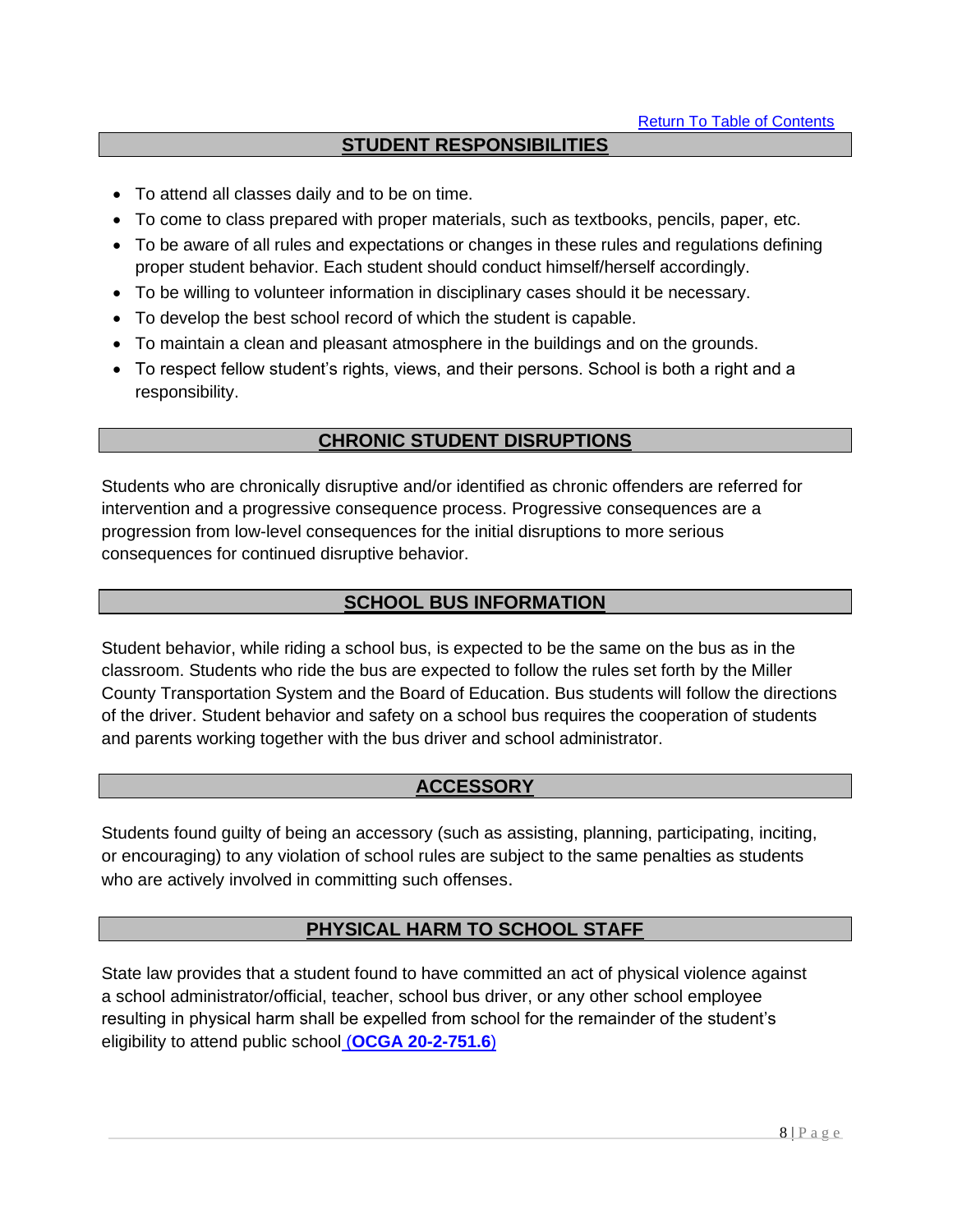### **BULLYING**

State law prohibits bullying. State law mandates a discipline hearing after the third incident of bullying with a referral to an alternative school setting upon a finding of guilt (**OCGA 20-2751.4)**. bullying and other forms of harassment will not be tolerated. Note: Any form of electronic bullying using school computers/equipment, school networks, e-mail systems at school is strictly prohibited.

# **DRUGS - FELONY**

State law makes it unlawful for any person to manufacture, distribute, dispense, or possess with the intent to distribute any controlled substance or marijuana in, on, or within 1,000 feet of any real property owned by or leased to any public or private school or school board. Any person who violates or conspires to violate any section of this law shall be guilty of a felony (**OCGA. 16- 13-30**).

# **SEARCHES**

Miller County High School is dedicated to providing a weapon-free, violence-free, and drug-free school. Consequently, the school may at any time conduct searches of lockers, desks, tables, other school furniture or equipment, any vehicles students bring on campus, and, under individualized reasonable suspicion circumstances, students and their possessions. Searches may include the use of electronic devices and K-9 Units. Periodic inspections may be conducted by school personnel for any reason, at any time, without notice and without student or parent consent.

# **DISCIPLINE**

# **In-School and Out-of-School Suspensions and Expulsions**

**In-School Suspension:** Students may be assigned for up to 30 days according to the offense. Students spend the entire day in ISS. Tardiness will result in a day being added to the ISS assignment. Students cannot participate in any extracurricular activity or practice on the days they are assigned to ISS. Students are responsible for getting their class assignments prior to attending ISS; the work is supervised by the ISS teacher. Students are responsible for completing and returning all assignments to their teachers. All assigned work must be completed before the student is released from ISS. ISS rules and regulations are explained to the student when ISS is assigned. Breaking any ISS rule results in additional ISS time served or changing the ISS assignment to out of school suspension. Severe and/or chronic misbehavior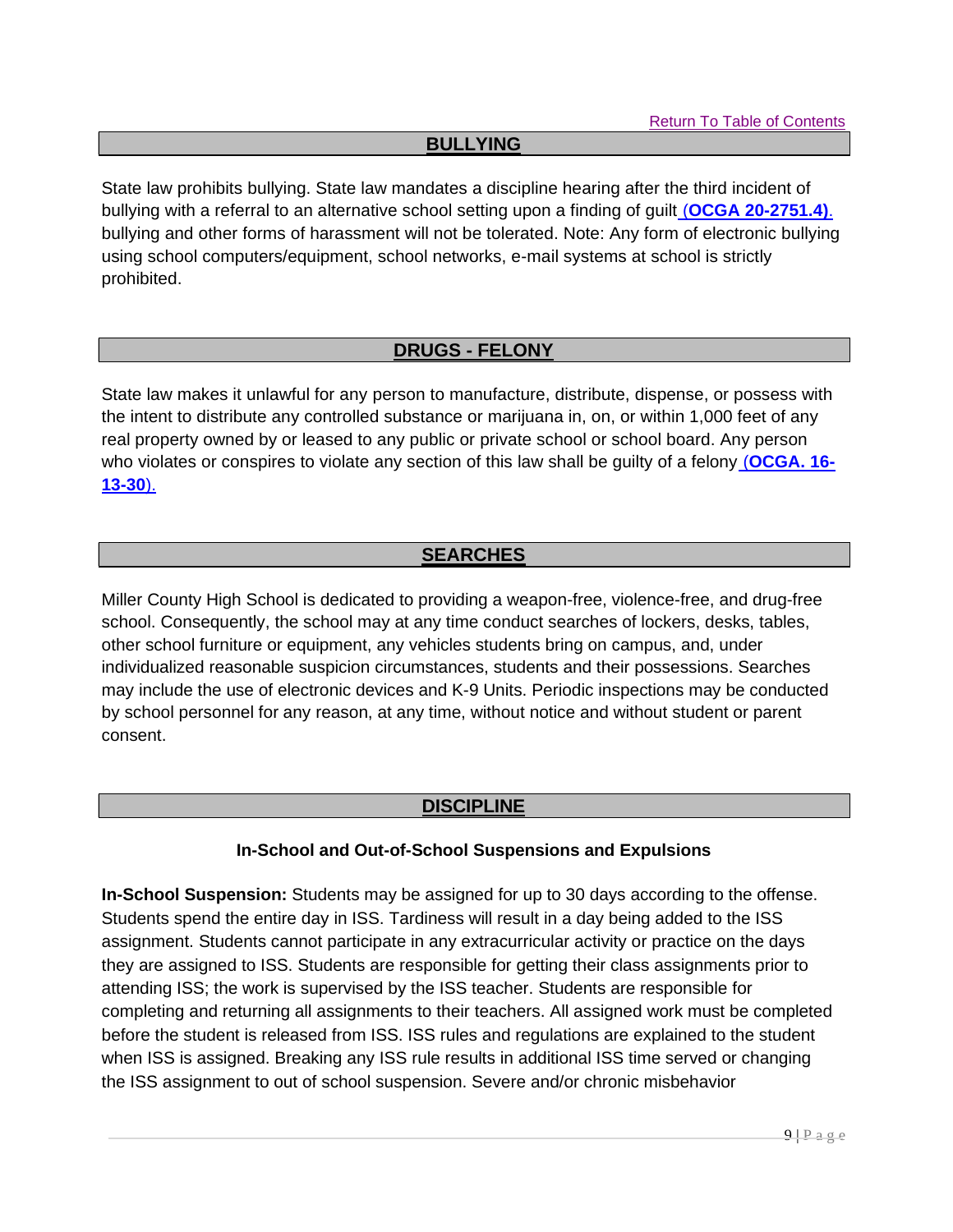may result in out of school suspensions of up to ten days per offense.

**Out-of-School suspension:** Reserved for serious and/or repeated offenses and can be from one to ten days at the administrator's discretion. Suspensions can be longer than ten days pending proper notification and Board of Education approval. Out-of-school suspension days are unexcused absences.

**Isolation: May** be isolated in the ISS room for the balance of a class period or the balance of the school day as determined by an administrator. Students returning to class after ISS isolation must present the teacher(s) a completed ISS Isolation pass in order to be eligible to make up any work missed during the isolation.

**After School Detention:** Report to the designated area promptly at 3:10. ASD will end at 3:50. Any student not completing assigned work or that reports to ASD tardy will be assigned additional days or assigned to ISS or OSS.

**Infractions/behaviors subject to disciplinary actions at administrator's discretion:**

- ⚫ **DISOBEY/INSUBORDINATE**
- ⚫ **INAPPROPRIATE LANGUAGE**
- ⚫ **DRESS CODE**
- ⚫ **UNAUTHORIZED AREA**
- ⚫ **TOBACCO**
- ⚫ **NO SHOW FOR TEACHER DETENTION**
- ⚫ **DISRESPECT/PEERS**
- ⚫ **DISRESPECT/ADULTS**
- ⚫ **CHEATING**
- ⚫ **INAPPROPRIATE USE OF CELL PHONE or Other Electronic Device**

### **Fighting**

Fighting between students will not be tolerated. Students who have a problem should alert an administrator, teacher, or school resource officer of the conflict. In the event of a fight, both students will be treated in the same manner unless the administration can determine that a student tried to avoid the fight or was acting in self-defense. Name-calling is no justification for fighting.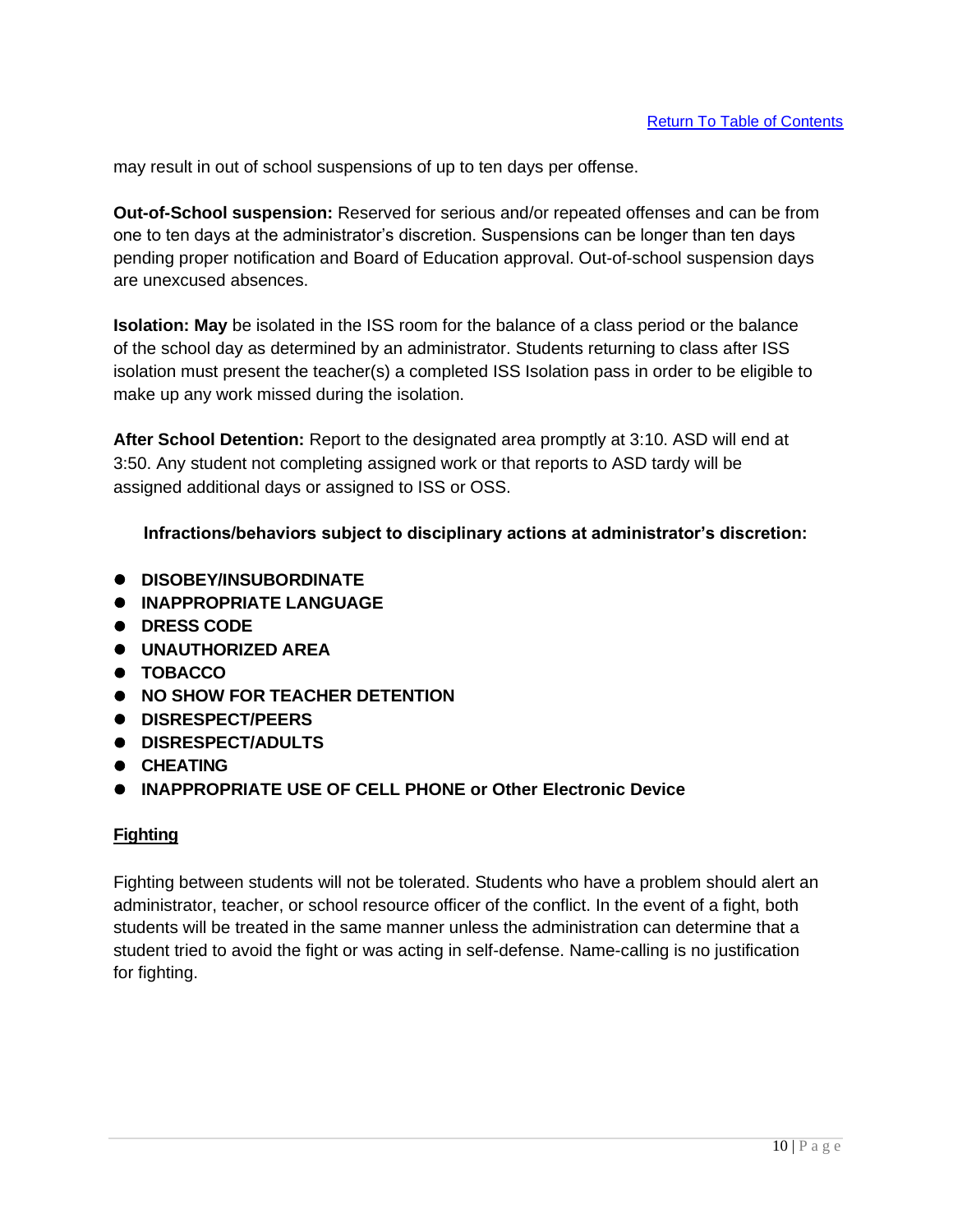### **Depending on degree of involvement:**

- 1st offense possible arrest and 5 days OSS followed by student contract
- 2nd offense possible arrest and 10 days OSS followed by Alt School Placement
- •

# **Referral/disciplinary tribunal:**

The principal is the designated leader of the school and, in concert with the staff, is responsible for the orderly operation of the school. In cases of disruptive, disorderly or dangerous conduct not covered in this Code, the principal may undertake corrective measures which he or she believes to be in the best interest of the student and the school provided any such action does not violate school board policy or procedures.

# **ELECTRONIC DEVICES: CELLPHONES AND ACCESSORIES**

Cell phones and other electronic devices pose a risk for significant disruptions in an education setting. Therefore, Miller County students are not allowed to have these items out in the building during regular school hours unless instructed by the teacher (7:30 A.M. — 3:10 P.M.). These items are also prohibited on school buses. In the event a student violates this rule, the following consequences will be applied without exception:

**1st Offense** — Device will be confiscated and returned that afternoon.

**2 nd Offense** — Device will be confiscated and returned to a parent or guardian.

**3rdOffense** — Device will be confiscated and returned to a parent/guardian and the student will receive (3) days ISS.

If a student is found to be using a cell phone or other technology to video, take photographs, or use any other means of capturing events which violate school policy they will be subject to a major discipline referral.

In the event that a student refuses to submit an electronic device upon first request by a Miller County Board of Education employee, the student will receive two (2) days of out-of-school suspension (OSS). If the student further refuses to submit the device to school administration, the student will receive ten (10) days of out-of-school suspension and will be recommended for a hearing for possible placement in alternative school/expulsion.

11 | Page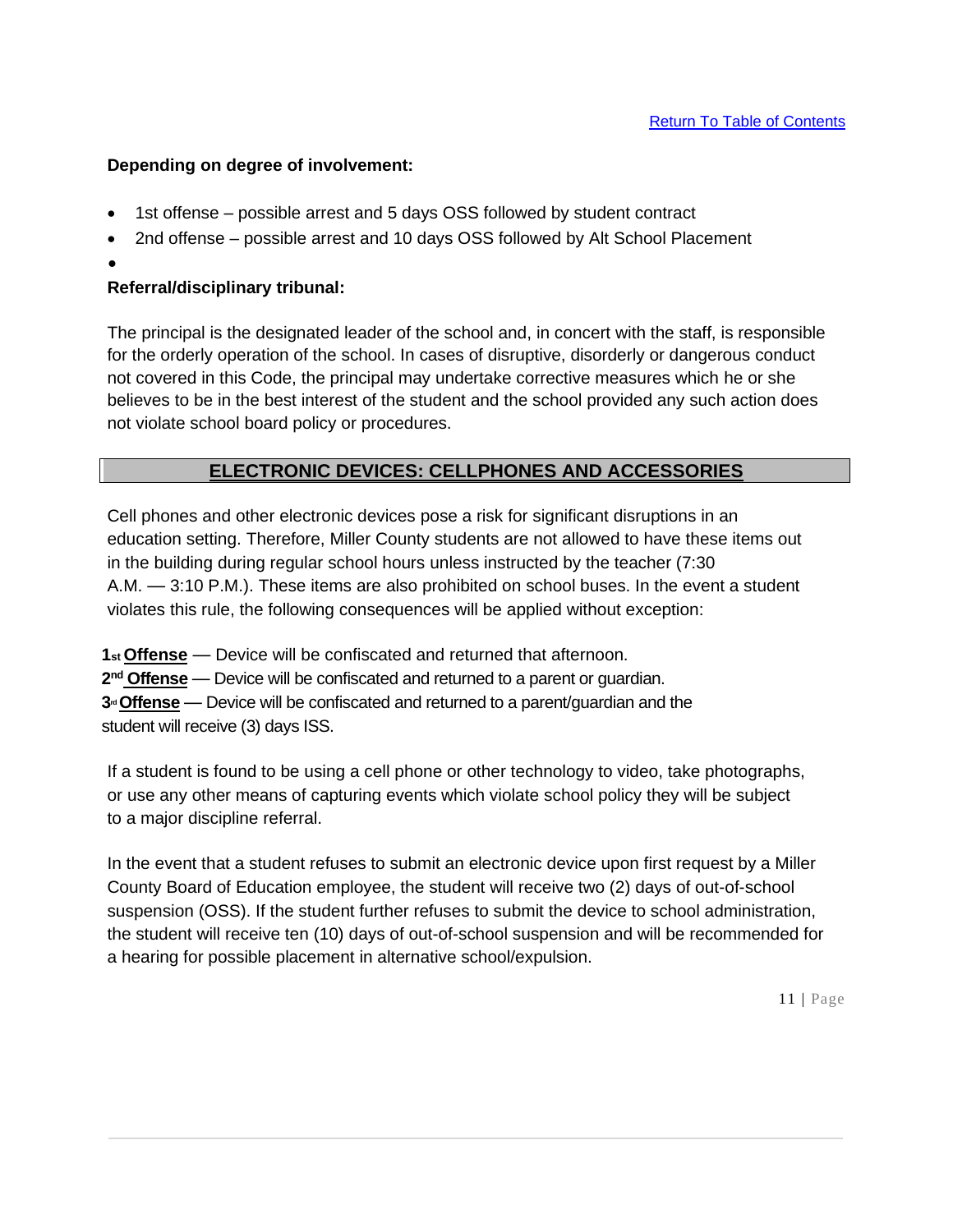### **INTERNET**

# **Student Internet ~Acceptable Use Policy~ Terms and Conditions Instructional Technology Usage and Guidelines**

Miller County Schools use instructional technology as one way of enhancing our mission to teach the skills, knowledge and behaviors students will need as responsible citizens in a global community. The Miller County School System utilizes MCBOE student accounts, MCBOE devices, and the MCBOE electronic network. Technology discipline offenses will be addressed as outlined in the **Discipline Procedures for Technology Infractions** and the misuse of technology may result in the restricted use of MCBOE and/or personal devices while on school grounds.

Chromebooks are issued by MCBOE to all classrooms and utilized by students during instructional time. Students assume the risk of damage to school issued chrome books if the device is damaged or lost during student use. Depending upon the extent which the Chromebook is damaged, the repair/replacement cost will vary between \$50.00 and \$250.00. The school will provide a billing description prior to the Chromebook being repaired/replaced.

The Miller County School System also believes staff and students should have open access to local, national, and international sources of information. The system, by providing access to electronic services via the Internet, recognizes the potential of such services to support curriculum and student learning. The goal of providing this access is to promote educational excellence by facilitating resource sharing, innovation, and communication.

Using the electronic services via the Internet is a privilege, not a right and all students and parents must sign the **Miller County School System Electronic Network Use Rules.**

The documents (in bold) mentioned above must be signed and on file. Failure to submit to the terms and conditions as prescribed by these documents may result in loss of privileges or disciplinary action.

### **Electronic Network Use Rules**

The Miller County School System believes staff and students should have open access to local, national, and international sources of information. The system, by providing access to electronic services via the Internet, recognizes the potential of such services to support curriculum and student learning. The goal of providing this access is to promote educational excellence by facilitating resource sharing, innovation, and communication.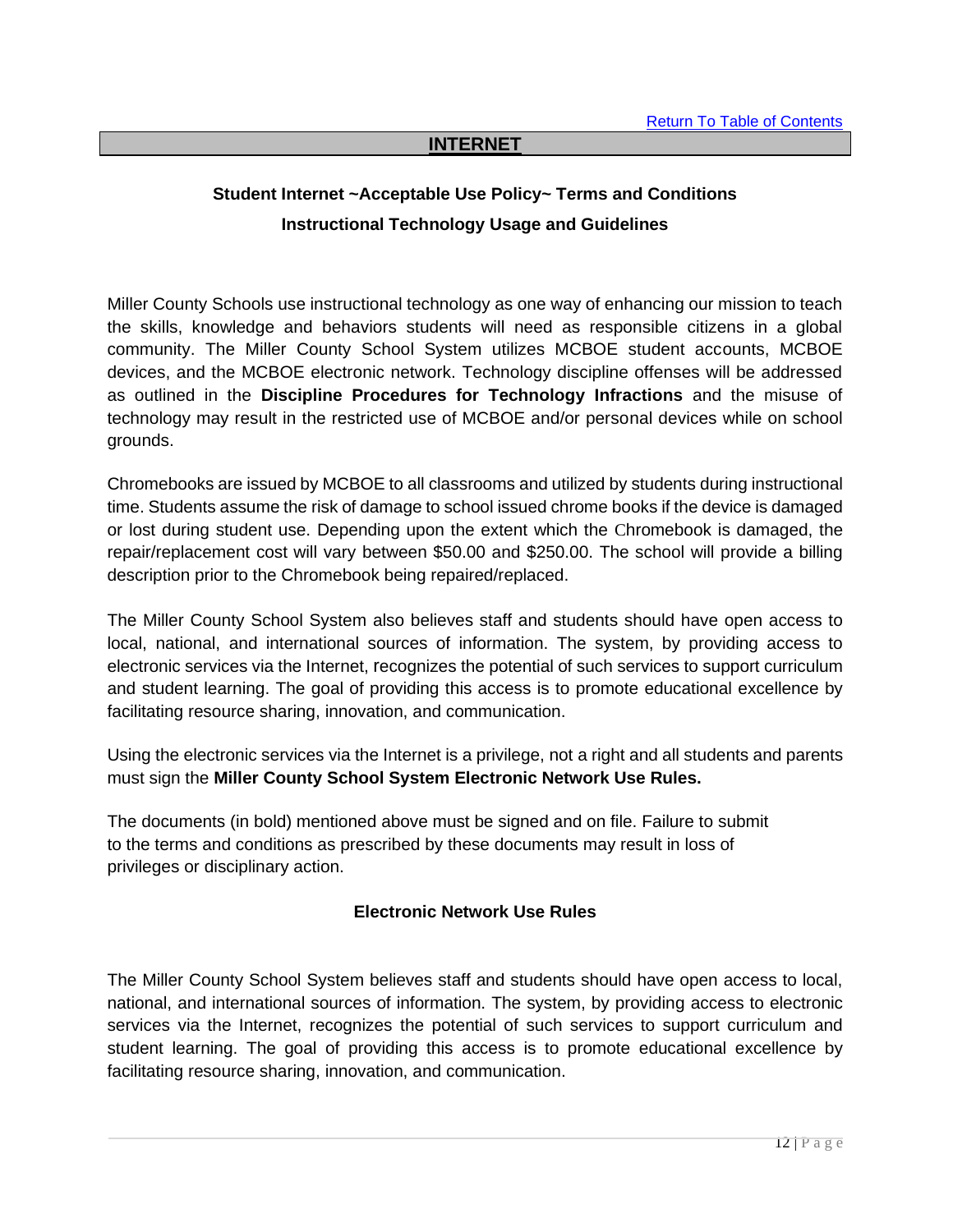While the Internet offers students and teachers access to a variety of information, the system recognizes misuse and abuse is possible. The system will make every effort to protect students and teachers from these misuses and abuses but it is the responsibility of each user to continuously guard against inappropriate and illegal interaction with the electronic services. The Miller County School System is taking all reasonable steps to ensure the Internet is used only for purposes consistent with the curriculum.

Using the electronic services via the Internet is a privilege, not a right. The privilege may be revoked at any time for unacceptable conduct. Unacceptable conduct includes, but is not limited to the following.

- Using the Internet for any illegal activity, including violation of copyright or other contracts.
- Using the Internet for financial or commercial gain.
- Degrading or disrupting equipment or system performance
- Vandalizing the data of other users.
- Gaining unauthorized access to resources or entities.
- Invading the privacy of individuals.
- Using an account owned by another without authorization.
- Posting personal communications without the author's consent.
- Posting anonymous messages.
- Placing of unlawful information on a system.
- Using abusive or otherwise objectionable language in either public or private messages.
- Sending of messages that are likely to result in the loss of recipient's work or disrupting systems; or example a computer virus.
- Sending "Chain Letters" or "Broadcast" messages to lists or individuals, or other types of communication which would cause congestion of the networks.
- Using the Internet to send/receive messages and images which are inconsistent with the district's curriculum, and conduct guidelines. These include, but are not limited to, racist, sexist, pornographic, dangerous, and obscene messages and images.

The Miller County School System makes no guarantee of any kind, for the Internet service provided to the student. The system will not be responsible for any damages claimed or suffered by any child or parent relating to the use of the Internet. This includes the child's exposure to materials a parent otherwise would have a right of notice and/or consent to, pursuant to state or federal law. Use of any information obtained via the Internet is at the individual's own risk.

The Miller County School System believes that the benefits to educators and students from access to the Internet, in the form of information resources and opportunities for collaboration, far exceed any disadvantages. But ultimately, parent(s) and guardian(s) of minors are responsible for setting and conveying the standards that their child or ward should follow. To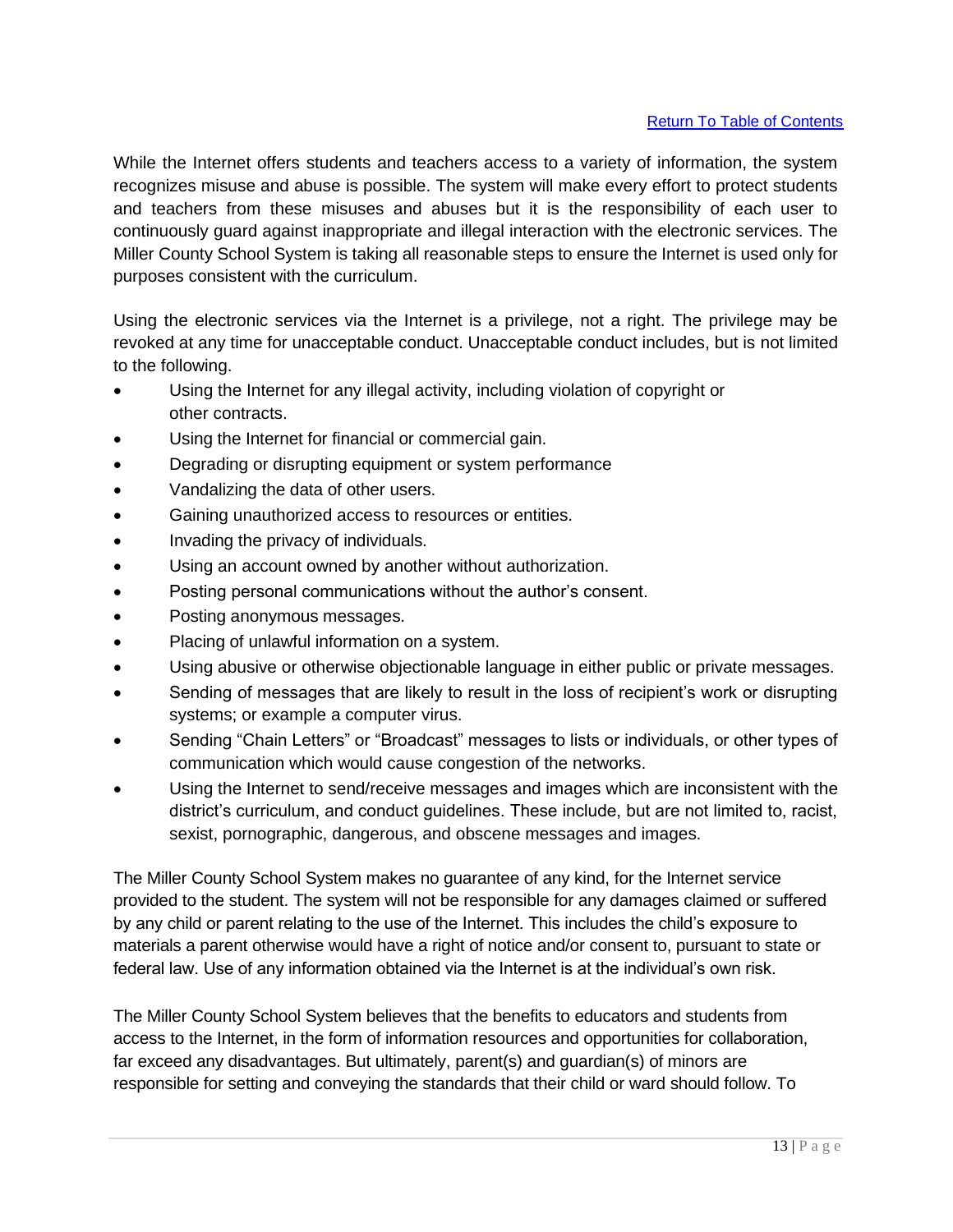that end, the Miller County School System supports and respects each family's right to decide whether or not to apply for Internet access.

School computer systems are for use by authorized individuals only. Any unauthorized access to these systems is prohibited and is subject to criminal and civil penalties. Individuals using these systems are subject to having all activities on these systems monitored by the system or school personnel. Anyone using these systems expressly consents to such monitoring. Prosecution and/or account termination may occur with warning.

It is possible for all users to the Internet (including your child) to access information intended for adults. Although the Miller County School System has taken all reasonable steps to ensure the Internet connection is used only for the purposes consistent with the curriculum, the district or school cannot prevent the availability—or even begin to identify—inappropriate material elsewhere on the Internet. Computer security cannot be made perfect and it is likely that a determined student can make use of computer resources for inappropriate purposes.

By signing the signature page, you are acknowledging the following: I have read the Electronic Network Use Rules document, understand it, and agree to adhere to the principles and procedures detailed within. We understand and accept the conditions stated above, and agree to hold blameless, and release from liability, the Miller County School System, the sponsoring school, its subcontractors, and employees. I understand that my child is expected to use good judgment and follow the attached Electronic Network Use Rules in making electronic contact with others. Should my child breach the Electronic Network Use Rules, I understand that my child will lose all network privileges on the Miller County School System network and may be subject to discipline up to and including suspension or expulsion.

# **Discipline Procedures for Technology Infractions**

The school administration reserves the right to handle any actions mentioned in this document or any other actions in the misuse of technology in the manner they feel is the most appropriate. Technology discipline offenses may result in the restricted use of MCBOE and/or personal devices while on school grounds.

### **Infraction Level One**

- Unauthorized or inappropriate written/oral communication, use of E-mail, websites, or apps
- Unauthorized use of Internet or computer games
- Cheating
- Unauthorized non-school related activity
- Use of profane, inflammatory or abusive language
- Unauthorized participation in chat rooms/chatting/messaging services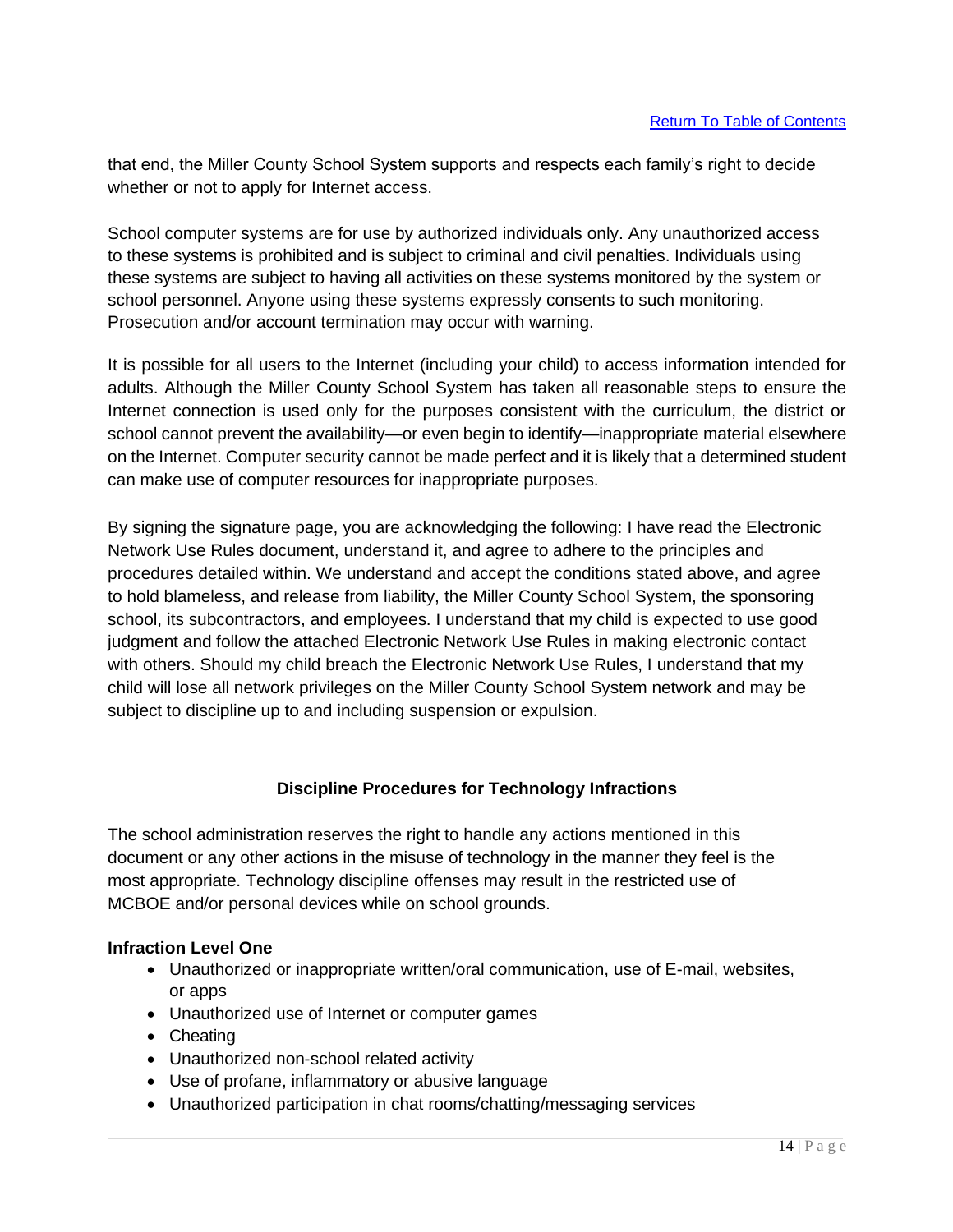- Illegal installation or transmission of copyrighted materials
- Downloading unauthorized applications
- Loading/storing/creating unauthorized files, images, video, music, apps, data, or programs
- Negligent care of device
- Unauthorized transmission of personal information over the Internet
- Activities that may be disruptive to the school environment
- Activation and/or use of "Personal Hotspot"

#### **Level 1 Consequences may include but not limited to the following:**

- Classroom warning
- Possible loss of device access at any time
- Temporary loss of device access
- Parent contact
- Referral to administrator
- In school detention
- In school suspension
- Out of school suspension
- Suspension with recommendation for expulsion and forfeiture of device

### **Infraction Level 2**

- Sharing, using or modifying someone else's username and password
- Negligent care of device resulting in damage
- Changing Software/Hardware Configuration
- Loading/storing/creating unauthorized files, images, video, music, apps, data, programs, or viruses
- Taking pictures, audio, video without subject's or school's permission

Use of unauthorized anonymous and/or false communications such as, but not limited to Google Chat, MSN Messenger, Yahoo Messenger

- Unauthorized change of program setting or any behavior or activity that damages or disrupts network performance on school devices
- Sending, transmitting, accessing, uploading, downloading, or distributing obscene, offensive, profane, threatening, cyberbullying, pornographic, obscene, or sexually explicit materials intended to harm or demean staff or students
- Deletion, examination, copying, or modifying of files/data/device settings belonging to other users, including staff, students and district
- Spamming- sending mass or inappropriate emails
- Vandalism (minor) such as malicious attempt to harm or destroy Miller County Schools - owned device
- By-passing the Miller County Schools Web filter through a Web Proxy
- Activities that may be disruptive to the school environment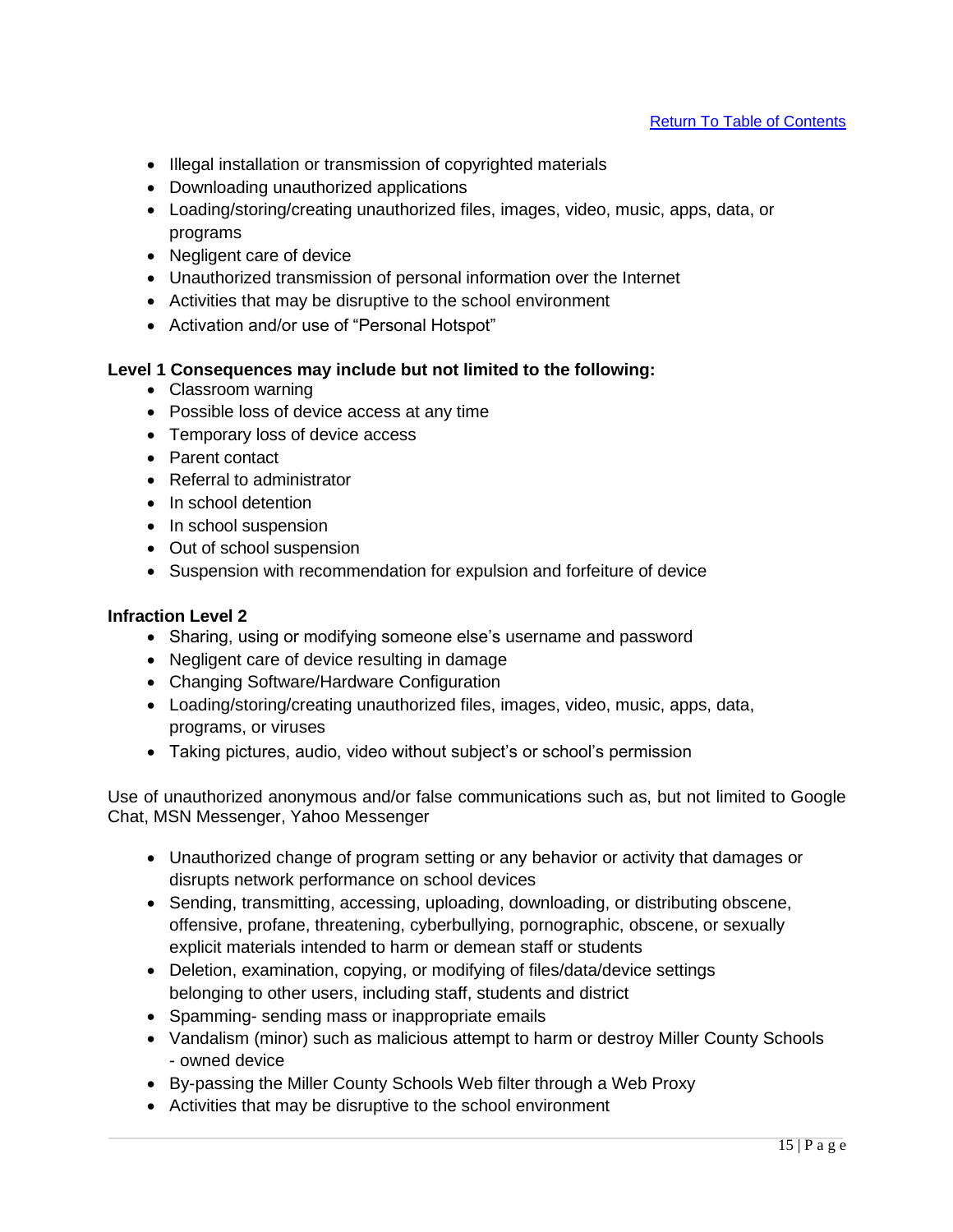- Action violating existing board policy
- Activation and/or use of "Personal Hotspot

### **Level 2 Consequences may include but not limited to the following:**

- Temporary loss of device access
- Parent contact
- Referral to administrator
- In school detention
- In school suspension
- Out of school suspension
- Possible referral to law enforcement
- Suspension with recommendation for expulsion and forfeiture of device
- Restitution in vandalism instances
- Reimbursement to Miller County Schools for actual loss, damage or repair
- Indemnification- Miller County Schools may be indemnified for any losses, costs, or damages including reasonable attorney fees incurred by the district relating to any breach of the Acceptable Use Policy

### **Infraction Level 3**

- Any activity that voids the device, service agreement, software license or warranty such as, but not limited to jailbreaking or rooting (process of hacking a device to bypass digital rights management software)
- Unauthorized entry to program files/hacking
- Pornography
- Cyberbullying
- Vandalism (major) such as any malicious attempt to harm or destroy Miller County Schools -owned device or Theft
- Sending, transmitting, accessing, uploading, downloading, distributing, or publishing obscene, offensive, profane, threatening, cyberbullying, pornographic, obscene, or sexually explicit materials intended to harm or demean staff or students
- Deleting district system applications and unauthorized changing of device settings
- Use of the school/district's Internet or email accounts for financial gain or personal gain, or any illegal activity
- Activities that may be disruptive to the school environment
- Any use that violates local, state and/or federal laws or regulations
- Activation and/or use of "Personal Hotspot"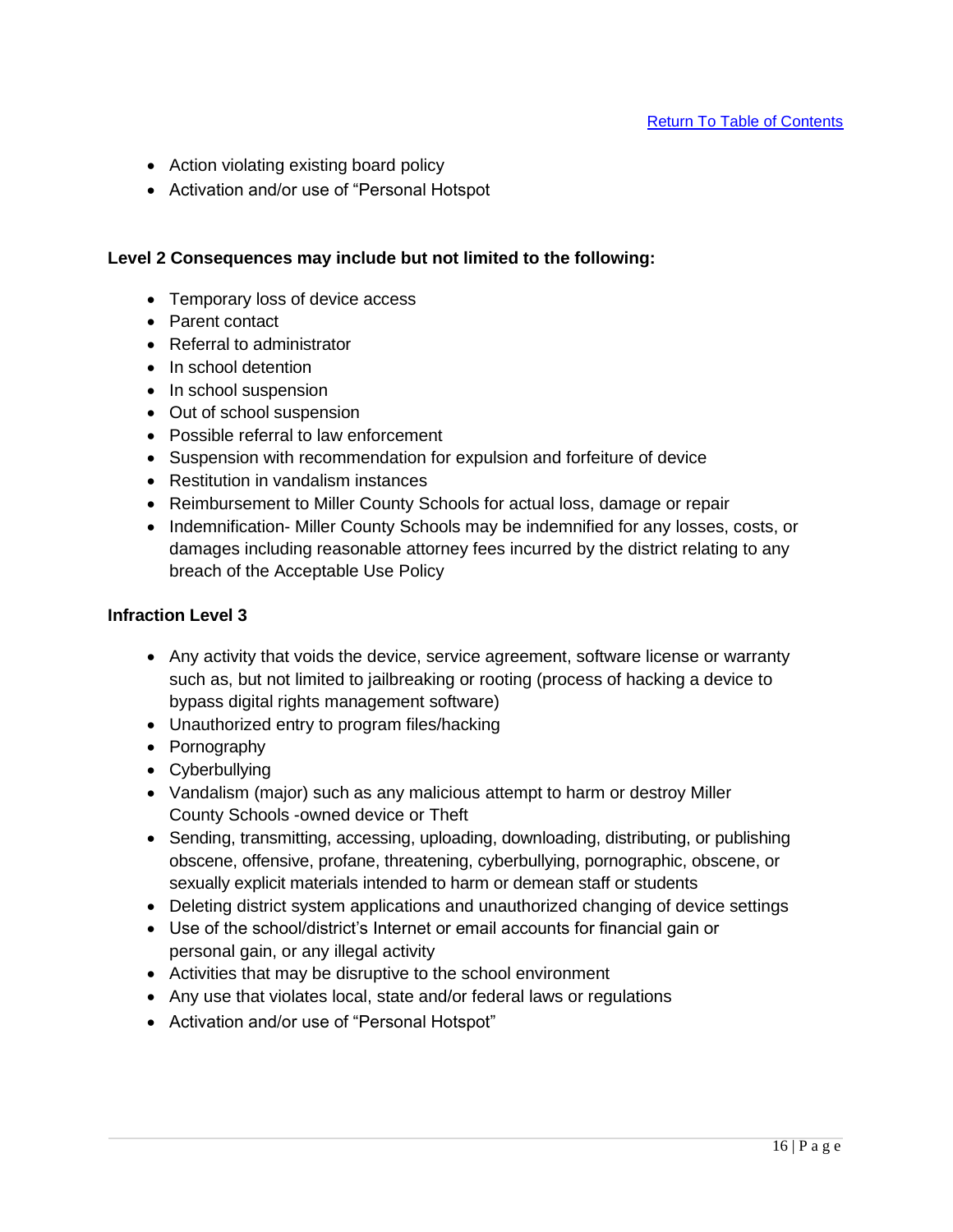### **Level 3 Consequences may include but not limited to the following:**

- Loss of device access
- Parent contact
- Referral to administrator
- In school detention
- In school suspension
- Out of school suspension
- Possible referral to law enforcement
- Suspension and/or recommendation for expulsion and forfeiture of device
- Restitution in vandalism instances
- Reimbursement to Miller County Schools for actual loss, damage or repair
- Indemnification- Miller County Schools may be indemnified for any losses, costs, or damages including reasonable attorney fees incurred by the district relating to any breach of the included Usage and Guideline

# **NETIQUETTE**

Students are responsible for good behavior on school computer networks just as they are in a classroom or a school hallway. Communications on the Internet are often public in nature. General school rules for behavior and communications apply (See Below). The Internet is provided for students to conduct research and communicate with others related to instructional and academic needs. Access to Internet services will be provided to students who agree to act in a considerate and responsible manner. Students are expected to abide by the generally accepted rules of Internet etiquette. These include (but are not limited to) the following:

- Be polite. Do not get abusive in your messages to others.
- Use appropriate language. Do not swear, use vulgarities or any other inappropriate language. Illegal activities are strictly forbidden.
- Do not reveal anyone's personal address or phone number.
- Note that electronic mail (e-mail) is not guaranteed to be private. People who operate the system do have access to all mail. Messages relating to or in support of illegal activities may be reported to the authorities.
- Do not use the Internet in such a way that you would disrupt its use by others.
- All communications and information accessible through the Internet should be assumed to be private property.

Remember, the fact that a user **CAN** perform a particular action does not imply that they **SHOULD** take that action.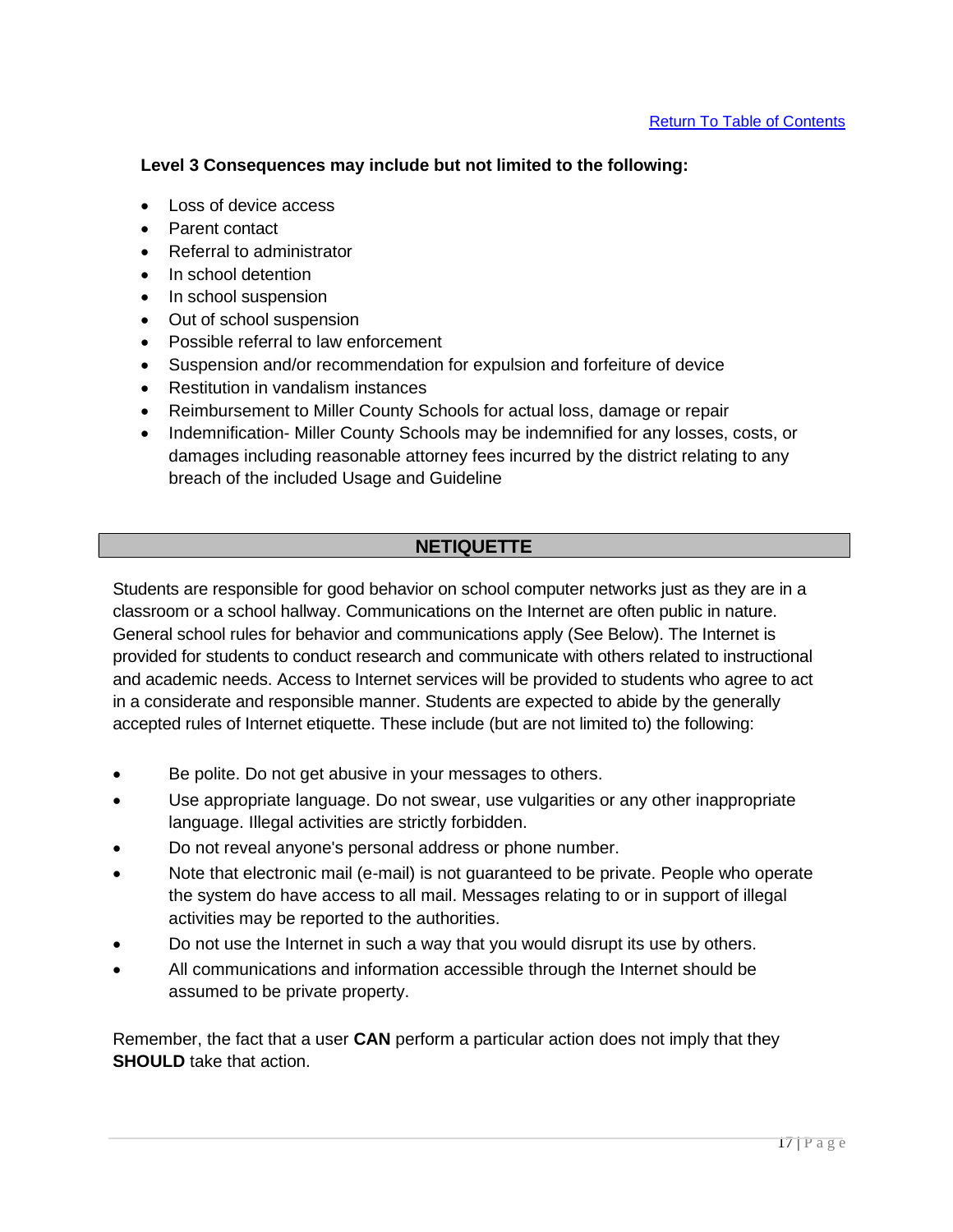### **MEDICINE**

In accordance with Board policy, medicine will not be administered at school except by the parent's or legal guardian's written request. All medicines must be kept in the nurse's office until needed by the student.

## **PARKING PERMITS / DRIVING PRIVILEGES**

Students who drive to school are required to purchase a parking permit, park in a designated location and to register their car with the office.

● Parking permits are \$10.00.

⚫ The school is not responsible for theft or vandalism of vehicles parked on campus. The administration will use all reasonable means to prevent theft or vandalism and to apprehend anyone responsible for such but cannot guarantee that vandalism will not occasionally occur.

⚫ Students are to lock their vehicles when they arrive on campus and promptly exit the vehicle and parking area.

Students are not allowed to sit in cars prior to or during the school day.

⚫ Students are not to return to cars or parking areas during the school day without approval from an administrator or SRO, unless checking out through the Attendance Office.

⚫ Students are not allowed to ride in the bed of pickup trucks while on campus.

⚫ To ensure safe and orderly entry and exit onto the MCHS campus, drivers should follow established traffic flow patterns.

Students are not allowed to give his/her parking permit to another student.

Students may be denied the privilege of parking on school property if they fail to:

- 1. Abide by parking regulations
- 2. Abide by the posted speed limit
- 3. Observe all state and city laws

Driving/parking privileges may also be suspended as part of disciplinary consequences for other campus misbehavior or unsatisfactory attendance. Parking and driving violations are also subject to the fines listed below and/or to disciplinary consequences including ISS.

# **PROGRESS REPORTS**

Progress reports are given to students at the mid-nine weeks of each semester.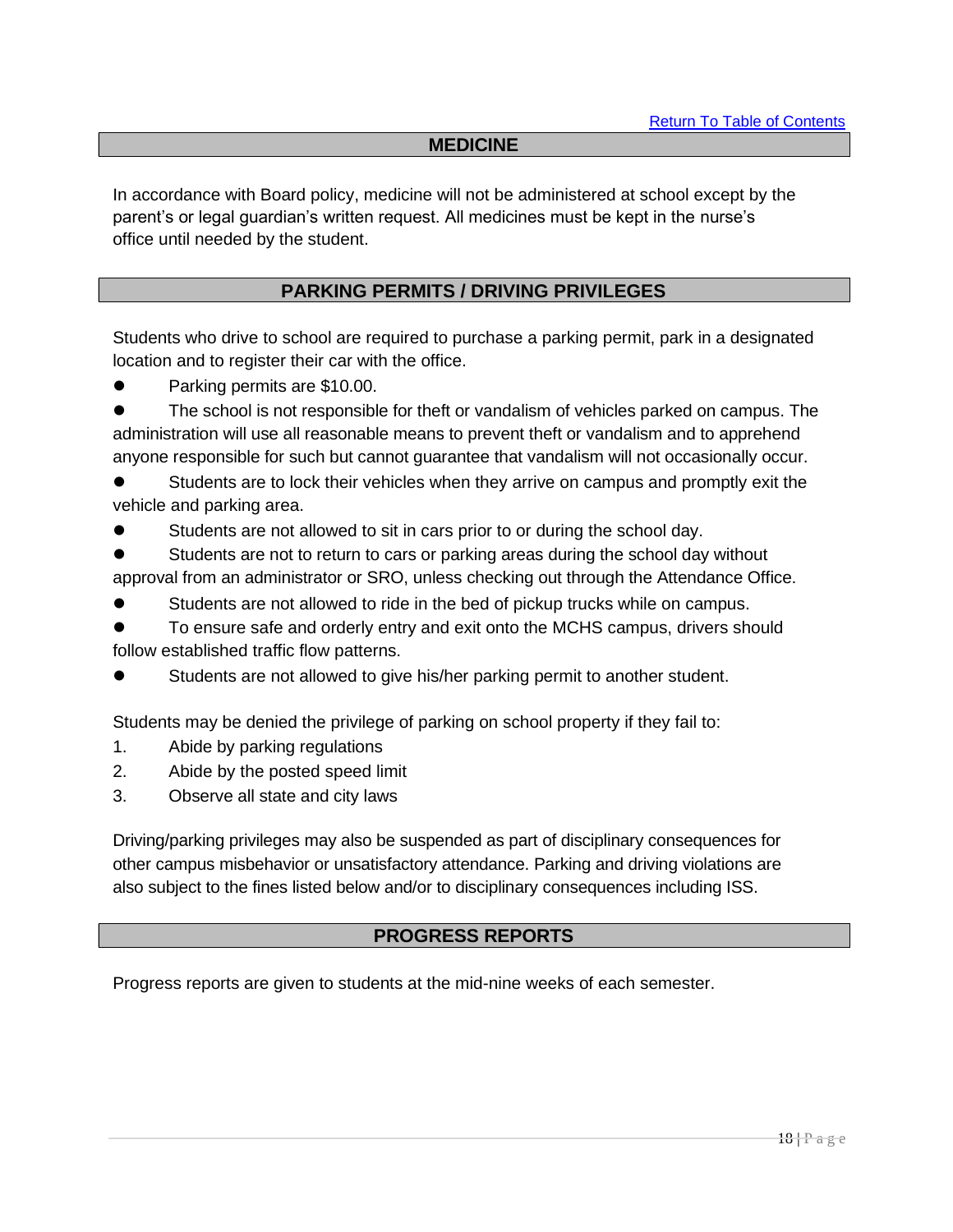# **SEVERE WEATHER CAUSING SCHOOL TO BE CANCELLED**

In the event a school must be closed due to severe weather conditions, hazardous conditions at the school or another event requiring closure, the Superintendent will issue a statement to the school(s) to be closed. If the school is closed prior to normal school hour operation, staff should listen to local radio and television broadcasts. Notifications will be made via a phone tree to notify all staff that the school has been closed.

# **TELEPHONE**

The school's telephones are for school business. According to Board policy, students are not to be sent to the office to use the phone unless absolutely necessary. If a student must use the phone, he must have a pass from the teacher and report to the Office.

# **Classroom Telephones**

Students are NOT allowed to use the classroom telephones. Those are for teacher use only. Students may not use school phones for personal calls except in the case of an emergency. To use a school phone, you must have permission from an administrator, use the phone in the reception area, and log your call with the receptionist in the front office.

# **LOCKS AND LOCKERS**

One person per locker (DO NOT SHARE) · Do not leave lock so locker can readily be opened. · School is not responsible for items taken from lockers. Book lockers are available for students. It is the student's responsibility to see that the locker is kept locked at all times. Any problems regarding lockers should be reported to the Principal immediately to ensure the security of the locker. Security is sacrificed any time a combination is given to another student. The school reserves the right to open and inspect any of the school lockers at any time. Students are encouraged to use their locker. Locker fee is 10.00.

# **FUNDRAISING ACTIVITIES**

The principal and/or the Board of Education must approve all fundraising activities on campus.

# **FOOD AND DRINKS**

- No student shall have food or drinks in the classrooms without permission.
- Clear, plastic water bottles with a twist-on top may be allowed in classrooms if approved by the teacher.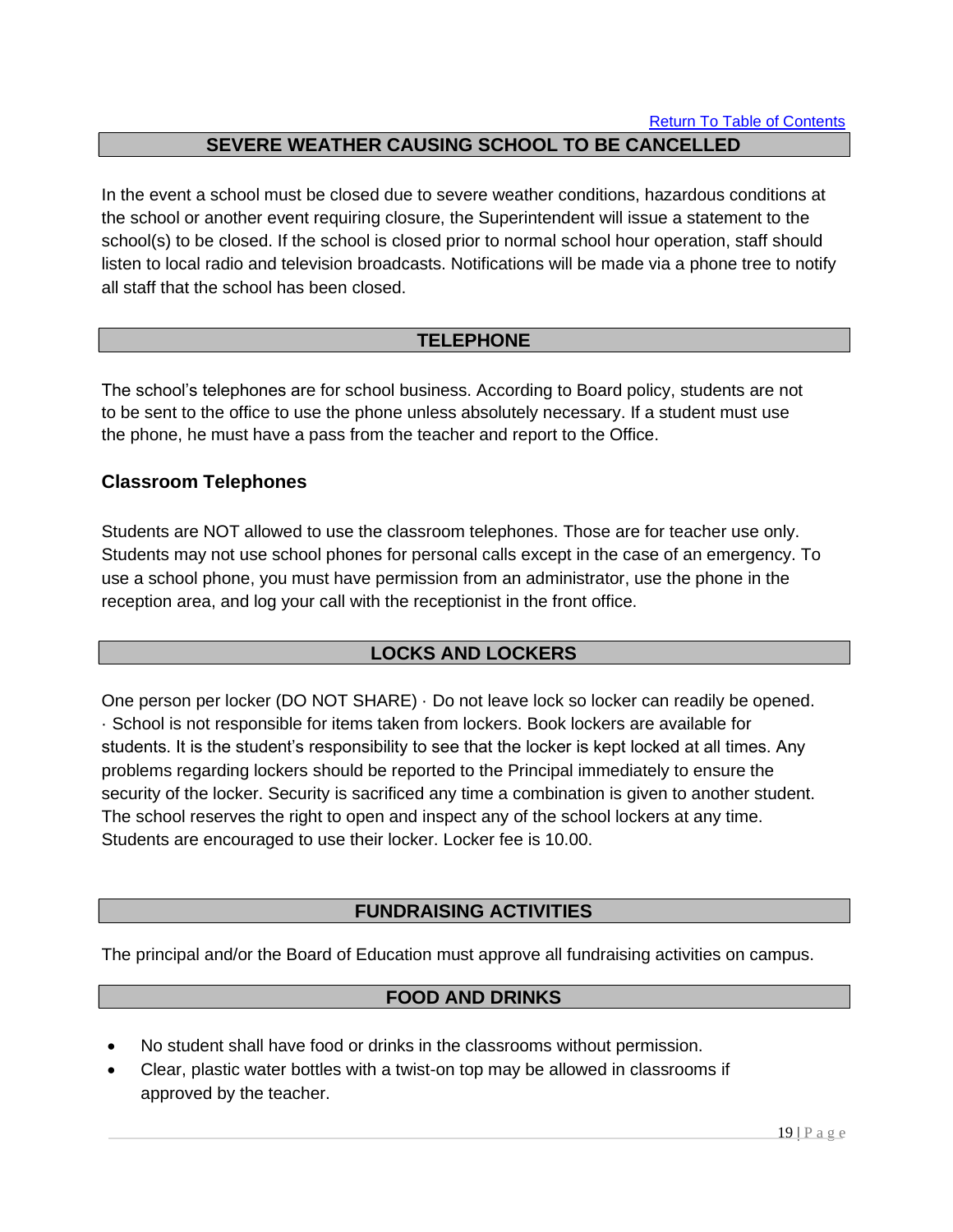- No fast foods or unsealed beverages are allowed on campus without administrative approval.
- No food taken out of the lunchroom.
- Styrofoam cups with beverages are not allowed out of the commons area.
- No YETI-type cups will be allowed on campus during regular school hours •

### **DANCES PROMS AND SCHOOL FUNCTIONS**

No student not attending MCHS will be permitted to attend high school dances, banquets, the prom or other high school social functions without the approval of the Principal. All school policies (dress and behavior code) are in effect at dances and other school sponsored functions. Students who cannot abide by the code of conduct will be asked to leave the school function without any possibility of refunds.

### **ACCIDENTS**

- If a student is injured on the campus during the school day, the following procedures should be followed:
- Report all accidents to the teacher or coach if the injury occurs in the classroom or athletic program.
- Fill out an incident report and file in the Nurse and/or Assistant Principal's office the day the accident occurs. If medical attention is required, parents will be immediately notified, and the correct procedure for the injury will be followed

# **MILITARY OPT OUT PERMISSION**

Under current federal law, all schools must, if requested, provide the names, addresses, and telephone numbers of high school students to U. S. military recruiters. Under current federal laws, you do not have to allow your child's information to be shared if you choose to opt out.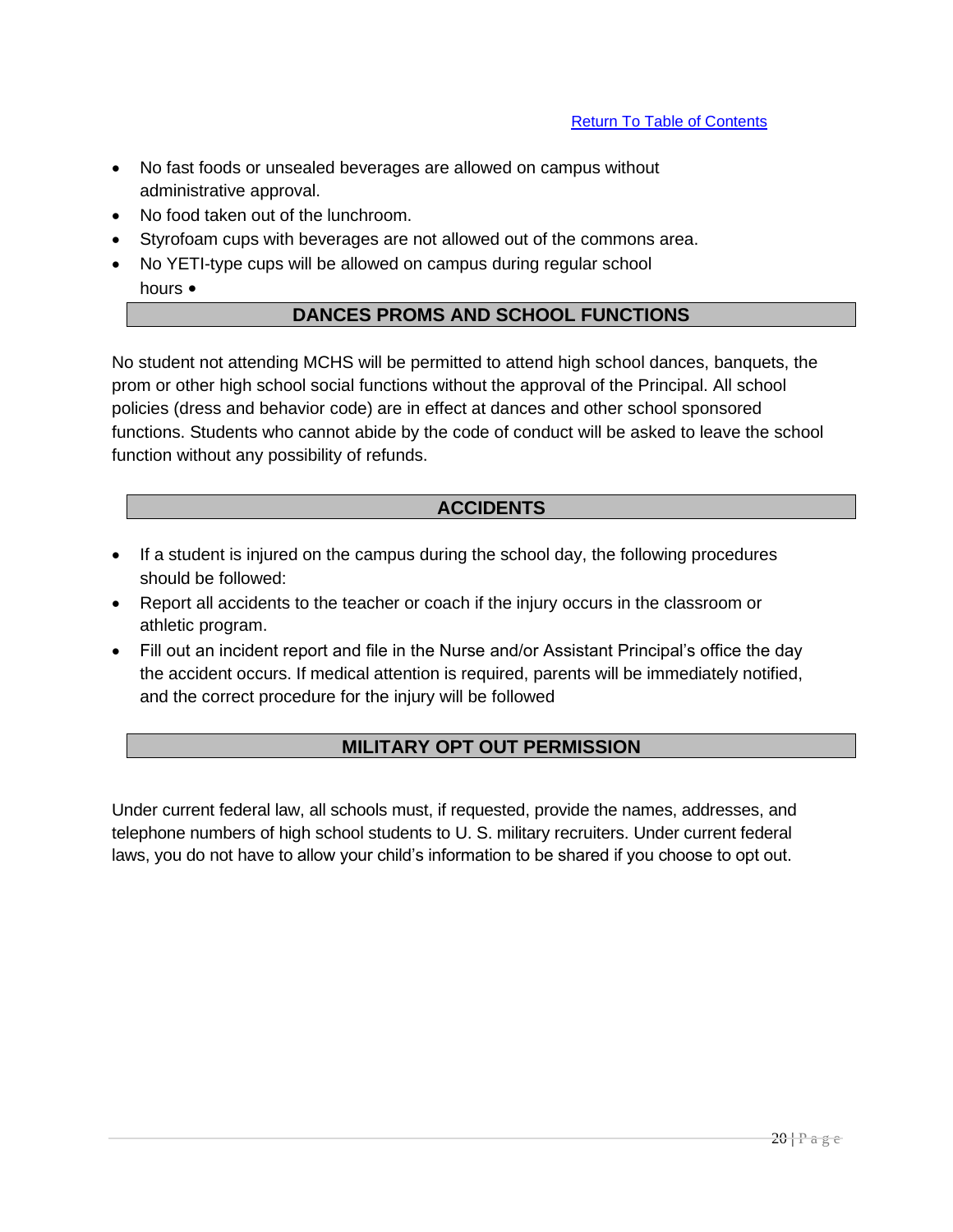# **ATHLETICS**

Students are encouraged to participate in the MCHS athletic program with its many sports offerings. The experiences and values gained through participation in athletics will reward you for life. *Miller County athletes are expected to exhibit good sportsmanship and to conduct themselves in a manner that brings honor to themselves, the school, and the community, whether they are on or off the field. Please refer to the school's athletic handbook.*

### **ATHLETIC OFFERINGS**

| Football          | Baseball | <b>Tennis</b> |
|-------------------|----------|---------------|
| Softball          | Golf     | Cheerleading  |
| <b>Basketball</b> | Track    | <b>Band</b>   |

\*\*\*Students must have a physical and the parental consent form on file with the school before they will be allowed to tryout or practice. Students must have personal insurance coverage or purchase accidental coverage offered through the school. Please see athletic handbook.

### **Eligibility for Athletics**

*The Georgia High School Association (GHSA) sets the minimum eligibility requirements for participation in athletics in Georgia.* Miller County High School adheres to GHSA standards. Certification of eligibility is updated at the end of each semester. It is our belief at MCHS that academic success must accompany athletic success; therefore, we encourage each student athlete to "study hard" so that each of the athletes will be able to "play hard."

# **Code: IDE(1) 160-5-1-18 COMPETITIVE INTERSCHOLASTIC ACTIVITIES GRADES 9-12: NO PASS/NO PARTICIPATE**

(1) Purpose: The state board supports the offering of competitive interscholastic activities subject to reasonable rules and regulations that prevent any participation from interfering with the academic achievement of students. (2) Requirements:

Each local board of education shall adopt a policy regulating competitive interscholastic activities.

The school principal shall regulate competitive interscholastic activities in his or her school and shall ensure that all staff members adhere to requirements.

A student wishing to participate in interscholastic competitive activities shall be enrolled full time in a public school.

(3) EXTERNAL RELATIONSHIP:

(a) The State Board of Education supports a cooperative relationship with the Georgia High School (GHSA) in establishing statewide regulations for high school interscholastic competitive activities. A local board of education may allow schools within its jurisdiction to join GHSA;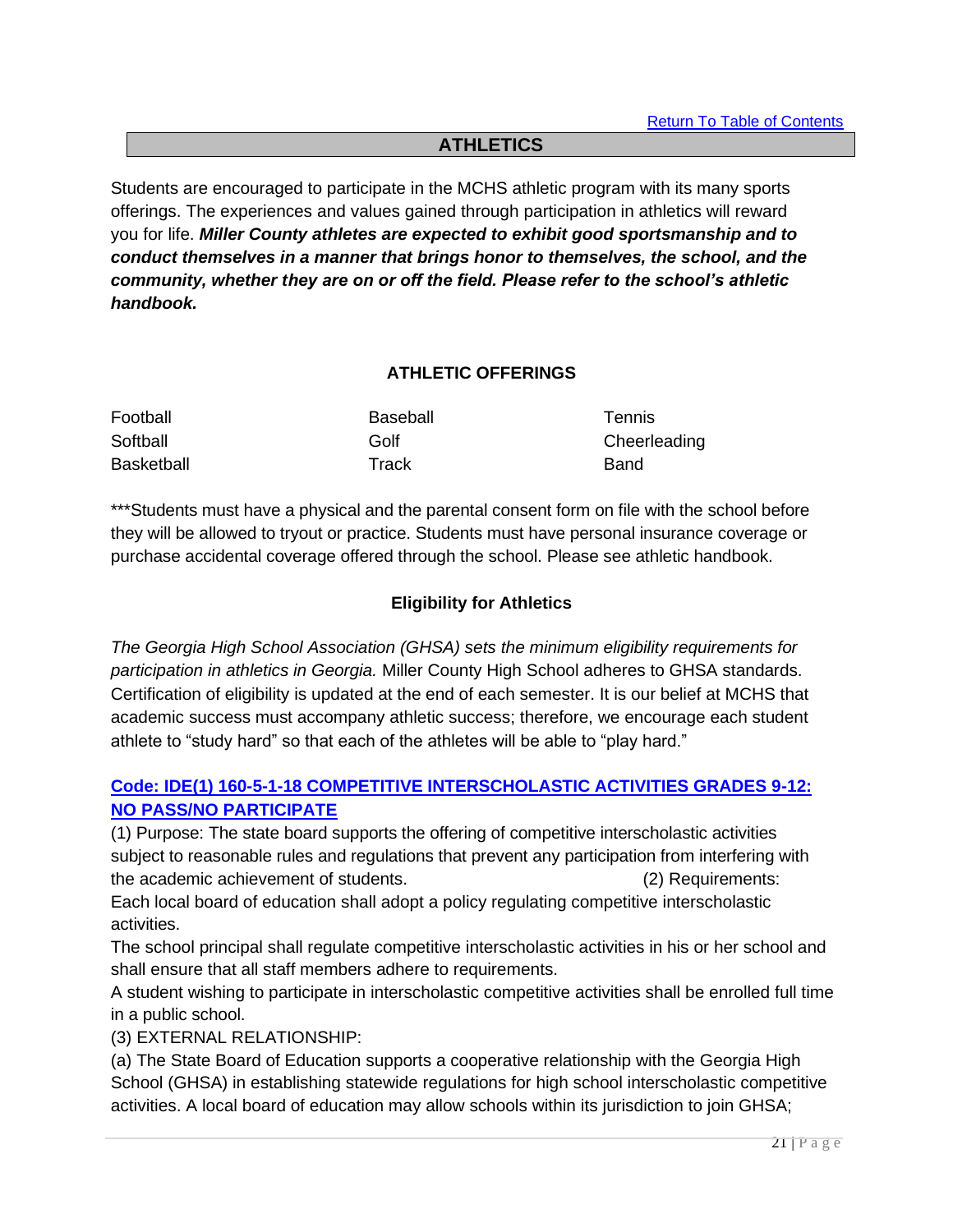however, nothing in this rule shall be deemed to authorize the use of state or local tax dollars for membership in GHSA.

b) The State Superintendent of Schools or designee serves as a member of the State Executive Committee of the GHSA. Reports shall be made to the State Board of any changes in the Georgia High School Association Constitution and Bylaws.

### **Authority O.C.G.A. 20-2-240**

Students may also be removed from participation in athletics for disciplinary reasons as outlined in the MCHS Athletic Code of Conduct.

# **CLUB OFFERINGS**

MCHS offers many opportunities for students to become involved in clubs and their various activities. Club participation promotes character and the development of skills in academics, leadership, citizenship, cooperation, and service. The specific criteria for club membership may be obtained from the club sponsors.

Future Farmers of America (FFA) MCMS & MCHS Senior Beta Club Quiz Bowl Drama Future Business Leaders of America (FBLA) Junior Beta Club Student Council Literary

# **AWARDING CREDIT**

Students will be awarded credit for work successfully completed at the end of each semester. Incomplete grades (I) will be awarded only in extenuating circumstances and must be cleared within six (4) weeks of being assigned. Students who fail a course that is a prerequisite for a succeeding course will be rescheduled. Students who are in violation of the Miller County Attendance Policy could possibly lose credit for classes if the Credit Review Committee deems appropriate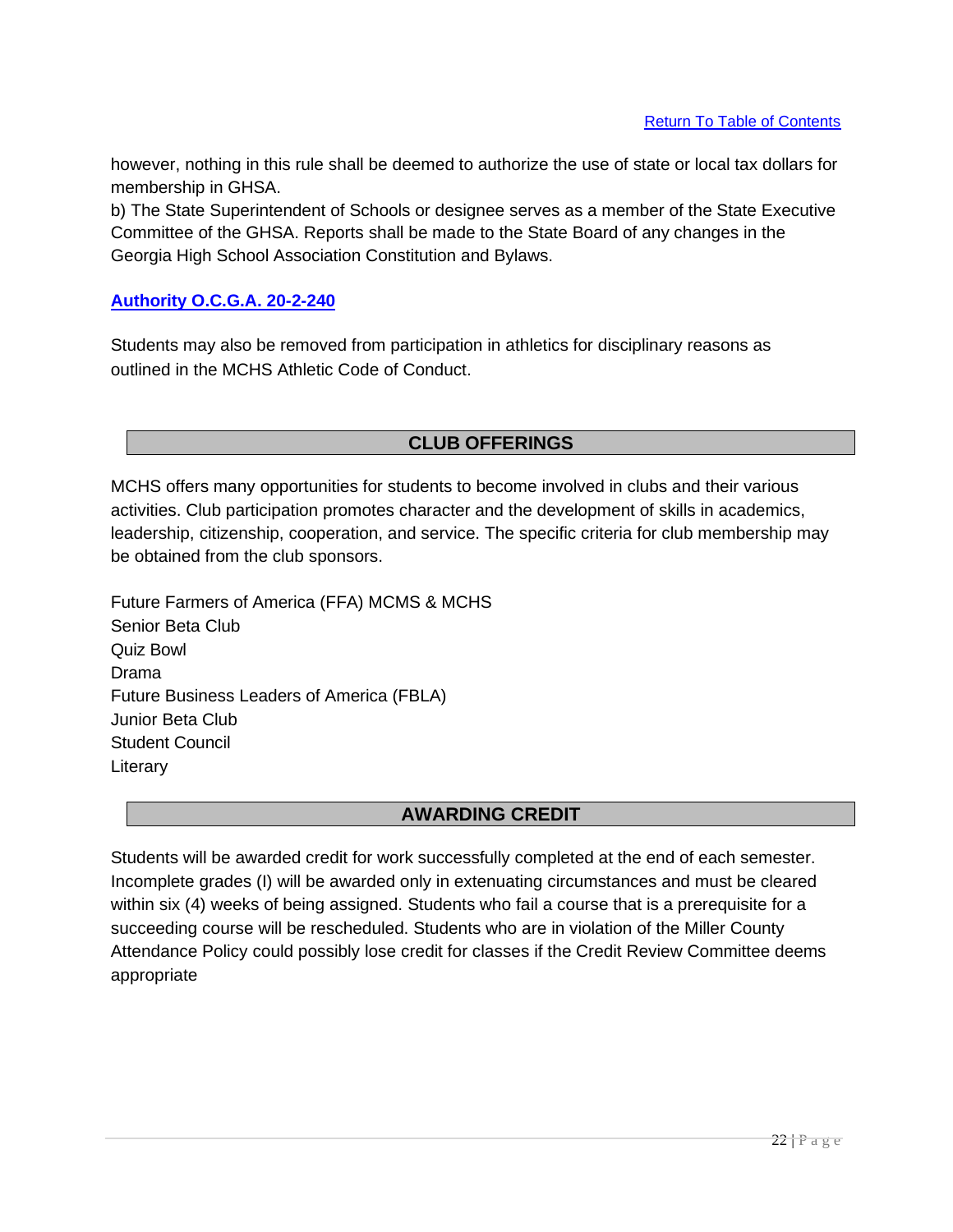### **GRADE REPORTS**

Report cards will be issued every nine (9) weeks. Progress reports will be sent home at the midpoint of every grading period. Parents are encouraged to schedule conferences to discuss grade reports.

GRADING SCALE CONDUCT SCALE A (90-100) – Superior Achievement S-Satisfactory B (80-89) – Above Average Achievement N-Needs Improvement C (70-79) – Average Achievement U-Unsatisfactory  $F(0-69)$  – Failure I – Incomplete

**Cumulative Numeric Grade Average (NGA):** MCS calculates cumulative numeric grade averages for students by adding up all grades in all classes and dividing by the total number of classes taken. The numeric average is on a 100 point scale; i.e., 87.963 out of 100. Failing grades, online grades, and summer program grades are included in the calculation. All courses listed official transcripts are averaged together. The Cumulative Numeric Grade Average is indicated on official transcripts.

**Cumulative Grade Point Average (GPA):** MCS calculates cumulative grade point averages for students by converting the numerical grades in all classes to a 4.0 scale where  $A = 4.0$ ,  $B =$  $3.0, C = 2.0$ , and  $F = 0$ . Converted grades are added up and then divided by the total number of grades. Failing grades, online grades, and summer program grades are included in the calculation. All courses listed on official transcripts are averaged together. Points are not added to converted grades. Cumulative Grade Point Average is not a weighted average. Cumulative Grade Point Average is indicated on all official transcripts.

**Academic Numeric Grade Average**: MCS calculates the academic numeric grade averages for students only when it is needed to determine Junior Marshals, Honor Graduates, Valedictorian, Salutatorian, or similar academic positions. The academic numeric grade average is calculated in the same method as the cumulative numeric grade average but only includes academic courses. **The Academic Numeric Grade Average is not indicated on transcripts.** The following core academic courses are included in the academic numeric grade average:

- English
- Science
- Mathematics
- Social Studies
- Foreign language courses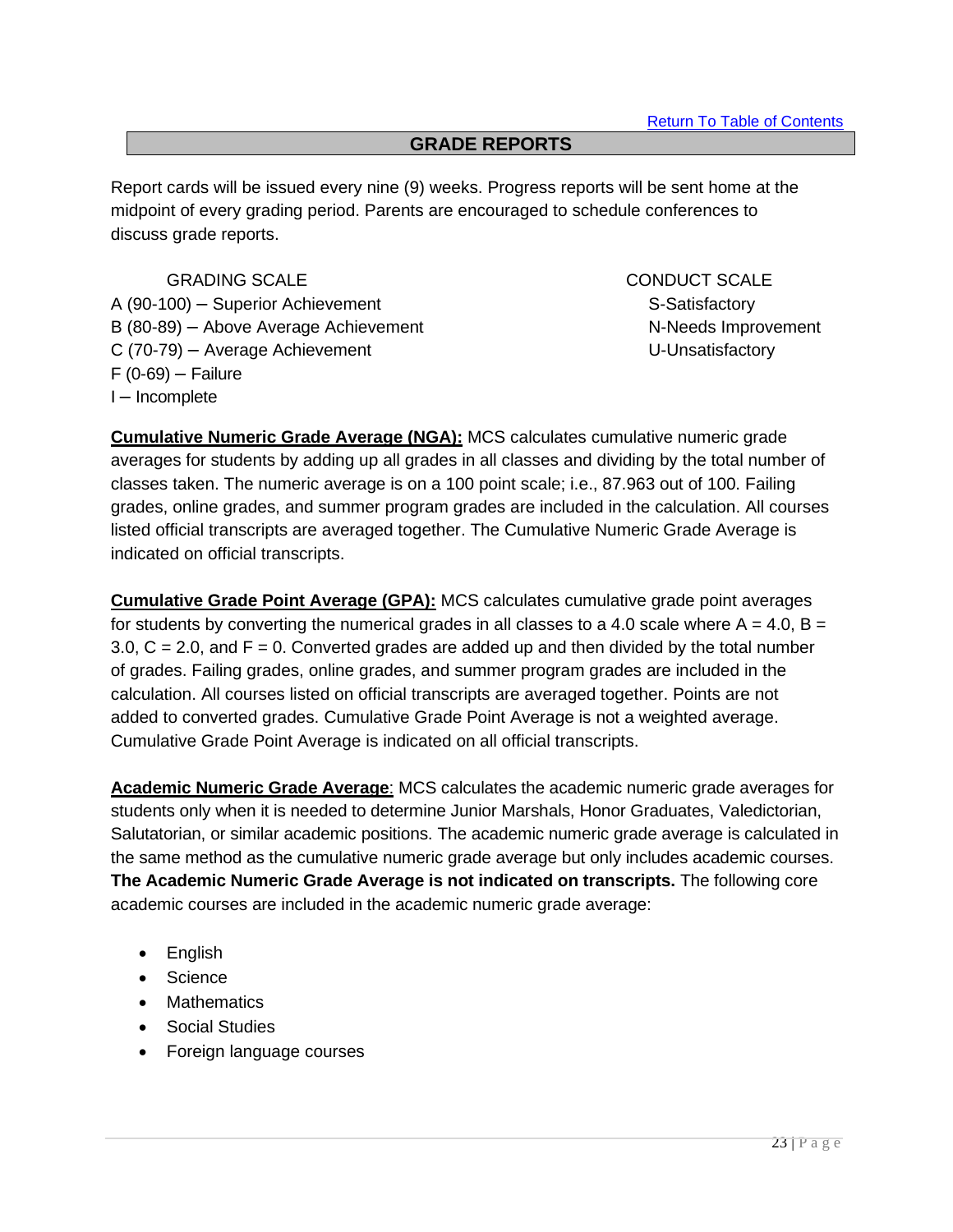**\*\*** All core courses taken will be included. This includes college level courses and any CTAE courses used in lieu of a core academic courses.

To encourage and reward students who chose to take college level academic course which are by design to be more rigorous, all college level academic course will be weighted. Thus, 3 points will be added to the final grade for college level academic courses. The weighted average will be used to determine senior honors: i.e. honor graduate, valedictorian, and salutatorian. In order to be eligible for the aforementioned senior honors a student must have completed Hope Rigor Courses

The senior with the highest academic numeric grade average will be named the class valedictorian, and the senior with the second highest academic numeric grade average will be named the class salutatorian.

# **Honor Graduates**

- Honor Graduates of MCHS must have completed HOPE Rigor curriculum when offered and maintained an overall GPA of 90.00 or higher.
- Must be Hope eligible by completion of 4 rigor courses
	- a. Earn a GPA of 90.00 or higher in the following core areas:
		- English **Mathematics Science** Social Studies Foreign Language

# **\*\* All core courses taken will be included. This includes college level courses and any CTAE courses used in lieu of a core academic courses.**

# **Honor Roll**

Students who achieve a grade of 95 or better in **each** subject will have their names placed on the "Principal's List" for outstanding achievement. Students who achieve a grade of 90 or better in **each** subject will have their names placed on the "A" Honor Roll. Students who achieve a grade of 80 or better in **each** subject will have their names placed on the "A-B" Honor Roll. Honor rolls for each nine weeks will be sent to the *Miller County Liberal* for publication.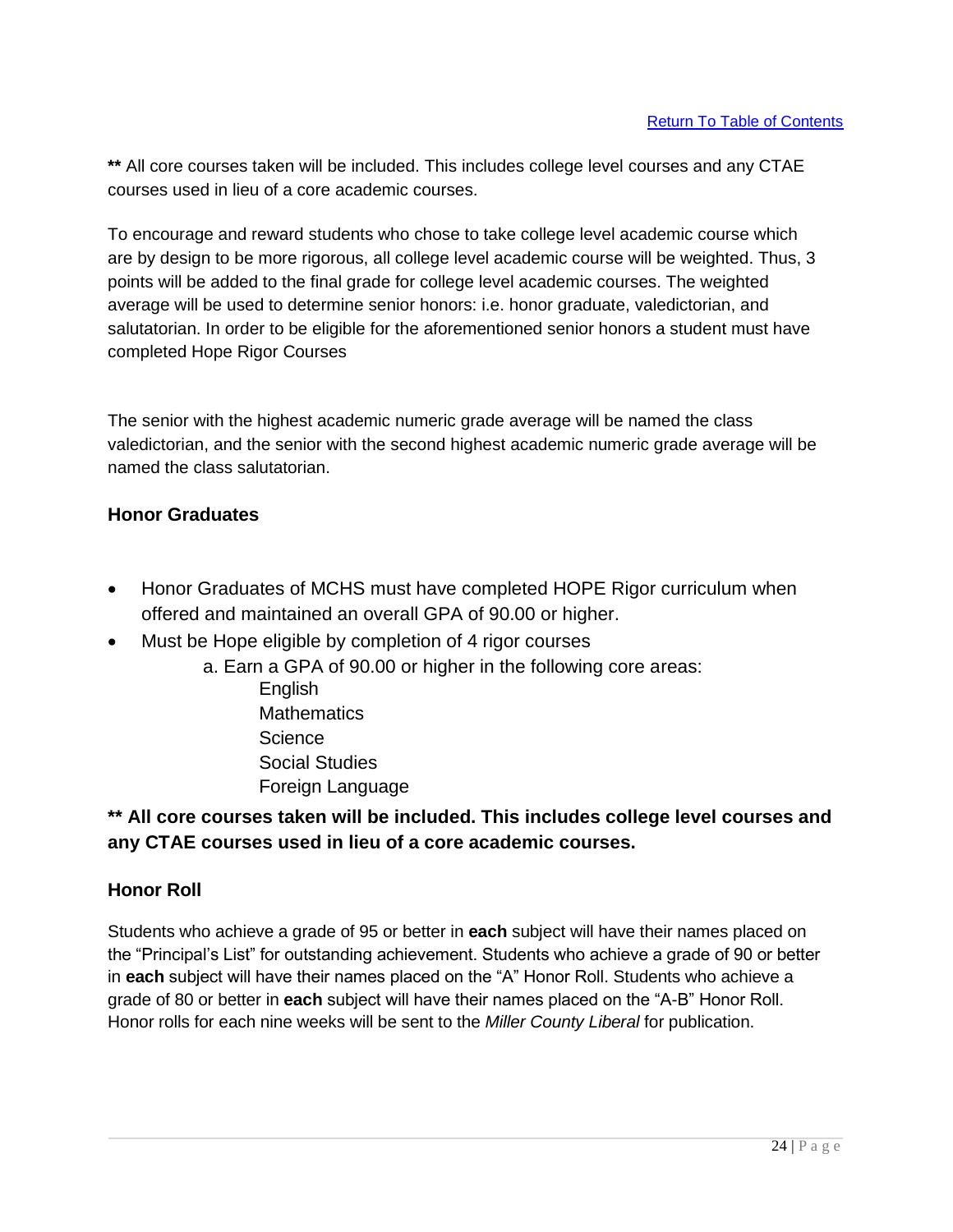**HOPE Scholarship GPA:** All Georgia high schools must send student transcripts with complete course history to the Georgia Student Finance Commission (GSFC) for calculation of the HOPE/Zell Miller Scholarship GPA. Graduates must have a 3.0 GPA on a 4.0 scale. The GPA is calculated in the same way as the cumulative grade point average but only includes academic courses. The academic courses used to calculate GPA are the same as those used to calculate the academic numeric grade average. The weighting of grades is uniform. GSFC adds a weight of 0.5 quality points to the student's grade (up to a maximum of 4.0 quality points) for AP and IB courses and dual enrollment coursework taken at an eligible postsecondary institution. Grades from high school courses taken in middle school are not calculated. The final GPA is not rounded up. Zell Miller eligibility consideration is 3.7. A GPA of 2.99 does not qualify for either scholarship. All GPA calculations are conducted by GSFC.

# **Academic Rigor Requirements for HOPE Scholarship**

- HOPE Scholars, at the time of high school graduation, must earn a minimum of four full credits from the academic rigor course categories listed below prior to graduating from high school
- Advanced math, such as advanced algebra and trigonometry, taken at the high school, or an equivalent or higher course taken for degree level credit at an Eligible Postsecondary Institution
- Advanced science, such as chemistry, physics,, taken at the high school, or an equivalent or higher course taken for degree level credit at an Eligible Postsecondary **Institution**
- Foreign language courses taken at the high school, or taken for degree level credit at an Eligible Postsecondary Institution; or Advanced Placement, International Baccalaureate or Dual Credit Enrollment courses in Core subjects.

# **PROMOTION AND RETENTION 2020-2021**

The following criteria outline the promotion requirements:

# **Number of Required Carnegie Units by Grade**

- 6 units to pass to  $10^{th}$  grade (5/6)
- 12 units to pass to  $11<sup>th</sup>$  grade (11/12)
	- 18 units to pass to  $12<sup>th</sup>$  grade (17/18)
- ⚫ To graduate: 24 total units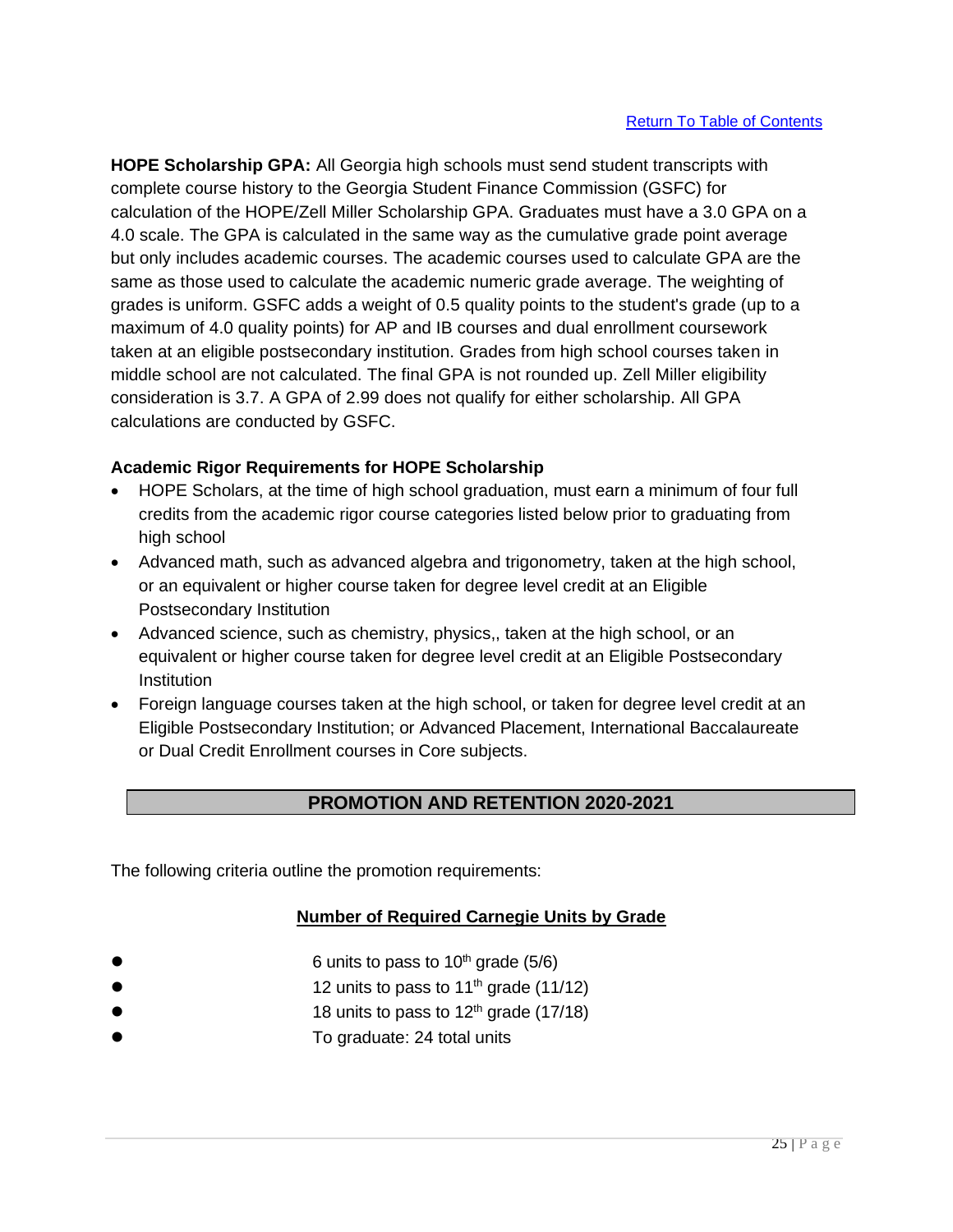## **GRADUATION REQUIREMENTS**

- Graduation requirements are determined by the year a student enrolls in the  $9<sub>th</sub>$ **grade. Students will be advised and parents will be notified concerning a student's** individual graduation requirements.
- **Graduation requirements are on file in the counselor's office. Parents and students may** schedule an appointment with the counselor to discuss individual graduation requirements and progress toward graduation.
- **The Miller County Board of Education's Policy requires one semester of work completed** at MCHS to earn a MCHS diploma.
- A student must be in compliance with all existing requirements of the Georgia Department of Education.

### **GUIDANCE AND COUNSELING SERVICES**

A full-time counselor is available to assist students with guidance and counseling needs. Such needs include (but are not limited to) scheduling for courses, providing information to help with career choices, advisement for meeting graduation requirements, assistance with personal problems, crisis counseling, assistance with application/admission/financial aid processes for college or other post-high school education, sending records and transcripts, parent conferences, and coordinating testing programs for students. Any student who has a problem should feel free to consult the counselor. All students will be seen on a walk-in basis if possible; however, an appointment will allow better use of student and counselor time as well as prevent interruptions. Appointments can be made in the guidance office. All problems discussed with the counselor are confidential and will remain between student and counselor.

### **CAREER GUIDANCE CENTER**

Information is housed in the guidance office to assist students with making career and educational choices. Examples are college catalogs from most of the state and area schools, applications, financial aid information, and forms for scholarships for most colleges and technical schools, pamphlets and brochures on specific occupations, study aids for college entrance tests, and information on decision making strategies.

Students are welcome to make an appointment with the counselor to discuss future plans and to browse through information of interest or value to them. Teachers are invited to check out information that may be useful to their classes for special projects on careers.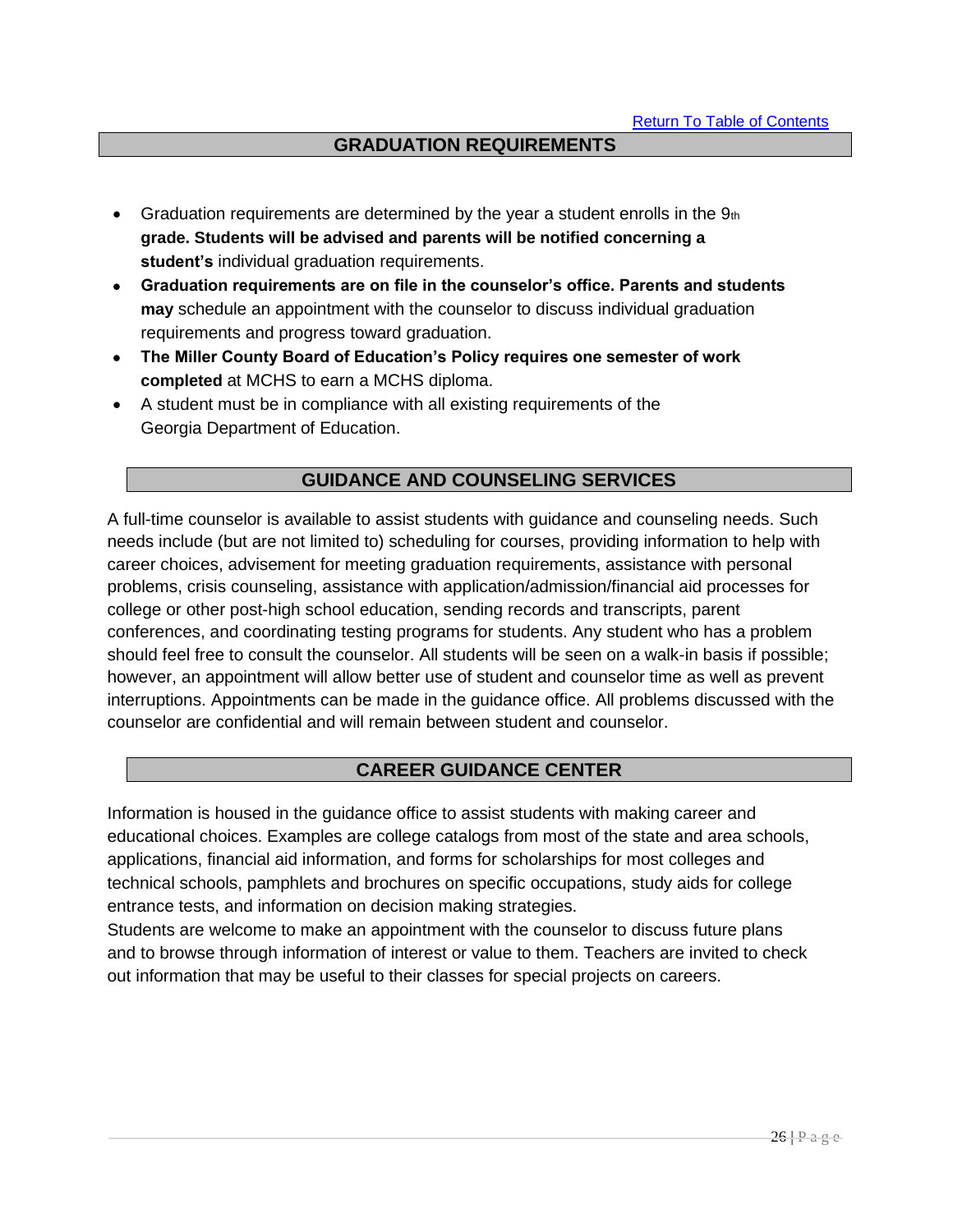# **ACADEMIC / BEHAVIORAL SUPPORT**

MCHS students demonstrating academic and/or behavioral weaknesses will be provided support through the MTSS (multi-tiered systems of support) framework as described in the Miller County School System MTSS Handbook.

Credit Repair is a program that is offered to Miller County High School students. This program is designed to allow students to repair a failing grade of a course they have completed in either the fall or spring semesters. In order to qualify for this program a student must have a final grade of a 65-69 for the course grade. This program is for core classes ONLY. The student must also get the failing teachers permission to participate in the credit repair program. A student may repair up to 2 core classes that they have failed in the previous semester.

If the student qualifies for credit repair, they will be assigned course material online. Upon successful completion of the credit repair content, the student's final grade will be changed to a 70.

### **OUT OF COUNTY STUDENTS**

It is the policy of the Miller County Board of Education to accept out of county students if they meet the criteria. There are standards students must meet and maintain while they attend Miller County Schools both academically and behaviorally. Any out of county students who fail to pass 5 of the 7 classes in high school or qualify to be retained while attending the Miller County School System may be asked to return to the school that services their county. Students who are referred to the office more than 4 times in a year, fight or cause disruptions in the daily flow of school will also be required to return to their service area school. Due to attendance problems students who reach 14 excused or unexcused absences during the full year or accumulate 7 tardies to school in a semester will be withdrawn. Students will be placed on approbation period after seven excused/unexcused absences, or five tardies in a semester and parents must attend a meeting with the principal or Principal designee. The principal has the authority to require the student to return to their service area school at any time they become a discipline problem. No out of county students will be accepted if there are problems with discipline, attendance or any academic issues.

## **TESTING PROGRAMS**

□ **SAT** and **ACT** – given several times through the year in testing centers in our geographic area. These tests must be taken for college admission. Registration booklets - **PSAT/NMSQT** – are made available to 10<sup>th</sup> and 11<sup>th</sup> graders in the fall. College-bound students are encouraged to participate. The test provides valuable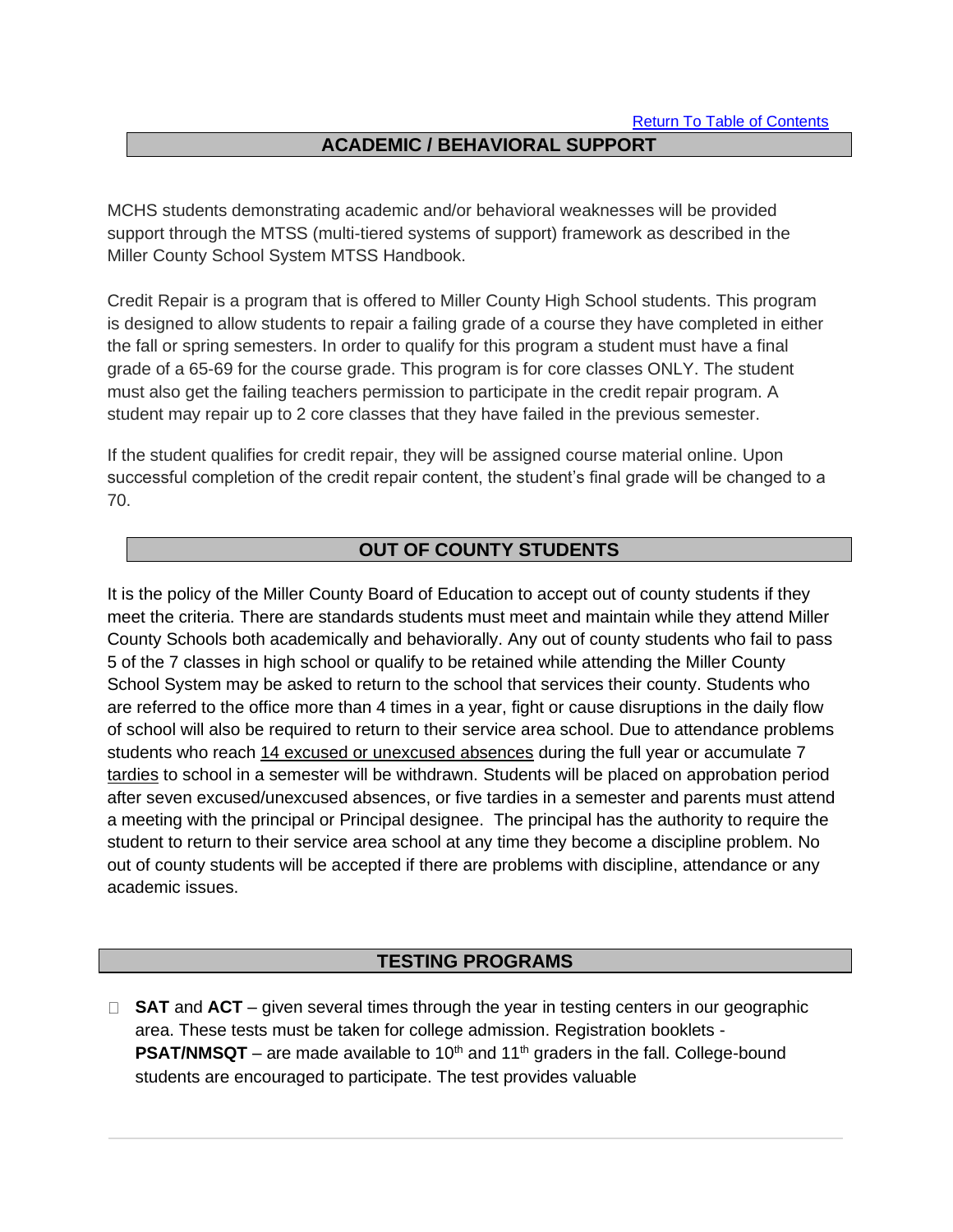information to students, parents, and counselors as students begin to lay groundwork for college planning. The counselor can provide registration information. To make allowances for reporting requirements, the testing service fee must be paid by the student. Information can be obtained from the guidance office. The student must pay testing fees and register online.

- **EOC**  given to all students enrolled in an EOC course. Courses with an EOC are:
- Algebra I
- **Composition or American Literature/Composition**
- **Biology**
- U.S. History

As mandated by Georgia law, scores received on the EOC will count as 20% of students' second semester average.

# **SEMESTER EXAMS**

Semester exams will be administered in all classes for each semester and will count as 20% of the student's final average. Courses with an EOC or SLO at the end of the year **are not required**  to give a 2<sup>nd</sup> semester exam. Courses that **do not have** an EOC or SLO at the end of the year are required to give a semester exam for the 4<sup>th</sup> grading period. The 2<sup>nd</sup> semester exam will also count 20% of the student's average.

# **COLLEGE SCHOLARSHIPS**

There are a variety of scholarship opportunities available for seniors. Many of them require a high GPA & SAT score. Most, also want to see evidence of extra-curricular activities, leadership ability (Club officer, etc.), and many community and volunteer services as requirements for scholarship consideration. You may want to begin keeping a portfolio of your awards, achievements, honors, offices held, [etc. so](http://etc.so/) that as you prepare your application, you do not exclude an important item.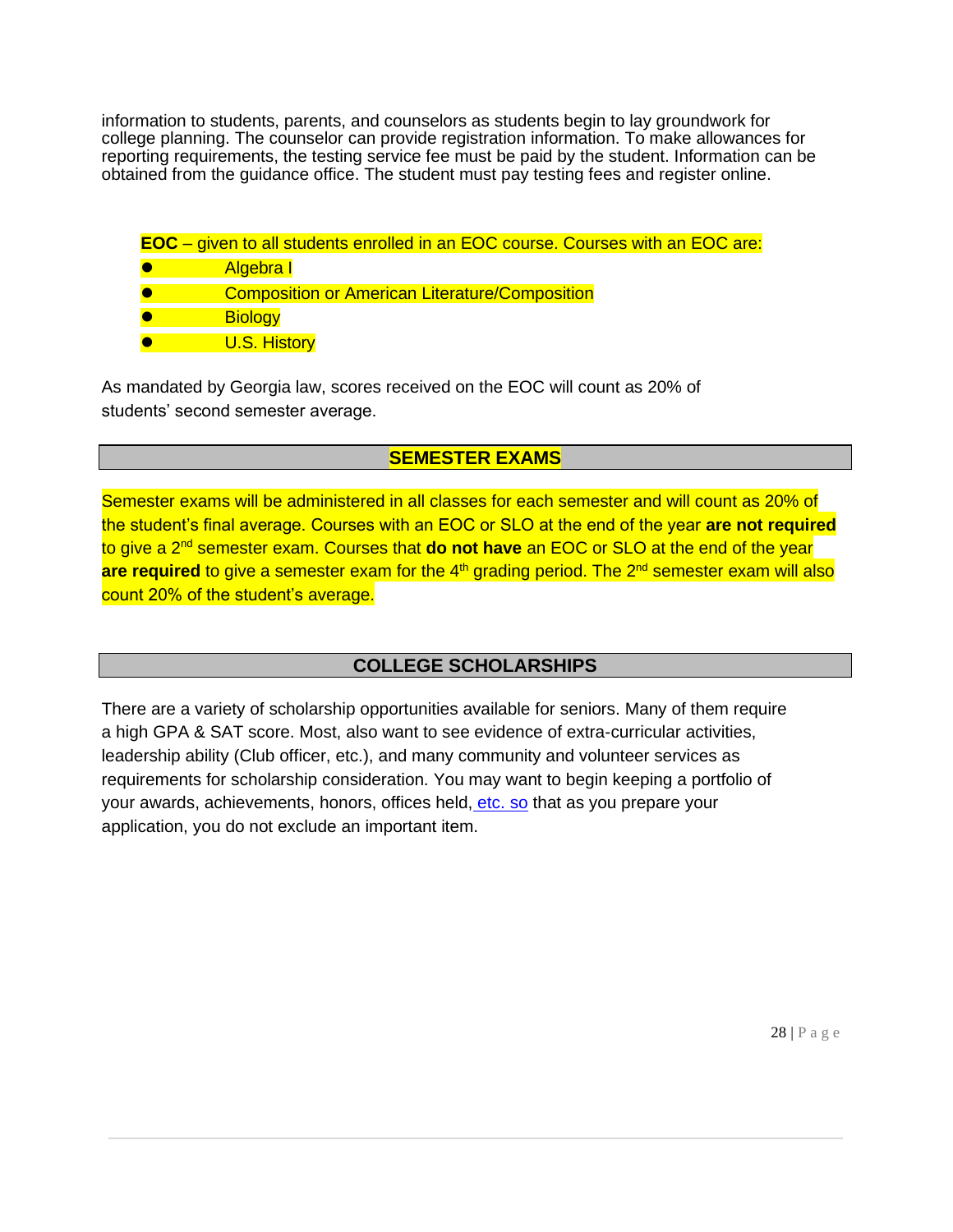## **SUGGESTED DEADLINES FOR THE COLLEGE APPLICATION PROCESS**

**FALL of 10th GRADE YEAR** - Take PSAT and use results to begin to make plans for the future. *Take the SAT after completion of Geometry*

**FALL of 11th GRADE YEAR** – Take PSAT in order to become familiar with college entrance testing program used by most Georgia colleges.

**SPRING of 11th GRADE YEAR** – Talk to counselor about preliminary plans, collect information about schools and plan to take college entrance test in May or June, especially if you plan to go to a school where a minimum test score is required. If you do not do as well as you hoped, you still have several more tries to improve you scores.

**FALL of 12th GRADE YEAR** – Take SAT or ACT in November and/or December. Inquire in guidance office about scholarships that might be available at your chosen school or in your chosen field. Make application to the college(s) of your choice including any additional information required by the college, such as letters of recommendation, and/or immunization records, & etc.

**FEBRUARY of 12th GRADE YEAR** – Fill out financial aid forms and submit. Follow through on any additional forms needed by the college. Establish housing arrangements if needed. Talk to a financial aid officer at the college about loans and scholarships. **MAY of 12th GRADE YEAR** – Request that a final transcript be sent after your final grade point average has been calculated and a graduation date is recorded.

### *Helpful Hints:*

- Every day starting in  $9<sup>th</sup>$  grade Keep your grade point average as high as possible
- Work on being a good "test taker"
- Be a dependable participant in extracurricular activities so that people can honestly write many nice things about you in written recommendations
- Work on developing and practicing good study habits
- Check with the counselor regularly if you need information or help with your plans for the future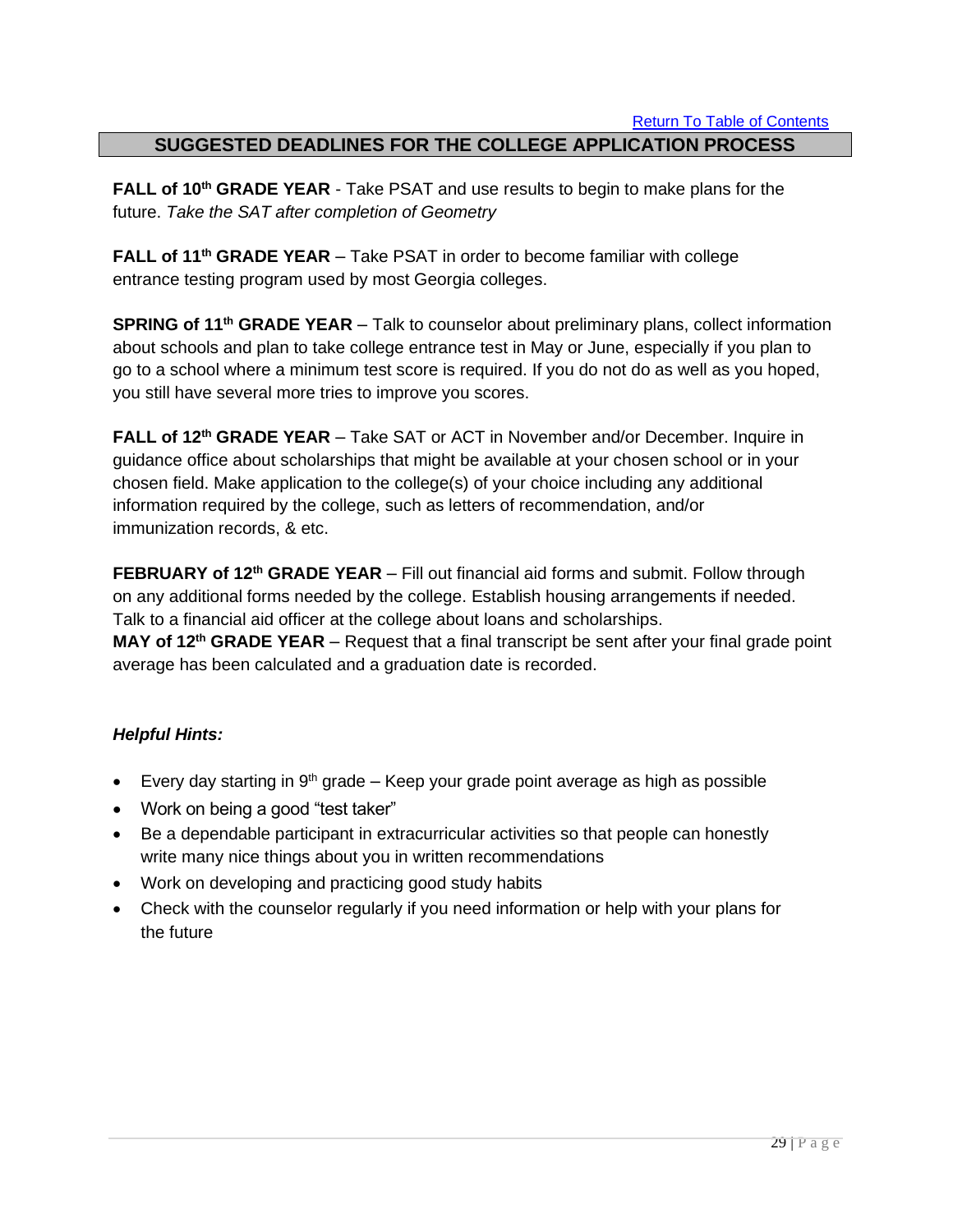# **ACADEMIC BEHAVIORAL REPORTS**

MCHS students demonstrating academic and/or behavioral weaknesses will be provided support through the MTSS (multi-tiered systems of support) framework as described in the Miller County School System MTSS Handbook.

Credit Repair is a program that is offered to Miller County High School students. This program is designed to allow students to repair a failing grade of a course they have completed in either the fall or spring semesters. In order to qualify for this program a student must have a final grade of a 65-69 for the course grade. This program is for core classes ONLY. The student must also get the failing teachers permission to participate in the credit repair program. A student may repair up to 2 core classes that they have failed in the previous semester.

If the student qualifies for credit repair, they will be assigned course material online. Upon successful completion of the credit repair content, the student's final grade will be changed to a 70.

# **ATTENDANCE PROTCOL**

The Miller County Board of Education recognizes the value of regular attendance in enabling pupils to profit from the school program. Not only is each day's lesson important to the individual student, but his/her presence as class participant contributes to the education of others.

In accordance with state law, all children between the ages of 6 and 16 are expected to be in regular attendance in some bona fide school unless their mental and physical condition justifies their being excused. Children enrolled in the public schools prior to their sixth birthday are subject to this law and the rules of the State Board of Education governing compulsory attendance, even though they have not attained six years of age. The Truancy Officer shall verify the enrollment of students attending private schools and be informed by principals, using methods designated by the Superintendent, of those enrolled in the system's schools. The Truancy Officer shall also investigate all cases of failure to enroll or habitual absence by children of school age who are residents of Miller County, and shall recommend appropriate action in accordance with state laws and State Board policies governing attendance.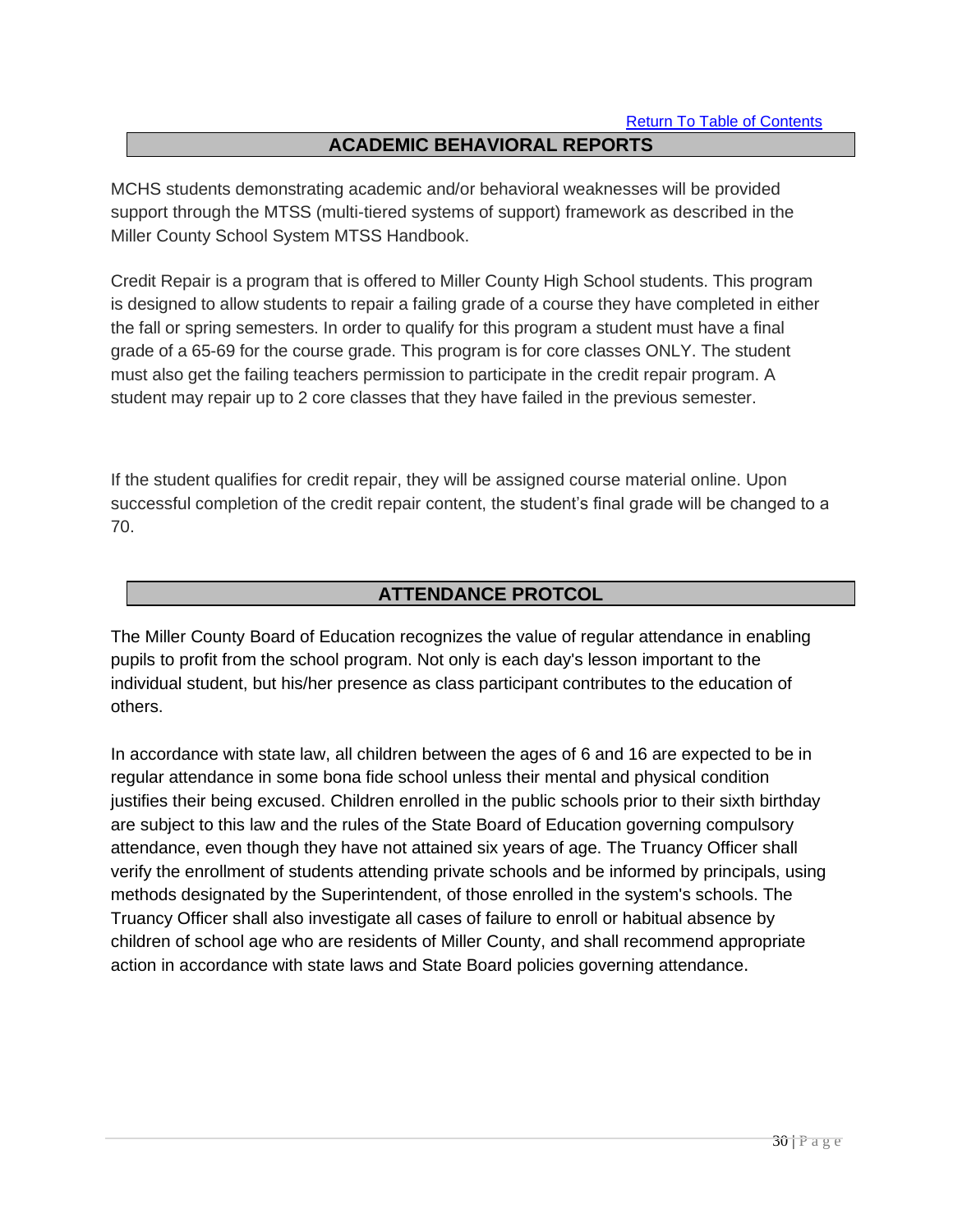# GEORGIA COMPULSORY ATTENDANCE LAW: OCGA**: 20-2-690..**

(a)Mandatory attendance in a public school, private school, or home school program shall be required for children between their sixth and sixteenth birthdays. Such mandatory attendance shall not be required where the child has successfully completed all requirements for a high school diploma.

(b)Every parent, guardian, or other person residing within this state having control or charge of any child or children during the ages of mandatory attendance as required in subsection (a) of this Code section shall enroll and send such child or children to a public school, a private school, or a home study program that meets the requirements for a public school, a private school, or a home study program; and such child shall be responsible for enrolling in and attending a public school, a private school, or a home study program that meets the requirements for a public school, a private school, or a home study program under such penalty for noncompliance with this subsection as is provided in Chapter 11 of Title 15, unless the child's failure to enroll and attend is caused by the child's parent, guardian, or other person, in which case the parent, guardian, or other person alone shall be responsible; provided,

however, that tests and physical exams for military service and the National Guard and such other approved absences shall be excused absences. The requirements of this subsection shall apply to a child during the ages of mandatory attendance as required in subsection (a) of this

Code section who has been assigned by a local board of education or its delegate to attend an alternative public school program established by that local board of education, including an alternative public school program provided for **OCGA 20-2-154.1** , regardless of whether such child has been suspended or expelled from another public school program by that local board of education or its delegate, and to the parent, guardian, or other person residing in this state who has control or charge of such child. Nothing in this Code section shall be construed to require a local board of education or its delegate to assign a child to attend an alternative public school program rather than suspending or expelling the child.

(c) Any parent, guardian, or other person residing in this state who has control or charge of a child or children and who shall violate this Code section shall be guilty of a misdemeanor and, upon conviction thereof, shall be subject to a fine not less than \$25.00 and not greater than \$100.00, imprisonment not to exceed 30 days, community service, or any combination of such penalties, at the discretion of the court having jurisdiction. Each day's absence from school in violation of this part after the child's school system notifies the parent, guardian, or other person who has control or charge of a child of five unexcused days of absence for a child shall constitute a separate offense. After two reasonable attempts to notify the parent, guardian, or other person who has control or charge of a child of five unexcused days of absence without response, the school system shall send a notice to such parent, guardian, or other person by certified mail, return receipt requested. Public schools shall provide to the parent, guardian, or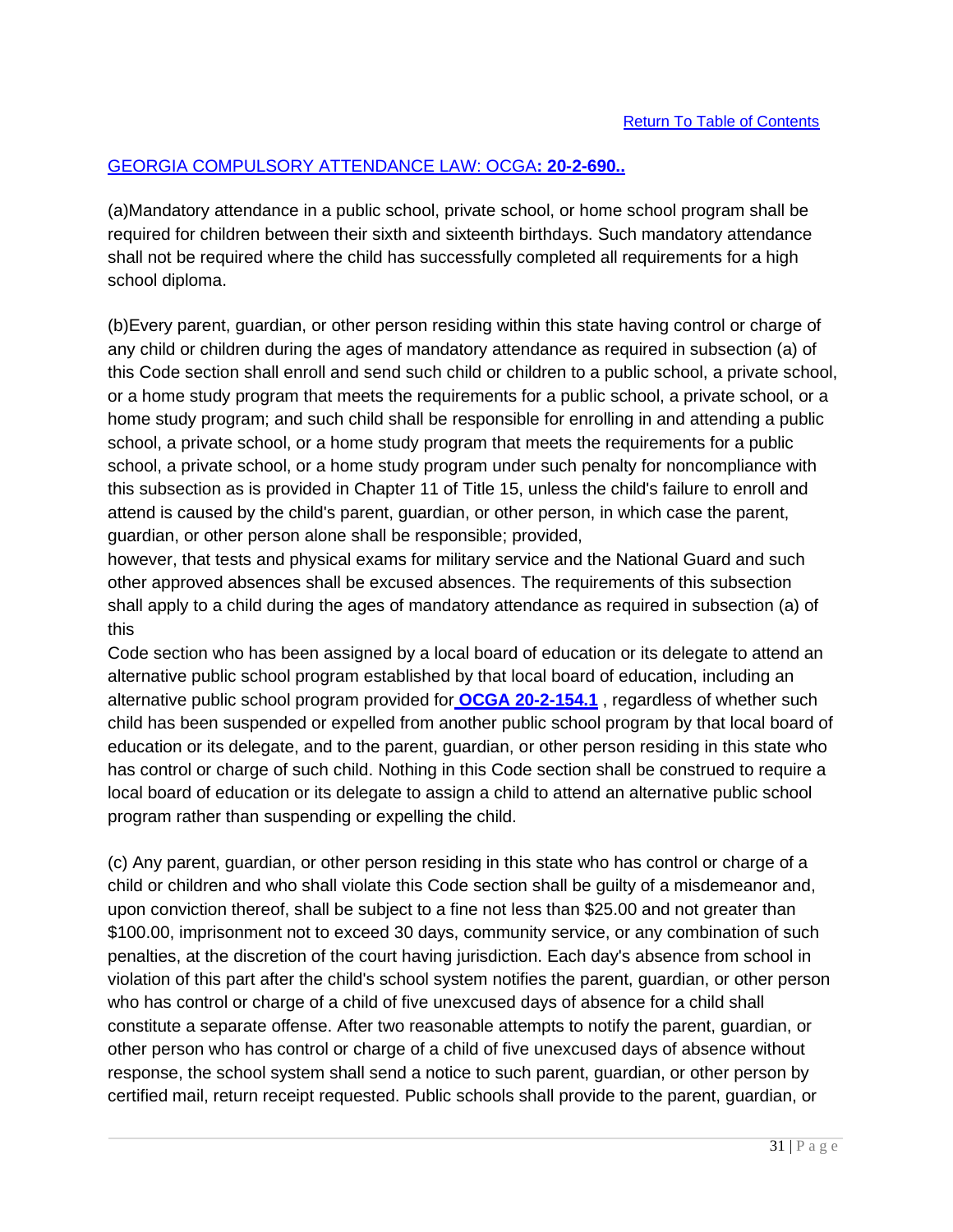other person having control or charge of each child enrolled in public school a written summary of possible consequences and penalties for failing to comply with compulsory attendance under this Code section for children and their parents, guardians, or other persons having control or charge of children. The parent, guardian, or other person who has control or charge of a child or children shall sign a statement indicating receipt of such written statement of possible consequences and penalties; children who are age ten years or older by September 1 shall sign a statement indicating receipt of such written statement of possible consequences and penalties. After two reasonable attempts by the school to secure such signature or signatures, the school shall be considered to be in compliance with this subsection if it sends a copy of the statement, via certified mail, return receipt requested, to such parent, guardian, other person who has control or charge of a child, or children. Public schools shall retain signed copies of statements through the end of the school year.

(d)Local school superintendents in the case of private schools or home study programs and visiting teachers and attendance officers in the case of public schools shall have authority and it shall be their duty to file proceedings in court to enforce this subpart.

(e)An unemancipated minor who is older than the age of mandatory attendance as required in subsection (a) of this Code section who has not completed all requirements for a high school diploma who wishes to withdraw from school shall have the written permission of his or her parent or legal guardian prior to withdrawing. Prior to accepting such permission, the school principal or designee shall convene a conference with the child and parent or legal guardian within two school days of receiving notice of the intent of the child to withdraw from school. The principal or designee shall make a reasonable attempt to share with the student and parent or guardian the educational options available, including the opportunity to pursue a general educational development (GED) diploma and the consequences of not having earned a high school diploma, including lower lifetime earnings, fewer jobs for which the student will be qualified, and the inability to avail oneself of higher educational opportunities. Every local board of education shall adopt a policy on the process of voluntary withdrawal of unemancipated minors who are older than the mandatory attendance age. The policy shall be filed with the Department of Education no later than January 1, 2007. The Department of Education shall provide annually to all local school superintendents model forms for the parent or guardian signature requirement contained in this subsection and updated information from reliable sources relating to the consequences of withdrawing from school without completing all requirements for a high school diploma. Such form shall include information relating to the opportunity to pursue a general educational development (GED) diploma and the consequences of not having earned a high school diploma, including lower lifetime earnings, fewer jobs for which the student will be qualified, and the inability to avail oneself of higher educational opportunities. Each local school superintendent shall provide such forms and information to all of its principals of schools serving grades six through twelve for the principals to use during the required conference with the child and parent or legal guardian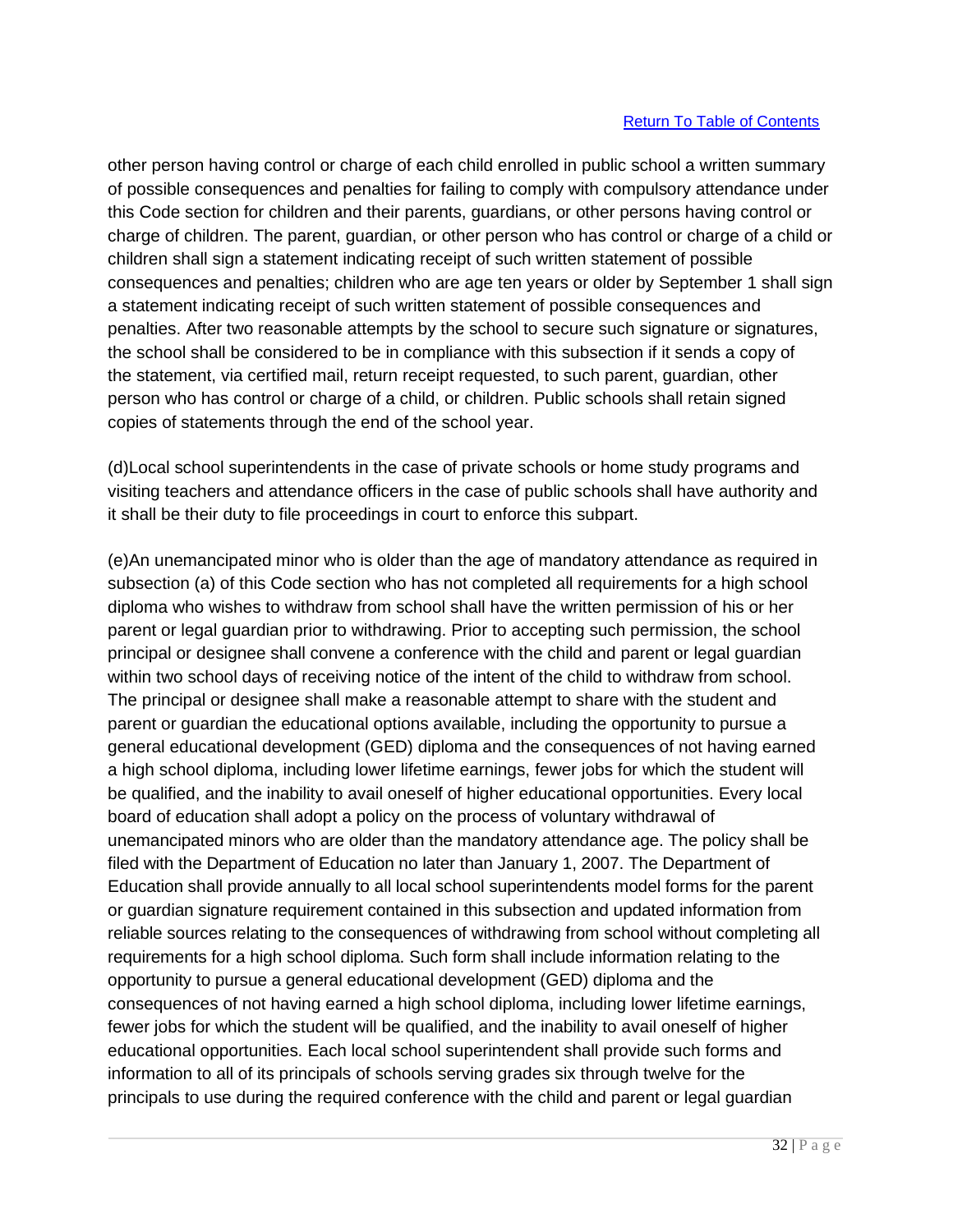Return To Table of Contents

### **SKIPPING CLASS**

Any unexcused tardy to class of more than 15 minutes or any unexcused absence from class of more than 15 minutes.

1st offense – 1 day ISS, parent notification

2nd offense – 3 days ISS/OSS, parent conference

3rd offense – 5 days ISS/OSS, parent conference

### **LEAVING WITHOUT PERMISSION**

1st offense – Parent notification and 1-3 days ISS 2nd offense – Parent notification and 3-5 days ISS/OSS 3rd offense – 5-10 days OSS

### **DISRUPTIVE**

No student will engage in behavior that disrupts the learning environment for others. In addition, students are expected to comply with teacher requests; uncooperative, defiant behavior will not be tolerated.

(Administrator has the discretion to advance consequences depending upon severity)

### **TARDIES to Class 2nd period – 7 th period**

1st offense – Warning 2nd offense: Teacher detention 3rd offense: Administrative detention 4th offense: 1 day ISS 5th offense: 3 days ISS/OSS

Tardy to School: First 3 tardies to school is a warning. After the 3<sup>rd</sup> tardy, students will receive a referral for being tardy to school. Parent notes will not be accepted in lieu of punishment. 4th offence: 1 day ISS

5 or more offences: 3 days ISS and possible removal of parking privileges for the remainder of the 9 weeks or semester depending on date of offense.

**Tardy to School:** Any student arriving at school following the ringing bell, chime, or other audible signal established by the Principal and intended to indicate the start of the school day. Any student who is on school property but is not in his or her assigned classroom or other authorized area following the bell, chime, or other audible signal will be considered tardy to school.

**Tardy to Class:** A student is "tardy to class" when he/she arrives to class following the ringing bell, chime or other audible signal indicating the beginning of instructional time.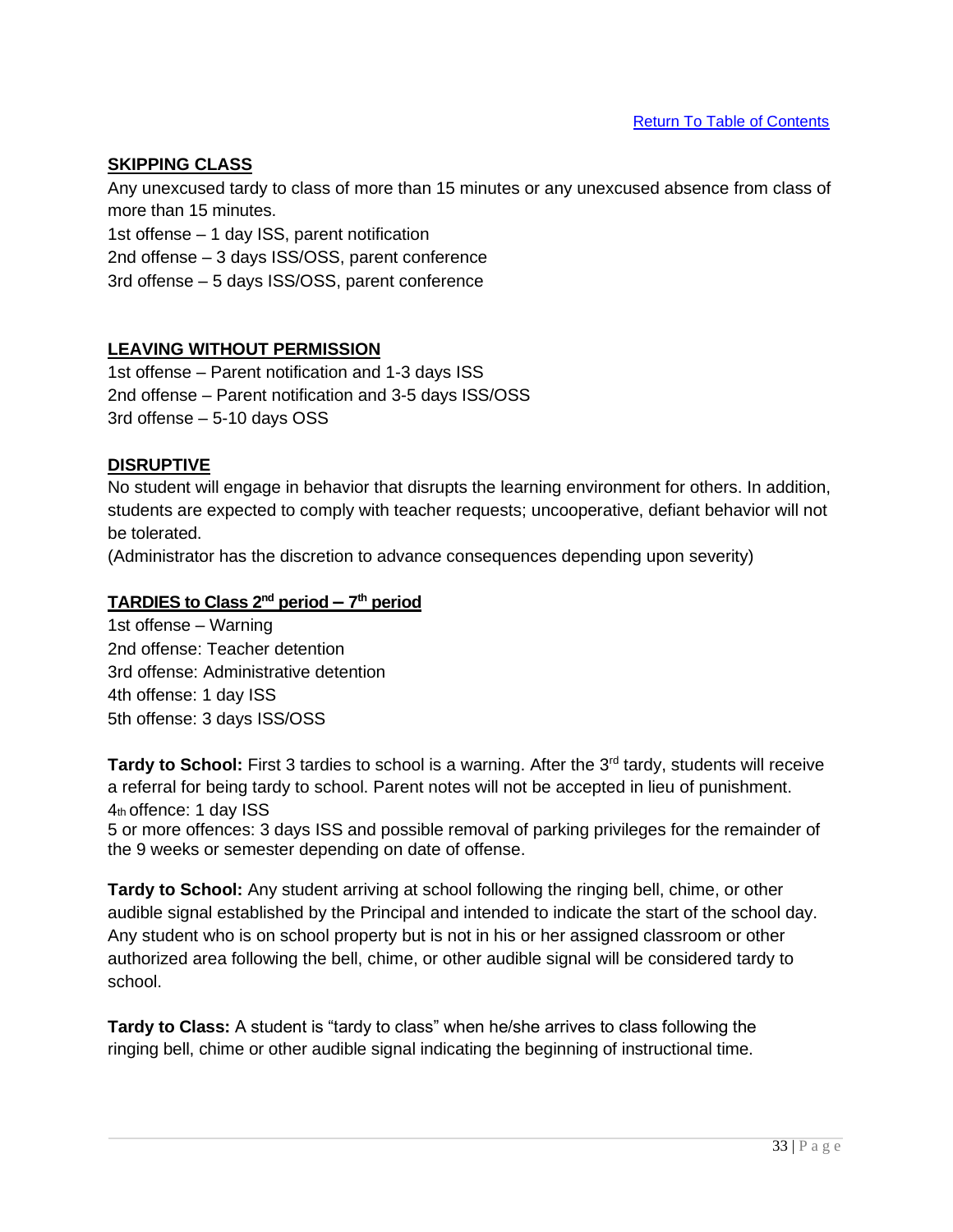**Early Checkout:** Leaving school prior to the end of instructional time and/or the end of the official school day.

**Excused:** Early checkouts for emergency, illness, or other reasons that the Principal deems necessary or reasonable. Documentation is required to excuse an early dismissal. Records will be kept at each school to document the number of days a student misses due to early checkouts. Excessive incidents of unexcused early checkout may result in disciplinary action or referral as the Principal deems necessary.

**Unexcused:** Early checkouts for reasons other than those approved by the Principal. Excessive incidents of unexcused early checkout may result in disciplinary action or referral as the Principal deems necessary.

**Excused Absences**: Local board of education shall adopt policies and procedures excusing students from school under the following circumstances, as a minimum:

● Personal illness (Excessive or extended absences may require an excuse from medical doctor)

● Circumstances where attendance in school endangers a student's health or the health of others

- ⚫ Serious illness in a student's immediate family
- ⚫ A court order or an order by a governmental agency, including pre-induction physical examinations for service in the armed forces, mandating absence from school
- ⚫ Observing religious holidays, necessitating absence from school
- Conditions rendering attendance impossible or hazardous to student health or safety

⚫ Local boards of education may allow a period not to exceed one day for registering to vote or voting in a public election

⚫ Local boards of education shall count students present when they are serving as pages of the Georgia General Assembly

### **Grades and Absences:**

- Final student course grades shall not be penalized because of absences if the following conditions are met.
- Absences are justified and validated for excusable reasons.
- Make up work for excused absences were completed satisfactorily. Local boards of education are not required to provide make-up work for unexcused absences.

### **Consequences and Penalties for Violation of Compulsory Attendance**

The Principal or Principal's designee may assign consequences and penalties for unexcused absences and/or early checkouts at any time if he/she deems necessary. Including students not receiving credits for courses.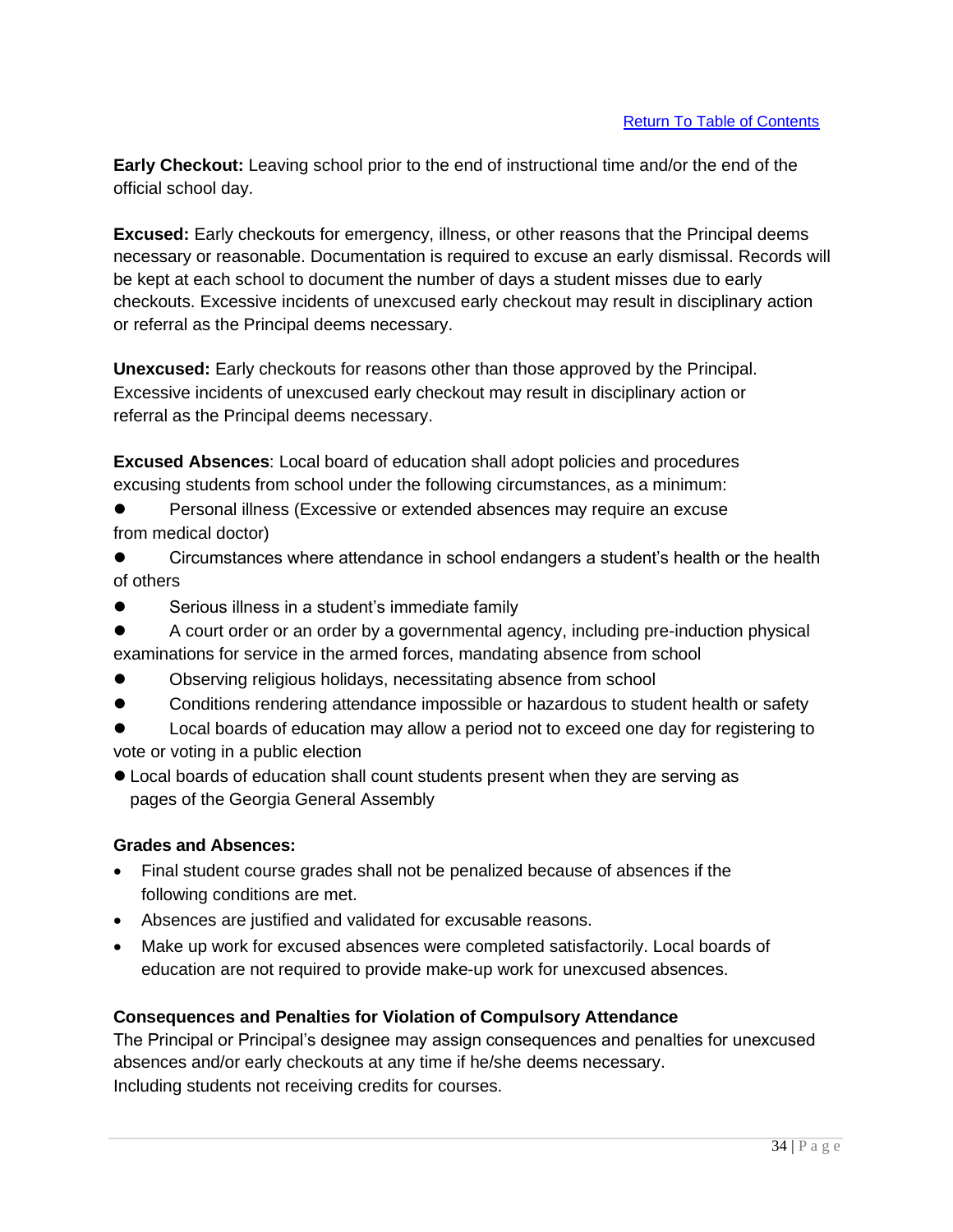### **Absences and Consequence: Ages under 16**

### **Five (5) absences**

- 1. A letter will be mailed to the parent(s)/guardian (s) of all students who have 5 unexcused absences, requesting a meeting with the school level attendance committee or principal.
- 2. Parent (s)/guardian (s) and student may be asked to enter into an attendance contract or agreement with the school at this time.

### **Seven (7) absences (High School) Seven unexcused absences will be referred to the Social worker.**

Students who accumulate more than 7 days absent in any one semester in any or all classes due to full day absences from school, checking out early or arriving late to school may be denied credit for the course. Any student who has been denied credit, must continue to attend the class in order to qualify for an appeal to the School Level Attendance Committee. Courses in which credit was denied due to excessive absences will not be included on student transcripts or in GPA/HOPE calculations.

#### **Ten (10) unexcused absences**

Ten unexcused absences could be referred to either Juvenile Justice or State Court if the parents have failed to comply with the requested meeting at the school level.

### **Absences and Consequence: Ages 16 and Over**

#### **Five (5) absences**

A student could lose his/her on campus parking permit.

1st offense: Parking Pass Suspended for 2 weeks 1st 2nd offense: Parking Pass Suspended for 1 month 3rd offense: Parking Pass Suspended for the year

A letter will be mailed to the parent(s)/guardian (s) of all students who have 5 absences, requesting a meeting with the school level attendance committee or principal

**A reinstatement fee of \$20.00 will be required for the parking permit to be reissued once the permit has been revoked.**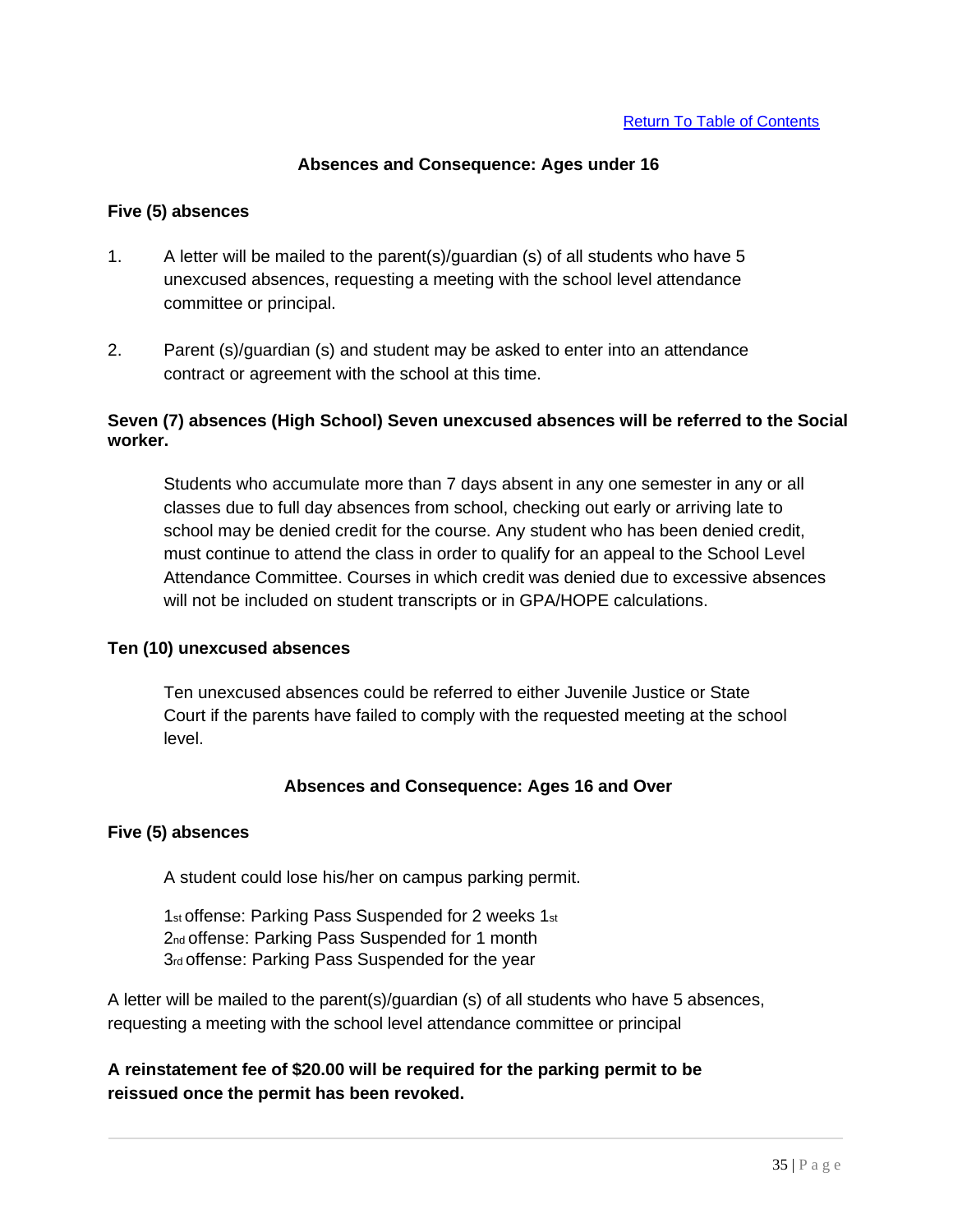Continuing to park on the Miller County School Property once the permit is pulled or after notice to purchase a permit has been given will result in the following consequences or failure to have a valid HS Parking permit will result in the following:

1st Offense: \$25.00 Ticket 2nd Offense: \$35.00 Ticket 3rd Offense: Tire Boot Placement on Vehicle Parked Illegally Meeting with Student Parent called by School Administration \$50.00 to remove Tire Boot

Miller County School Resource Officer will only tire boot a vehicle two times during a school year. After the second time, the car will be towed at the owner's expense and parking privileges will be suspended for the remainder of that school year.

• When **10 days** of being absent has accumulated, the student will be deemed truant. The **truancy officer** will take action at this time.

### **Documentation for Absences**

A student, on returning to school after an absence, must present a written and signed excuse to their homeroom from the parent or guardian / doctor stating the reason for the student's absence. No more than 5 parent excuses will be accepted for excused absences. **Failure to furnish this excuse within three (3) days after returning to school will constitute an unexcused absence.** These excuses will be field as documentation for absences should an appeal meeting become necessary. This policy will be strictly adhered to by the Attendance Appeals Committee.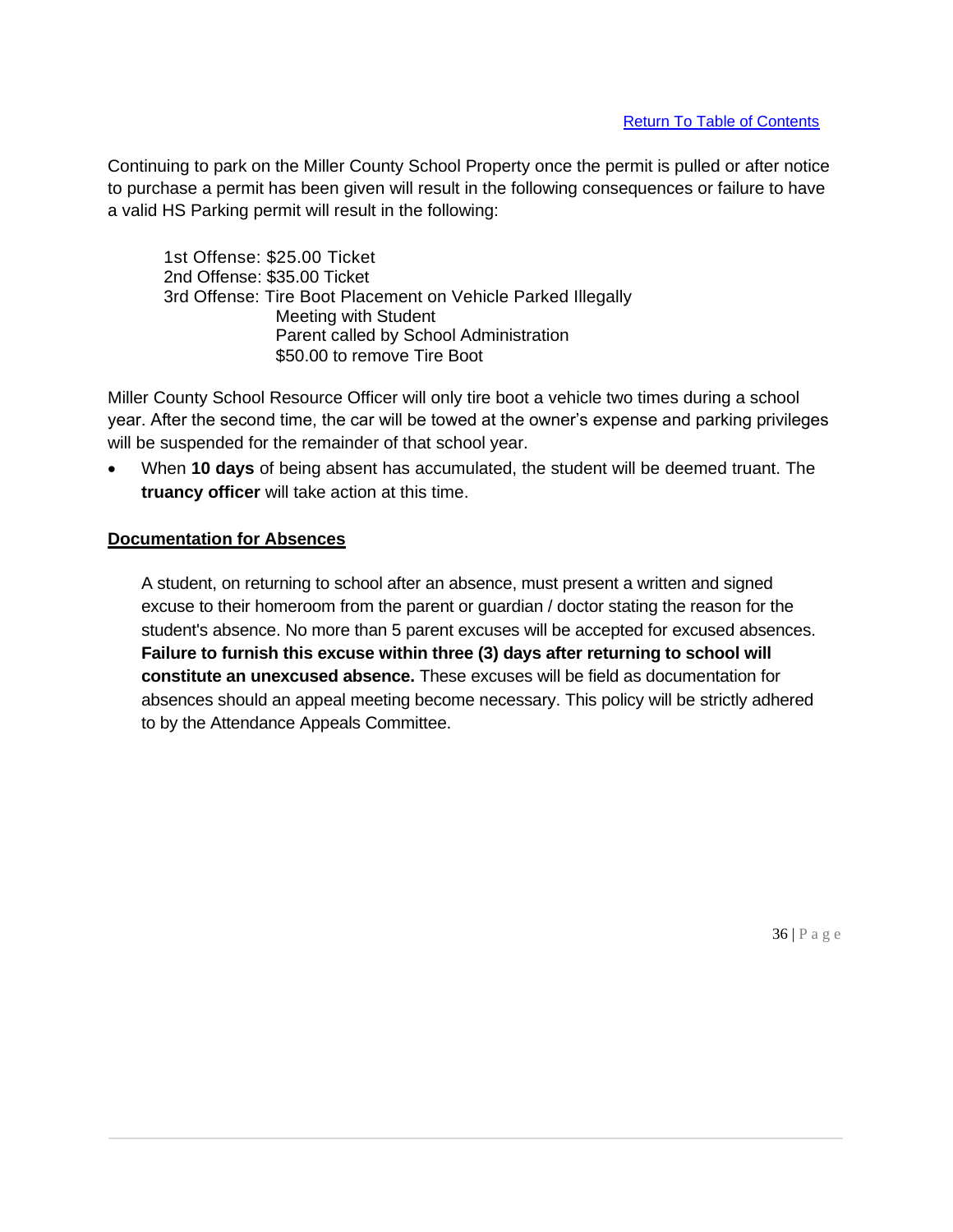## **DRESS CODE**

The purpose of a dress code is not to inhibit any person's taste in attire, but rather to better facilitate the process of education through reasonable guidelines of instilling dignity and pride. We want students at MCHS to dress for success. Modesty and cleanliness are our goals. Due to the fact that some types of clothing do not encourage students to be aware of these goals, the following limitations are in effect. NOTE: Any class time missed due to inappropriate apparel will be unexcused (students missing more than 20 minutes will be counted as unexcused absences). Final approval of any questionable dress and enforcement of this dress code is left to the discretion of the school administration. A student who does not comply with this dress code is required to be referred by school employees to the school administration. A student violating this dress code will be required to change to appropriate clothing meeting the dress code guidelines and receive an unexcused absence. A student refusing to change to suitable clothing will be suspended for two days. A student who cannot be picked up to change clothes may be assigned to BLOCK ISS for the day.

**STUDENT APPEARANCE** Any student appearance that causes disruptions in daily school activities will not be permitted. Some examples of non-permissible appearances include body piercing other than ears, unnatural hair colors (other than those special occasions like homecoming festivities), unruly hair, and other such appearances that disrupt normal classroom routines. Nose, facial, and/or tongue piercings will only allow small, post-type accessories. No septum, nasal septum, large accessories, etc will be permitted. Violations of this policy will fall under the discretion of the staff and administration.

# **THE FOLLOWING WILL NOT BE PERMITTED:**

- No low riding shorts or pants. All pants should be worn at the waistline.
- Absolutely no showing of cleavage, midriffs, and/or underwear (male or female).
- No hats, caps, visors, bandanas, hair nets, or any other types of head covering allowed during school hours from 7:00 – 3:30.
- Do not wear garments with holes above the knee. Holes must be covered by an under layer.
- NO gym shorts (used only in PE)
- NO sweatpants/joggers (used only in PE)
- Shoes with cleats and house/bedroom slippers are not to be worn to school.
- Garments which display emblems relating to alcoholic beverages, drugs, sex, violence, death, inappropriate language, and/or graphics. Any type of racial or gang statements or promotion of illegal activities will not be tolerated.
- Cut-off garments, clothing that is too tight, too bare, or so extreme as to be immodest. This includes P.E. Classes!
- Shirts that show bare midriffs, tank tops, muscle shirts or mini-garments. RULE OF THUMB: If you can see your midriff when you raise your arms, the clothing is inappropriate.
- Any article of clothing with vulgar or offending remarks or emblems.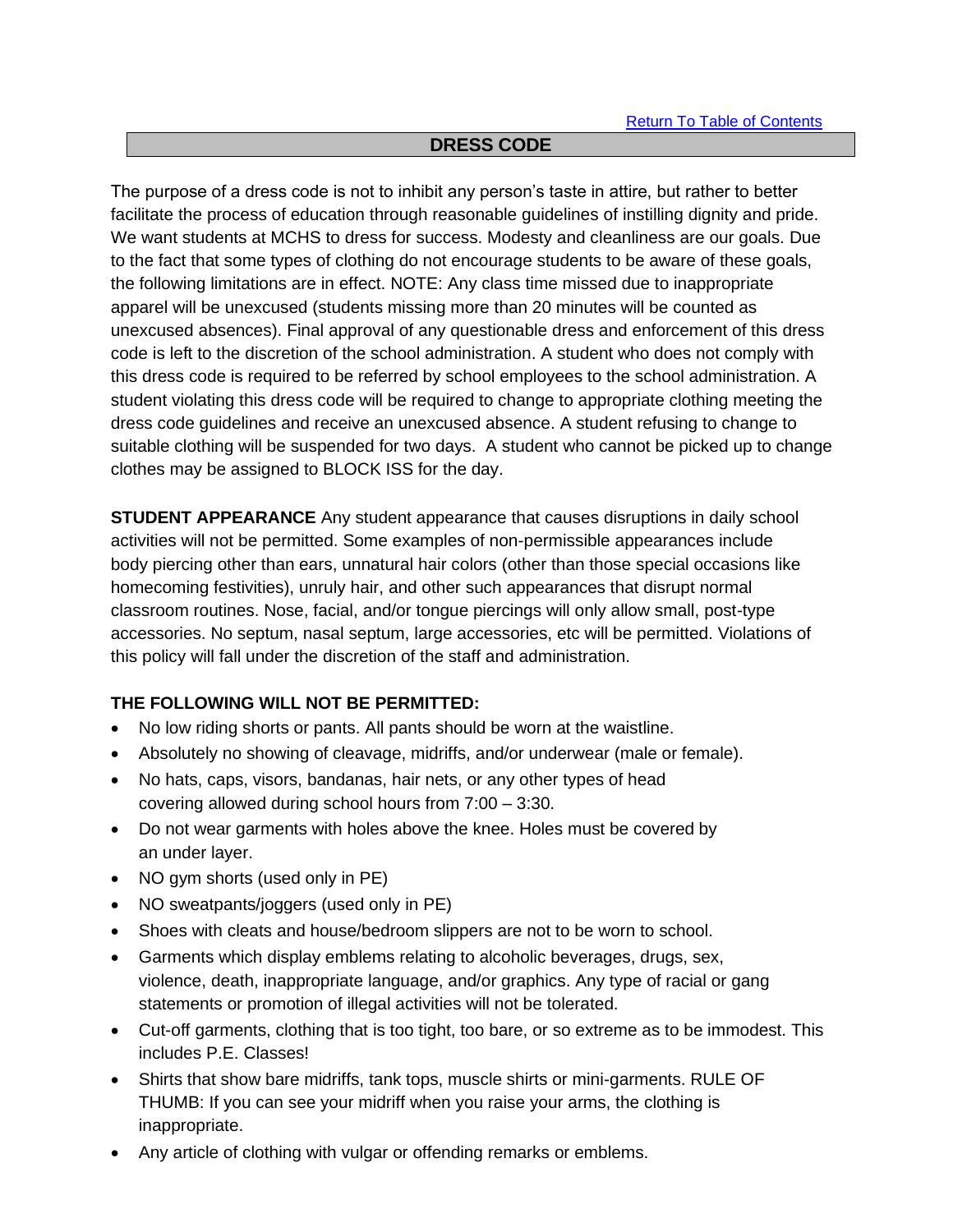- Clothing that advertises or implies the use of alcohol, drugs or drug paraphernalia.
- Shorts, skirts, and dresses that are two inches above the knee. Slits in skirts may not be higher than the top of the knee.
- Articles worn as jewelry, which can be used as weapons including chains, rings and or belts with sharp points.
- No sunglasses, combs and/or picks in student's hair.
- If leggings are worn, they must be worn under a dress or shirt that is appropriate in length that covers the front and back mid areas.
- Girls: No off-the-shoulder shirts (cold-shoulder blouses) UNLESS it has 2-3" straps across the shoulders. No showing of personal under garments.
- Students are required to wear shoes at all times. No bedroom shoes, flip-flops, backless sandals, slides or shoes that have wheels on them will be permitted.
- Blankets will not be permitted.
- Any attire that is deemed inappropriate by the administration will not be permitted.

**PHYSICAL EDUCATION CLASSES** Students in Physical Education classes are expected to follow the Physical Education Dress Code while attending physical education class. Students in P. E. are expected to dress out during assigned classes. Their attire should be as follows: shorts or sweat pants with T-shirt. The shorts must be NO more than 2 inches above the knee. Shirt styles should conform to the standard dress code. When students come into the main building, they must be dressed appropriately!

*THE ADMINISTRATION WILL MAKE THE FINAL DETERMINATION OF WHAT IS APPROPRIATE FOR SCHOOL WEAR*

# **STUDENT COMPLAINTS AND GRIEVANCES**

This procedure is established in order to provide a formal method for the resolution of any grievances, concerning the treatment of students by district personnel, which is alleged to violate either district policy or student legal rights. These formal procedures should not be used unless informal conferences with the appropriate teacher(s) and principal do not resolve the matter to the satisfaction of the grievant.

Any student may bring a grievance, or the parents of such students, whose rights under any district policy or applicable law have allegedly been violated. However, when a minor student brings a grievance, the student's parents must be a party to the proceedings.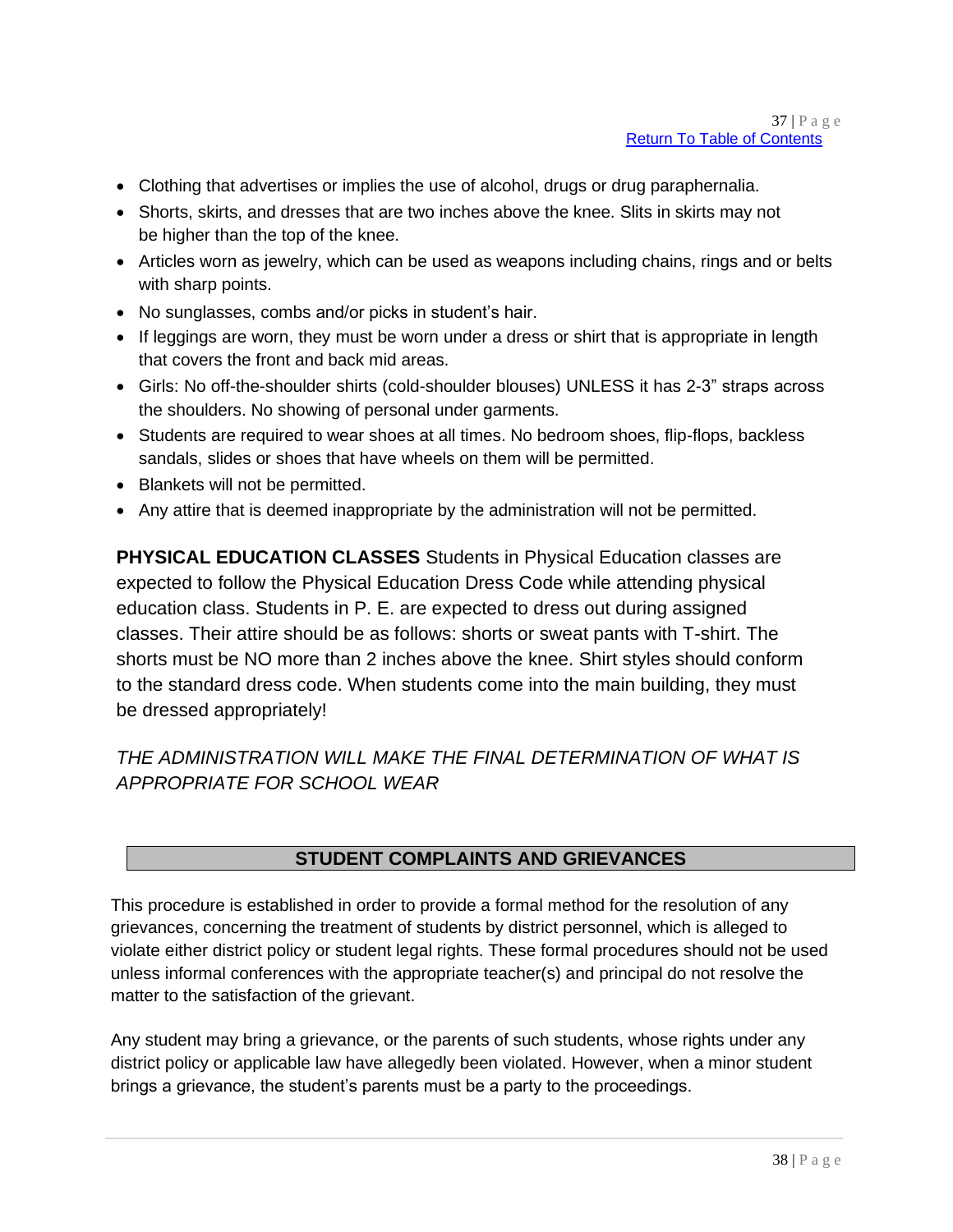Grievances should be settled as close as possible to their point of origin. It is important that grievances be settled quickly. The number of days specified on each level should be considered a maximum, but may be extended by mutual agreement.

All hearings should be as informal as possible, but must be conducted in accordance with due process. A grievant may be represented by counsel and shall be allowed to introduce all relevant evidence and to cross -examine adverse witnesses. If a grievant chooses to be represented by counsel, he/she must give sufficient advance notice to enable the school district to be likewise represented.

All decisions shall be in writing, shall be confined to matters brought forth in the hearing, and shall state the facts and reasons upon which they are based. If mutual agreement cannot be reached, the grievant shall be given reasonable notice of the time and place for the hearing. All such hearings shall be private except when said hearing is brought before the Board of Education. In this case, it shall be public unless the grievant declares the subject matter to be private and the Board chooses to go into executive session.

The district Title IX coordinator shall be consulted whenever sex discrimination is alleged in a formal grievance.

# **Level One**

A grievant that cannot resolve a matter informally may submit a grievance in writing to the principal of the school in which the grievance arose. All grievances must be submitted within ten school days after the date of which the action in question occurred, and must clearly state the district policies and/or student legal rights alleged to have been violated.

A hearing may not be necessary at this level because the principal may have become aware of all pertinent information through previous informal conferences.

However, a hearing will be held at the request of either the principal or the grievant. A hearing shall be held within five days after the grievance has been submitted unless a later date is mutually agreeable.

The principal shall render a decision within three school days after submission of the grievance or holding of a hearing as appropriate.

If the grievant is not satisfied with the decision or if no decision is given within the allotted time, the grievance may be taken to level two provided that notice of appeal is made within five school days.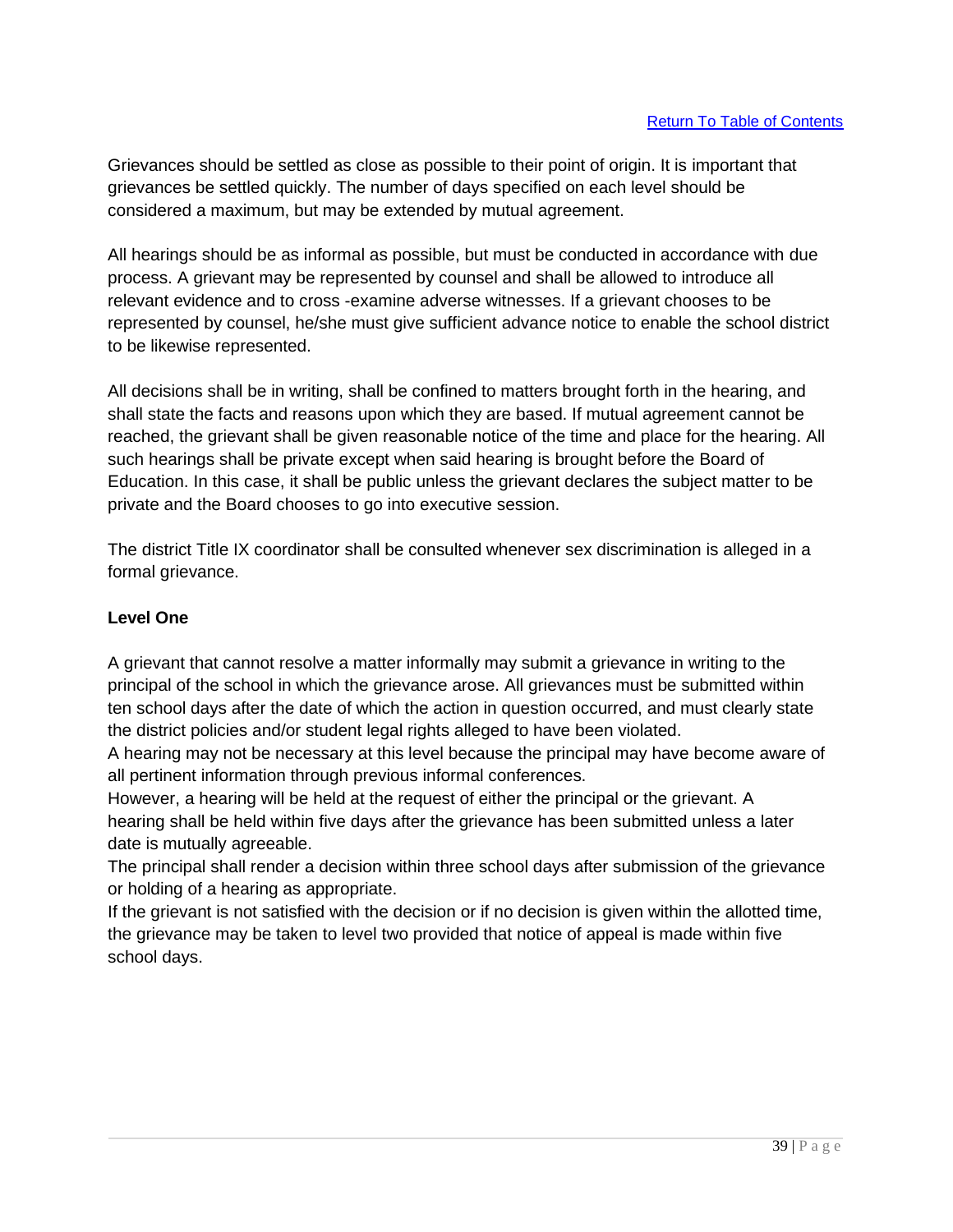### **Level Two**

Grievances may be initiated at this level by the filing of a timely notice of appeal with the superintendent within five school days. A notice must be in writing and accompanied by copies of the original grievance and the decision, if any, made at level one. If the notice of appeal contains a request for a hearing or the superintendent believes one to be necessary, a hearing shall be held within ten school days of such notice unless a later date is agreeable to both parties.

The superintendent shall render a decision within five school days of the notice of appeal or hearing as appropriate.

If the grievant is not satisfied with the decision or if no decision is given within the allotted time, the grievance may be taken to level three provided that notice of appeal is made within ten school days.

### **Level Three**

The grievant may request a hearing before the Board by submitting a timely notice of appeal with the superintendent within ten school days. *A copy of the original grievance and the*  decisions, if any, made at levels one and two, shall accompany such notice. In addition, such notice shall contain a statement of reasons why such decisions are unacceptable.

If the *Board refuses* to hear the appeal, the grievant will be so notified.

If the Board chooses to hear the appeal the grievant will be given reasonable notice of the time and place of the hearing. The Board will render a written decision within a reasonable time after such hearing. (**OCGA 20-2-1160**)

# **ANTI-DISCRMININATION NOTICE**

Federal law prohibits discrimination on the basis of race, color or national origin (Title VI of the Civil Rights Acts of 1964); sex (Title IX of the Educational Amendments of 1972 and Title II of the Carl D. Perkins Vocational Education Act of 1984); or handicap (Section 504 of the Rehabilitation Act of 1973) in educational programs or activities receiving federal financial assistance.

Employees, students and the general public are hereby notified that the Miller County Board of Education does not discriminate in any educational programs, activities or employment policies.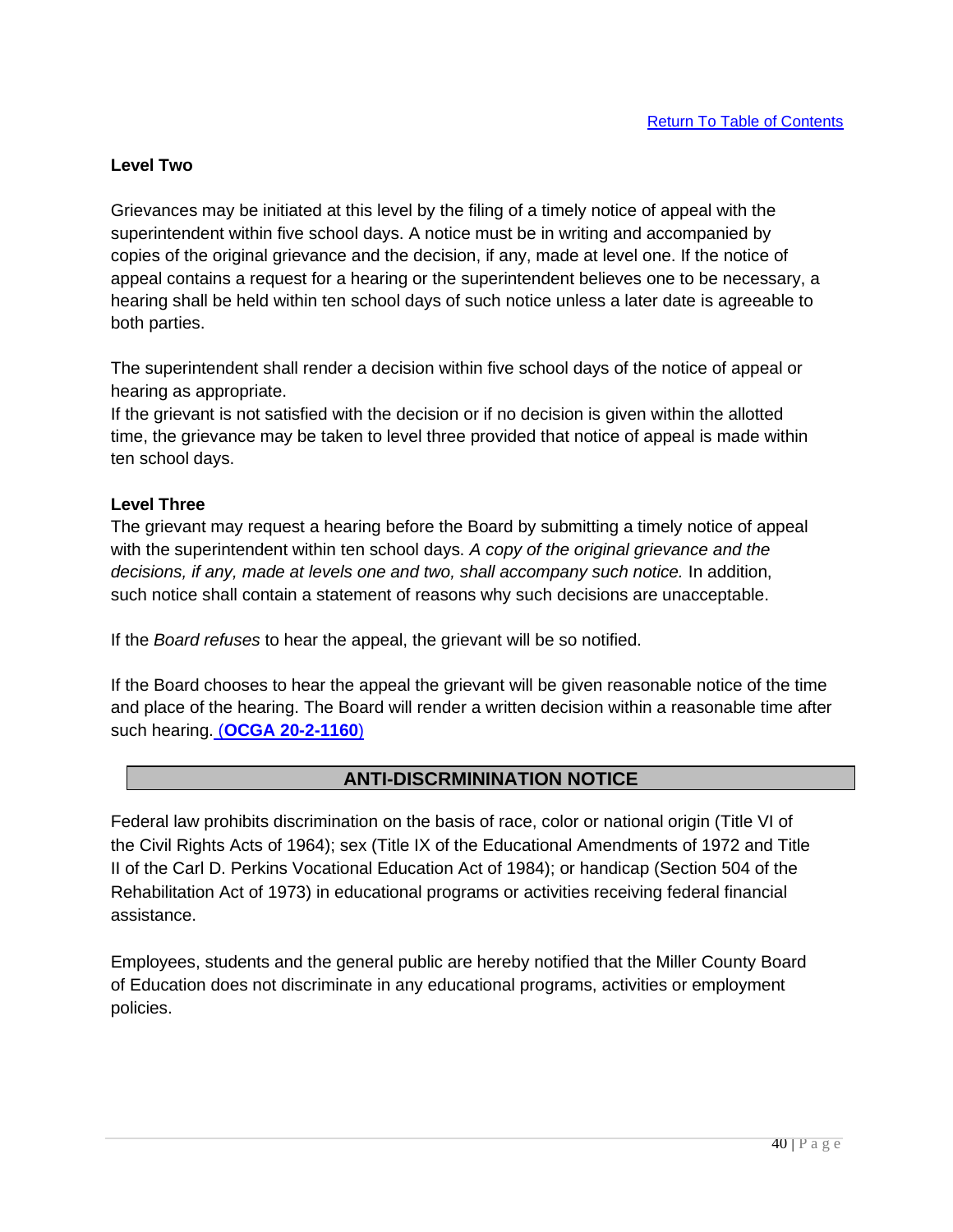## **CORPORAL PUNISHMENT**

The Miller County Board of Education has adopted a policy, which outlines the requirements of administering corporal punishment. A copy of this policy is given to all students at the beginning of every school year. If a parent/guardian **DOES NOT** wish for his/her child to be administered corporal punishment as a means of discipline, they must come by the school office and sign a form prohibiting corporal punishment. All forms are kept on file in the principal's office for one school year.

Reasonable discipline may include the administration of corporal punishment to a student, subject to the following requirements.

The corporal punishment shall not be excessive or unduly severe.

- Corporal punishment shall never be used as a first line of punishment for misbehavior unless the pupil was informed beforehand that specific misbehavior could occasion its use; provided, however, that corporal punishment may be employed as a first line of punishment for those acts of misbehavior which are so antisocial or disruptive in nature as to shock the conscience.
- Corporal punishment must be administered in the presence of a principal, assistant principal, or teacher who must be informed beforehand in the presence of the pupil of the reason for the punishment.
- The principal or teacher who administered the corporal punishment must provide the child's parent, upon request, a written explanation of the reasons for the punishment and the name of the witness who was present.
- Corporal punishment shall not be administered to a child whose parents or legal guardian have upon the day of enrollment of the pupil filed with the principal of the school a statement from a medical doctor licensed in Georgia stating that it is detrimental to the child's mental or emotional stability.
- Corporal punishment shall not be administered to a child whose parent or legal guardian have signed a form stating that the child shall not receive corporal punishment.
- All certified personnel administering corporal punishment must be insured under professional liability insurance. Certified personnel enrolled as members of PAGE or GAE educational organizations will have this coverage.

•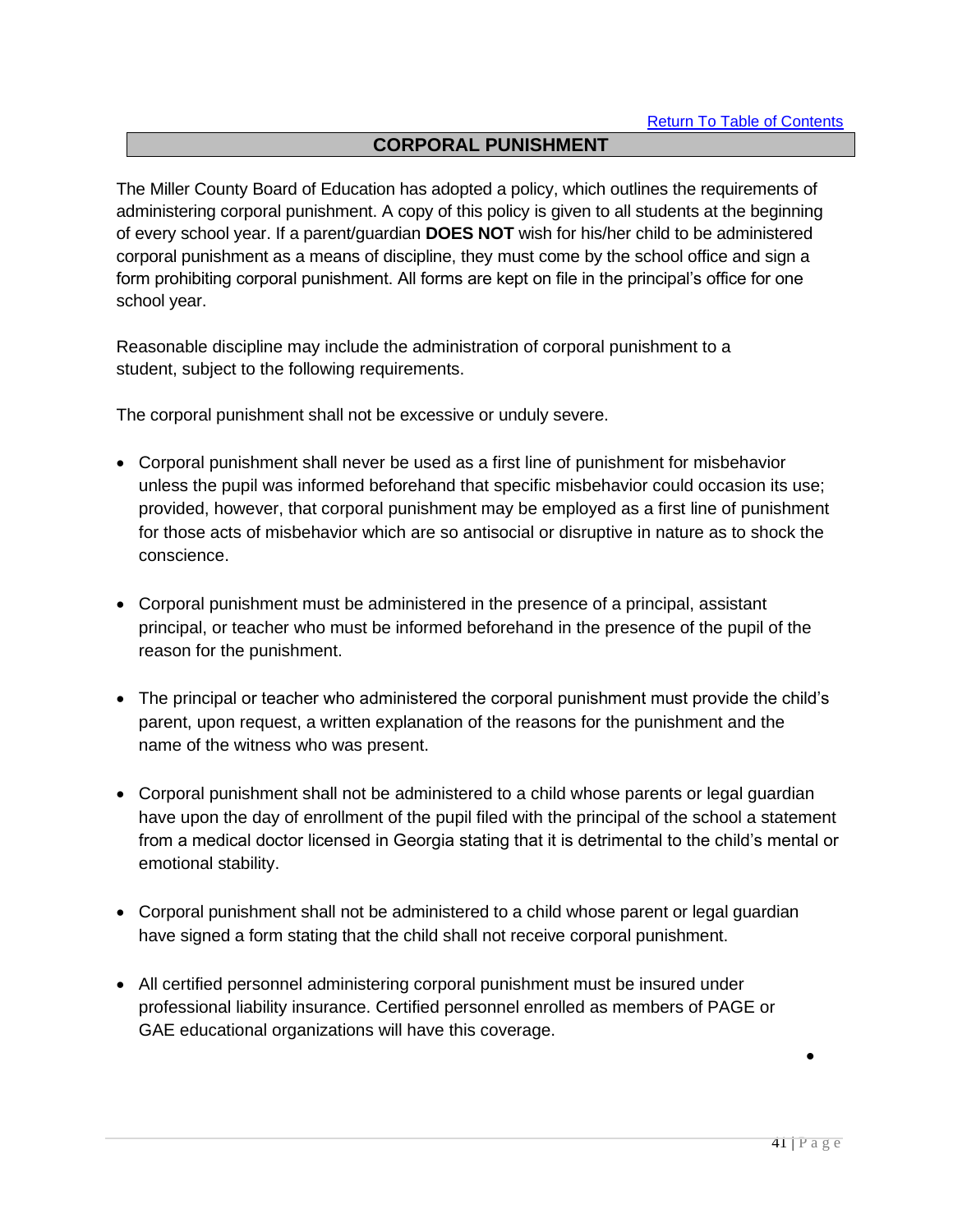### **MEDICATION**

### **BOARD POLICY Description Code: JGCD**

All medications other than the exceptions listed in this policy, whether prescription or over-thecounter, may be administered only in accordance with the guidelines set forth by the principal of each school. All medications must be taken by the student, parent or guardian to the school office (nurse's office) immediately upon arrival at school and must be in original pharmaceutical containers, clearly labeled as to the name of the student, the name of the medication, the appropriate dosage, and the times for dosage. Any student possessing prescription or over-thecounter medication not in accordance with these guidelines will be considered in violation of the School District's drug policy and shall be subject to the discipline set forth in the student code of conduct and/or the student/parent handbook.

A student for whom the school has on file supporting medical documentation may carry at all times with parental/guardian permission inhalers for asthma, auto-injectable epinephrine (epi pens) for allergic reactions and medical needs for diabetes. Students authorized to selfadminister such medications shall be instructed not to permit any other student to handle, possess, or otherwise attempt to use his/her medication and shall be informed that violations of such instructions will be dealt with in accordance with the student code of conduct.

In order for the student to carry and self-administer such medications, or in order for the school to store and administer the medication for students who are unable to self-administer because of age or any other reason, parents must provide a written statement from a licensed physician confirming that the student is able to self-administer the medication, if applicable, and written permission from the parent for the nurse or designated employee to consult with the doctor regarding any questions that may arise concerning the medication. Such permission shall release the school district and its employee and agents from civil liability for administering such medication to students, or if the self-administering student suffers an adverse reaction as a result of self-administration of such medication. Parents are encouraged to provide to the schools duplicate medication and supplies in the event a student is unable to self-administer or fails to bring the medication or equipment to school.

Nurses or other school employees are authorized to administer an epi pen, if available, to a student who is having an actual or perceived anaphylactic adverse (allergic) reaction, regardless of whether the student has a prescription for epinephrine. Any school employee who in good faith administers or chooses not to administer an epi pen to a student in such circumstances shall be immune from civil liability.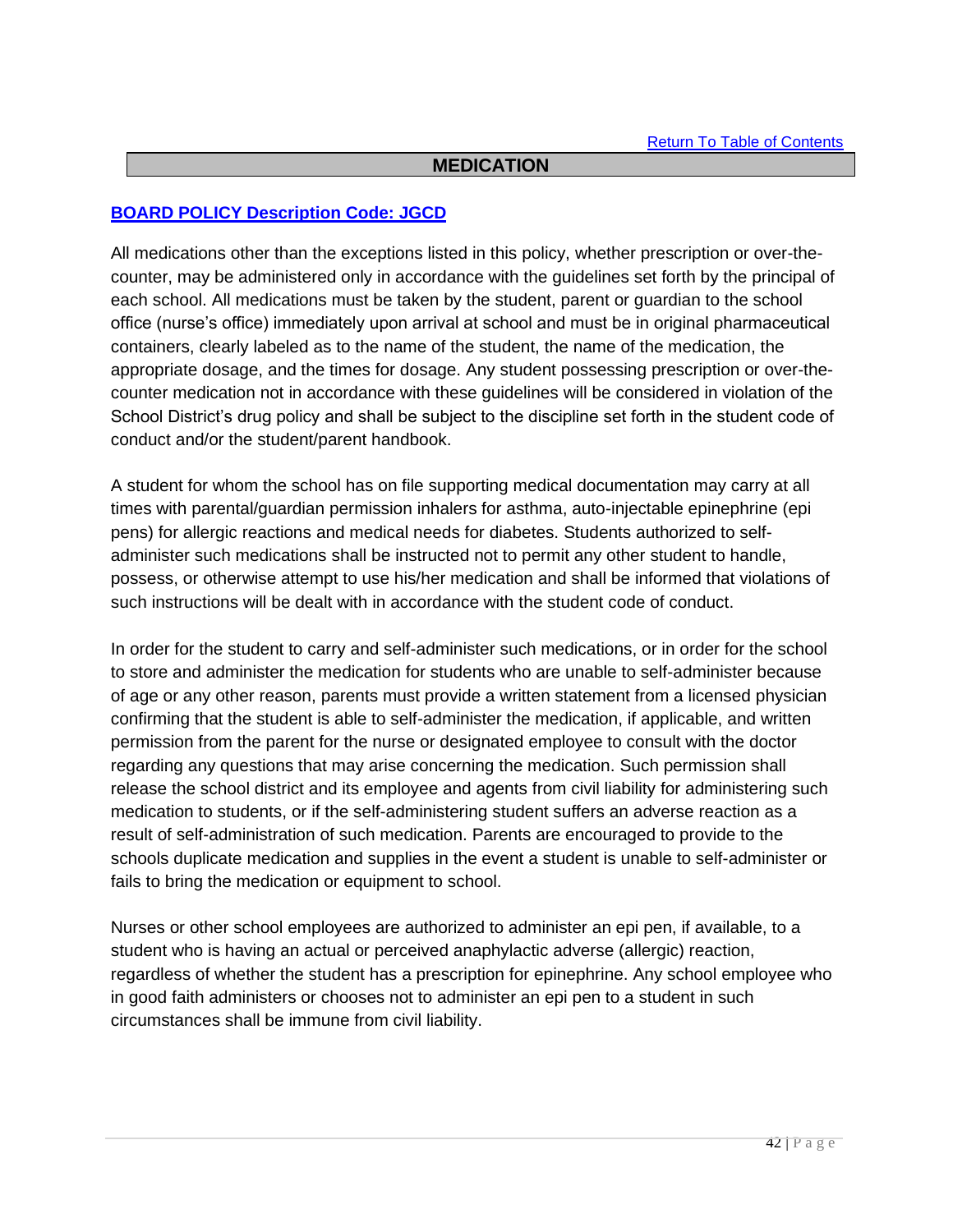# **SAFE STUDENT RIDING INSTRUCTIONS**

Statistics shows children riding a school bus are much safer than in their parent's personal vehicle or any other type of transportation on the roadways. The Miller County Board of Education believes the school bus is an extension of the class room; therefore the same rules of "Respect to Self" "Respect for Others" and "Respect for other's Property" will apply in route to the bus stop, departing from the bus stop and while on the bus.

Safe riding begins before your child ever leaves the house or arrives at the designated bus stop. In order to keep your child safe, your child needs to arrive at the bus stop five minutes before the scheduled pick up time, not before. These few minutes allow your child to arrive at the bus stop without the need to hurry. These five minutes will also limit your child's time near roadways and out in a variety of weather conditions for any longer than necessary.

**SPECIAL NOTE:** Students are subject to being recorded on video cameras at any time they are riding a school bus.

### **Rules for Riding the Bus:**

Students shall take seats promptly after boarding the bus. No seats can be reserved. Should the driver assign a student a seat, the student must comply.

- Students will remain in their seats while the bus is in motion.
- Students must keep arms and head inside the bus.
- Students shall not use alcohol, drugs, or tobacco in any form.
- Students shall not throw objects on the bus or out the windows.
- Students shall not distract the driver.
- Students shall not eat food or drink beverages.
- Students shall not transport live animals.
- Students shall not litter.
- Students shall not transport items which may endanger the health or safety of any other passengers.
- Students shall not transport weapons or fireworks.
- Students shall not use inappropriate language as follows: It is unacceptable to use language or gestures that are lewd, obscene, profane or in general offensive and objectionable as measured by the prudent and prevailing standard of the community and the Board of Education.
- Students shall not be disobedient as follows: It is unacceptable to be defiant or refuse to obey and follow a legitimate request, rule, regulation, directive or order. Students shall not be disrespectful as follows: It is unacceptable to be discourteous, impolite, rude, or insubordinate.
- Students shall not be disruptive as follows: It is unacceptable to interrupt in any of its settings, the orderly course of transportation affairs by any means, way, form or fashion.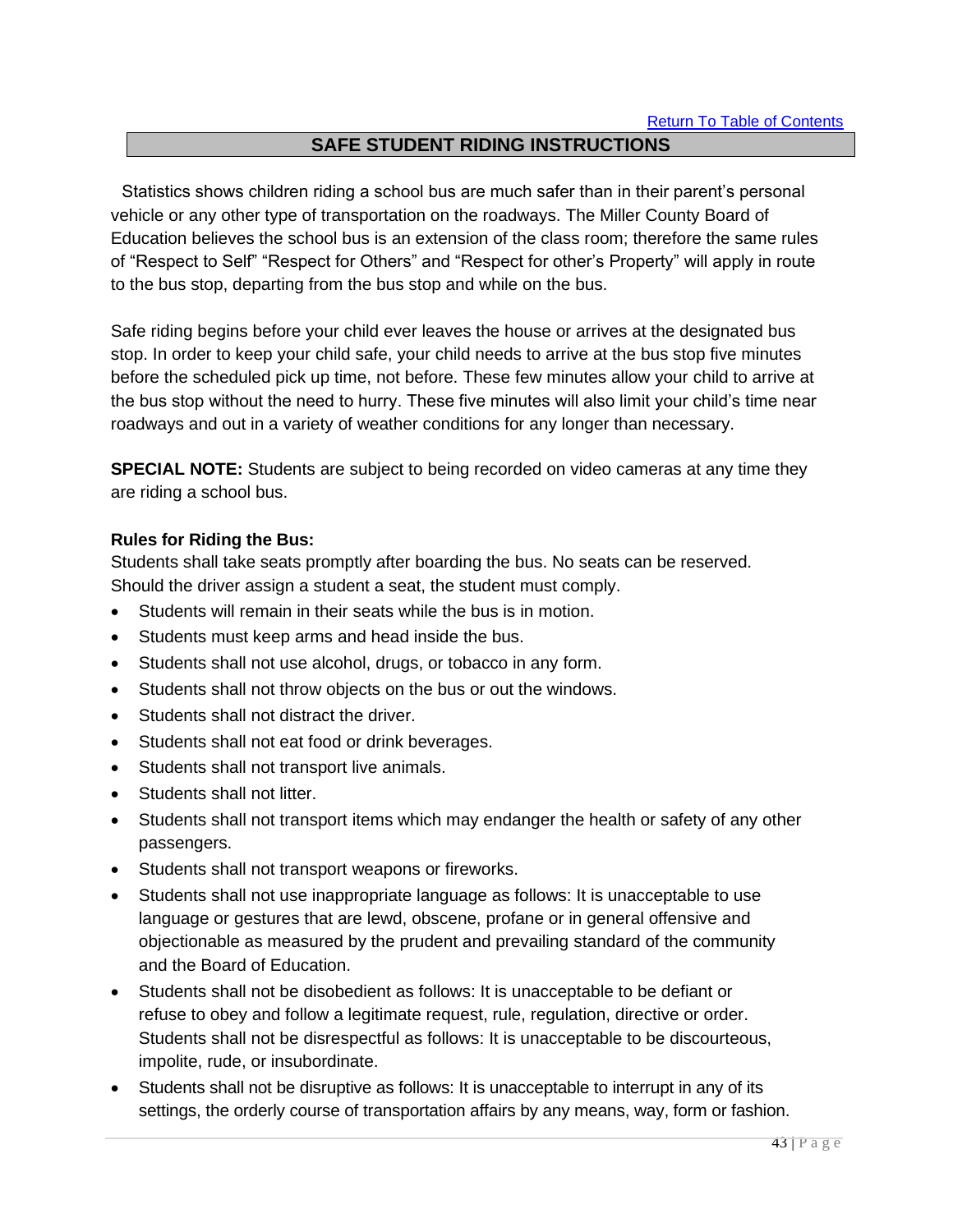- Students shall not be abusive or aggressive as follows: It is unacceptable to fight, mistreat, misuse, demean, insult, intimidate, extort, mock, ridicule, threaten or use excessive force.
- Students shall follow school dress codes.

(1st Offense) - The driver will talk with a student, may reassign him/her to a new seat on the bus and talk with the student's parents or guardians. The driver will document the action and give copy to Principal or other designee.

(2nd Offense) - Disciplinary Action will be at the principal's discretion.

(3rd Offense) - Student will be suspended from riding the bus for three (3) days.

(4th Offense) - Student will be suspended from riding the bus for five (5) days.

(5th Offense) - Student will be suspended from riding the bus for ten (10) days.

(6th Offense) - Student will be suspended from riding the bus for the remainder of the school year.

**NOTE**: Principals have the option to suspend students out of school and from riding the bus for more than (10) days and up to the remainder of the year, when deemed appropriate. When altercations occur between students of different schools,

Principal and/or designee of each school will collaborate in order to be consistent with disciplinary action.

# **STUDENT REPORT OF SEXUAL ABUSE OR SEXUAL MISCONDUCT**

The Professional Standards Commission shall establish a state mandated process for students to follow in reporting instances of alleged inappropriate behavior by a teacher, administrator, or other school employee toward a student which shall not prohibit the ability of a student to report the incident to law enforcement authorities. Each local school system shall be required to implement and follow such state mandated process and shall include the mandated process in the student handbooks and in employee handbooks or policies.

• Any student (or parent or friend of a student) who has been the victim of an act of sexual abuse or sexual misconduct by a teacher, administrator or other school system employee is urged to make an oral report of the act to any teacher, counselor, or administrator at his/her school.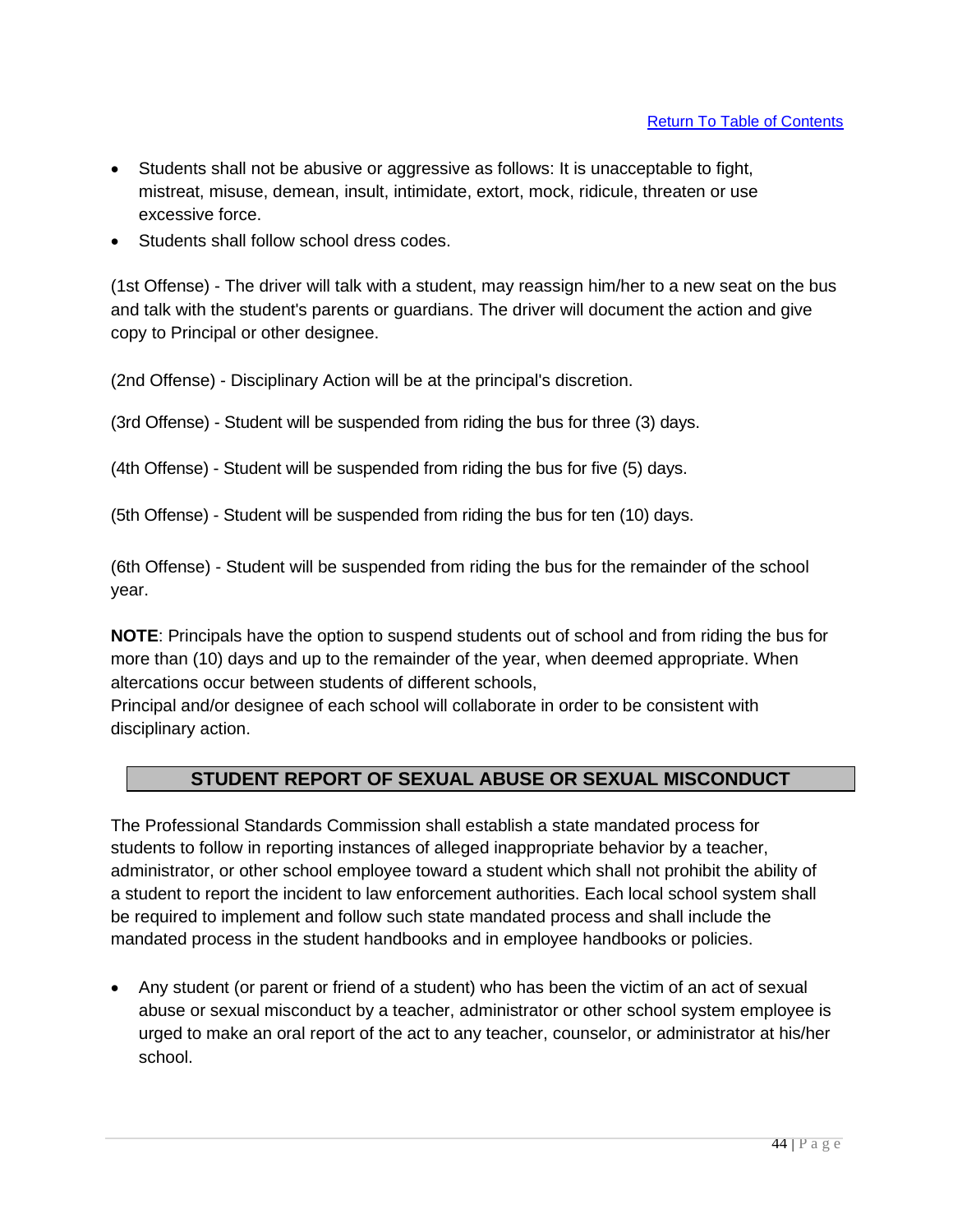- Any teacher, counselor or administrator receiving a report of sexual abuse or sexual misconduct of a student by a teacher, administrator or other school system employee is urged to make an oral report of the incident immediately by telephone or otherwise to the school principal or principal's designee, and shall submit a written report of the incident to the school principal or principal's designee, within 24 hours. If the principal is the person accused of the sexual abuse or sexual misconduct, the oral and written reports should be made to the superintendent or the superintendent's designee.
- Any school principal or principal's designee receiving a report of sexual abuse as defined in **OCGA 19-7-5** shall make an oral report immediately, but in no case later than 24 hours from the time there is reasonable cause to believe a child has been abused. The report should be made by telephone and followed by a written report in writing, if requested, to a child welfare agency providing protective services, as designed by the Department of Human Resources, or, in the absence of such agency, to an appropriate police authority or district attorney.

Reports of sexual misconduct against a student by a teacher, administrator or other employee not covered by **OCGA 19-7-5** or **20-2-1184** shall be investigate immediately by school or system personnel. If the investigation of the allegation of sexual misconduct indicates a reasonable cause to believe that the report of sexual misconduct is valid, the school principal or principal's designee shall make an immediate written report to the superintendent and the Professional Standards Commission Ethics Division.

# **DEFINITONS for sexual abuse and sexual misconduct**

Sexual Abuse means a person's employing, using, persuading, inducing, enticing or coercing any minor who is not that person's spouse to engage in any sexual act as defined in **OCGA 197-5**

Sexual Misconduct includes behavior by an educator that is directed at a student and intended to sexually arouse or titillate the educator or the child. Educator sexual misconduct by an educator may include, but is not limited to, the following behavior:

- Made sexual comments, jokes or gestures.
- Showed or displayed sexual pictures, photographs, illustrations, or messages.
- ⚫ Wrote sexual messages/graffiti on notes or the Internet.
- Spread sexual rumors (i.e. said a student was a gay or lesbian)
- Spied on students as they dressed, showered or used the restroom at school.
- Flashed or "mooned" student.
- Touched, excessively hugged or grabbed students in a sexual manner.
- Forced a student to kiss him/her or do something else of a sexual nature.
- ⚫ Talked or asked about a student's developing body, sexuality, dating habits, etc.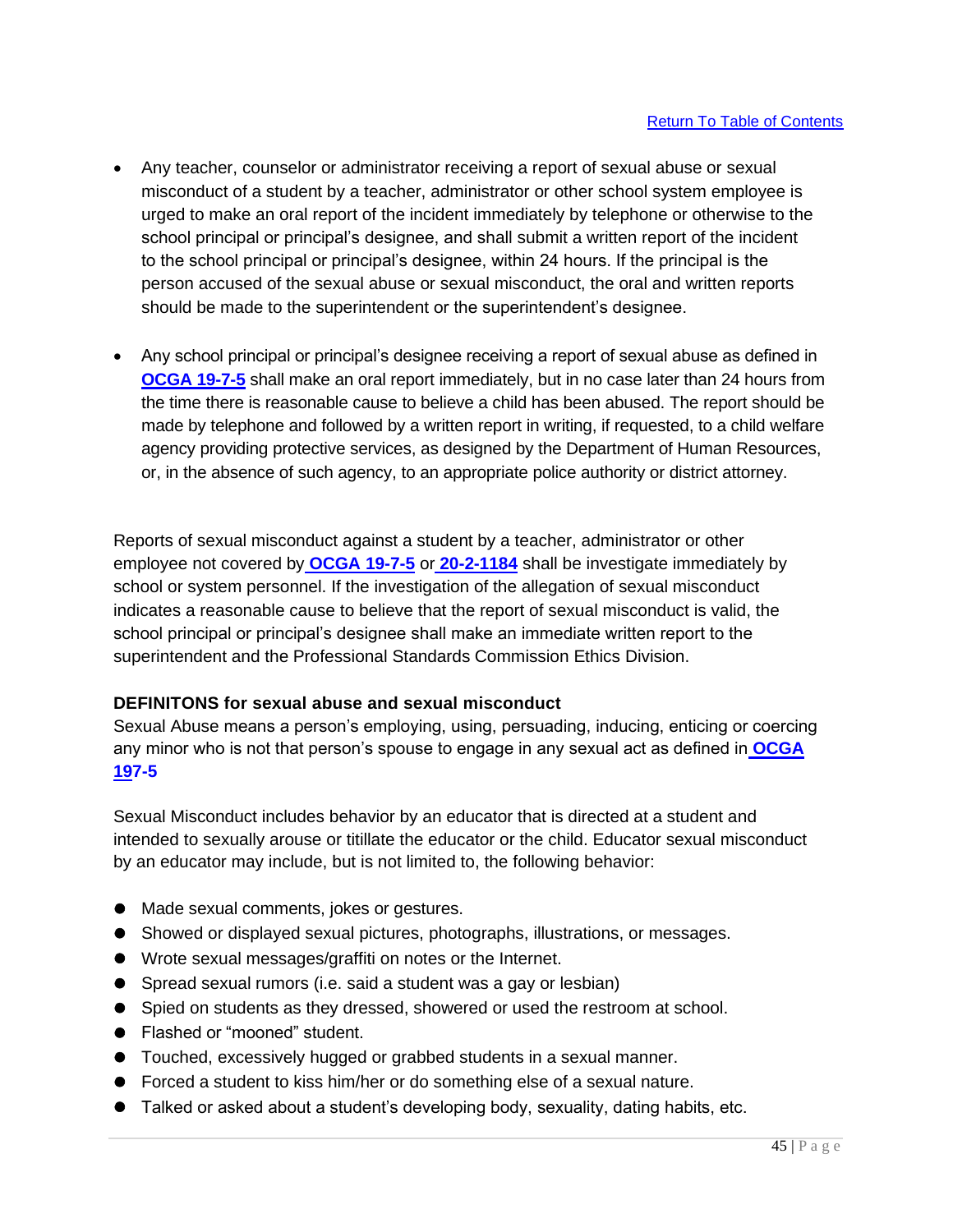- □ Talked repeatedly about sexual activities or sexual fantasies.
- ⚫ Made fun of your body parts.
- Called students sexual names.

### **GIFTED EDUCATION PROGRAM**

A student is eligible for placement in the Gifted Education Program if he/she meets eligibility requirements in three of the four areas listed below. Students must be screened in all four areas even if they have already met requirements in three of the areas.

|                          | <b>SECTION III GIFTED EDUCATION ELIGIBILITY CHART</b><br>normed-referenced test.<br>eligibility in another category.<br>used to evaluate creativity.<br>analyzed by private entities.                                   | In option A and B, information shall be gathered in each of the four categories.<br>At least one of the criteria must be met by a score on a GaDOE approved nationally<br>Any data used to establish eligibility in one category shall not be used to establish<br>If a rating scale is used to evaluate creativity, a rating scale shall not be used to evaluate<br>motivation. If a rating scale is used to evaluate motivation, a rating scale shall not be<br>Any piece of information used to establish eligibility shall be current within two years.<br>Local school systems must establish policies regarding the use of data gathered and |
|--------------------------|-------------------------------------------------------------------------------------------------------------------------------------------------------------------------------------------------------------------------|----------------------------------------------------------------------------------------------------------------------------------------------------------------------------------------------------------------------------------------------------------------------------------------------------------------------------------------------------------------------------------------------------------------------------------------------------------------------------------------------------------------------------------------------------------------------------------------------------------------------------------------------------|
| Category                 | <b>Option A</b>                                                                                                                                                                                                         | <b>Option B</b>                                                                                                                                                                                                                                                                                                                                                                                                                                                                                                                                                                                                                                    |
|                          | Student must have a<br>qualifying score in the<br>mental ability AND<br>achievement categories.                                                                                                                         | Student must qualify in three of the four<br>categories.                                                                                                                                                                                                                                                                                                                                                                                                                                                                                                                                                                                           |
| Mental<br><b>Ability</b> | Grades K-2 99 <sup>nm</sup> , percentile<br>composite score on a<br>nationally age normed mental<br>ability test<br>Grades 3-12 =96" percentile<br>composite score on a<br>nationally age normed mental<br>ability test | Grades K-12 ≥ 96 <sup>®</sup> percentile composite OR<br>appropriate component score on a nationally age<br>normed mental ability tests                                                                                                                                                                                                                                                                                                                                                                                                                                                                                                            |
| Achievement              | Grades K-12 $\geq 90^{n}$<br>percentile Total Reading,<br>Total Math, or Complete<br>Battery on a nationally normed<br>achievement test                                                                                 | > 90 <sup>n</sup> percentile Total Reading, Total<br>Grades K-12<br>$\overline{\phantom{a}}$<br>Math, or Complete Battery on a nationally normed<br>achievement test<br>Grades K - 12 Superior product/performance with a<br>score ≥ 90 on a scale of 1-100, as evaluated by a<br>panel of three or more qualified evaluators                                                                                                                                                                                                                                                                                                                      |
| Creativity               | Evaluation data required                                                                                                                                                                                                | Grades K-12 > 90 <sup>n</sup> percentile on composite<br>$\blacksquare$<br>score on a nationally normed creativity test<br>Rating scales used to qualify student.<br>⋗<br>Grades K-12<br>creativity must equate to the 90" percentile<br>Grades K-12 Superior product/performance with a<br>score ≥ 90 on a scale of 1-100, as evaluated by a<br>panel of three or more qualified evaluators                                                                                                                                                                                                                                                       |
| Motivation               | Evaluation data required                                                                                                                                                                                                | Grades 6-12 Two-year average of a 3.5 GPA on a<br>٠<br>4.0 scale in regular core subject of mathematics.<br>English/language arts, social studies, science, and full<br>year world languages. (See pg. 34-36 for additional<br>information)<br>Grades K-12 Rating scales used to qualify student<br>×<br>motivation must equate to the 90 <sup>th</sup> percentile<br>Grades K - 12 Superior<br>product/performance/structured observation with a<br>score ≥ 90 on a scale of 1-100, as evaluated by a<br>panel of three or more qualified evaluators                                                                                              |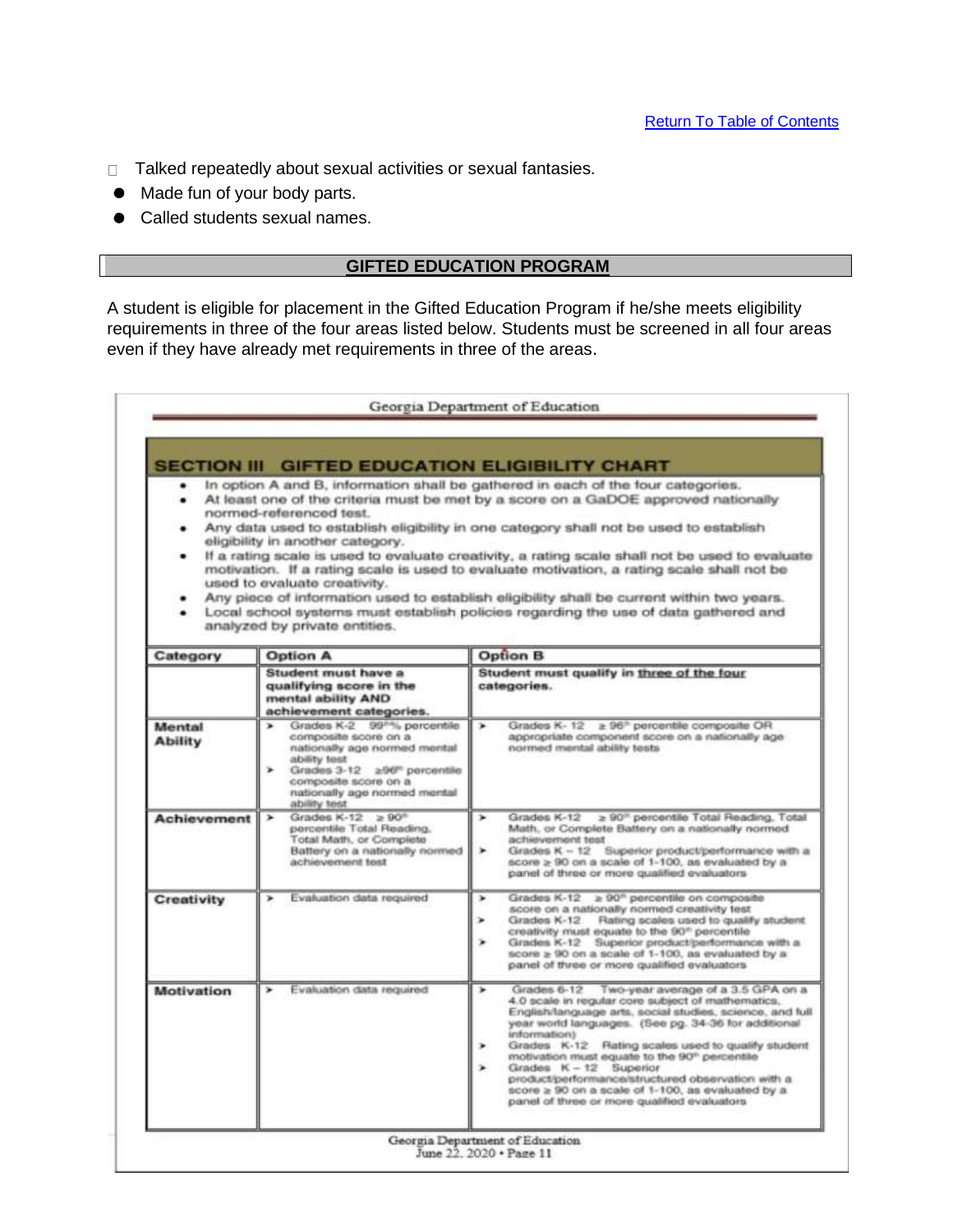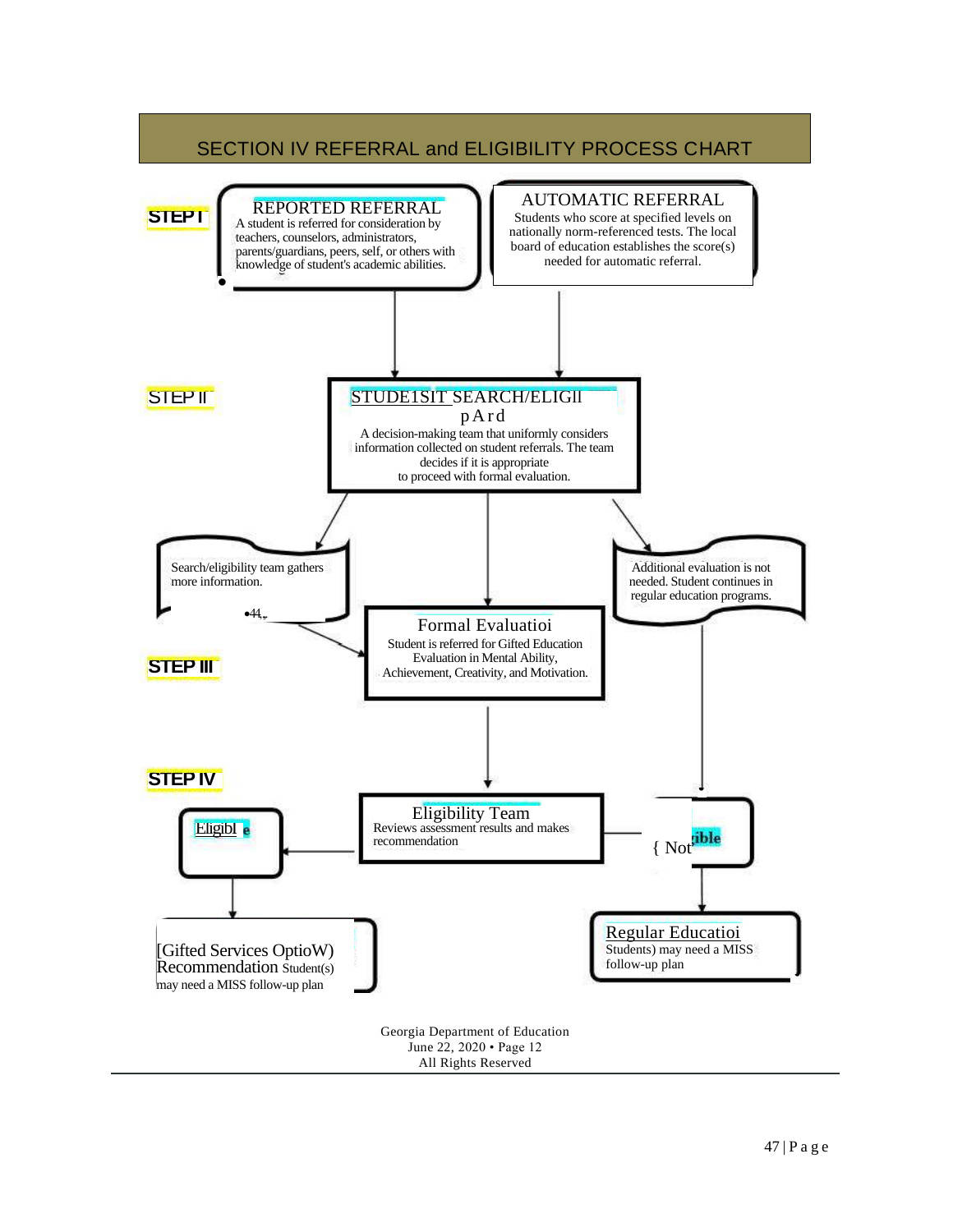# **GIFTED EDUCATION PROGRAM REFERRAL PROCESS**

| Category              | <b>Option A</b>                                                                                                                                                                                                                                               | <b>Option B</b>                                                                                                                                                                                                                                                                                                                                                                                                                                                            |
|-----------------------|---------------------------------------------------------------------------------------------------------------------------------------------------------------------------------------------------------------------------------------------------------------|----------------------------------------------------------------------------------------------------------------------------------------------------------------------------------------------------------------------------------------------------------------------------------------------------------------------------------------------------------------------------------------------------------------------------------------------------------------------------|
|                       | Student must have a qualifying score in<br>the mental ability AND achievement<br>categories.                                                                                                                                                                  | Student must qualify in three of the four<br>categories.                                                                                                                                                                                                                                                                                                                                                                                                                   |
| <b>Mental Ability</b> | Grades K-2: 99 <sup>th</sup> percentile composite<br>score on a nationally age normed<br>mental ability test<br>Grades 3-12: Greater than or equal to<br>the 96 <sup>th</sup> percentile composite score on<br>a nationally age normed mental ability<br>test | Grades K-12: Greater than 96 <sup>th</sup> percentile<br>composite on a nationally age normed mental<br>ability tests OR 96 <sup>th</sup> percentile on a component<br>score on a nationally age normed mental ability<br>test                                                                                                                                                                                                                                             |
| <b>Achievement</b>    | Grades K-12: Greater than or equal to<br>90 <sup>th</sup> percentile Total Reading, Total Math,<br>or Complete Battery on a nationally<br>normed achievement test                                                                                             | Grades K-12: Greater than 90 <sup>th</sup> percentile Total<br>Reading, Total Math, or Complete Battery on a<br>nationally normed achievement test<br>Grades K-12: Superior product/performance<br>with a score greater than or equal to 90 on a<br>scale of 1-100, as evaluated by a panel of<br>three or more qualified evaluators                                                                                                                                       |
| <b>Creativity</b>     | <b>Evaluation Data Required</b>                                                                                                                                                                                                                               | Grades K-12: Greater than 90 <sup>th</sup> percentile on<br>composite score on nationally normed<br>creativity test<br>Grades K-12: Rating scales used to<br>qualify student creativity must equate to<br>the 90 <sup>th</sup> percentile<br>Grades K-12: Superior product/performance<br>with a score greater than or equal to 90 on a<br>scale of 1-100, as evaluated by a panel of<br>three or more qualified evaluators.                                               |
| <b>Motivation</b>     | <b>Evaluation Data Required</b>                                                                                                                                                                                                                               | Grades 6-12: Two - year average of a 3.5<br>GPA on a 4.0 scale in regular core subject of<br>Mathematics, English/Language Arts, SS,<br>Science, Full year of World Languages.<br>Grades K-12: Rating scales used to qualify<br>student motivation must equate to the 90th<br>percentile<br>Grades K-12: Superior product/performance<br>with a score greater than or equal to 90 on a<br>scale of 1-100, as evaluated by a panel of<br>three or more qualified evaluators |